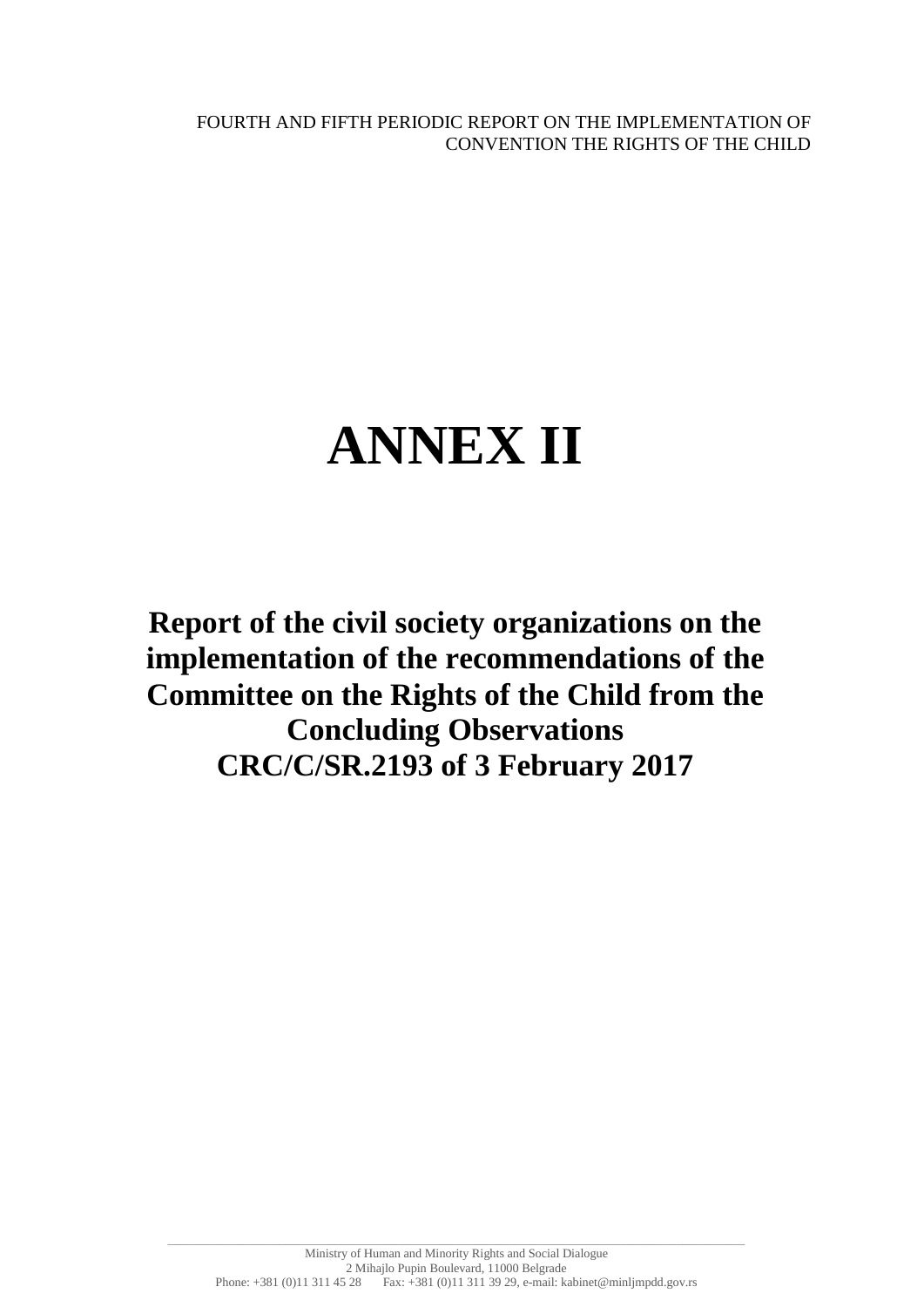## **Implementation of the recommendations of the Committee on the Rights of the Child from the Concluding Observations CRC/C/SR.2193 of 3 February 2017, based on contributions and publications of the following civil society organizations:**

1. Child Rights Centre 2. Užice Child Rights Centre 3. Network of Organisations for Children of Serbia 4. Belgrade Centre for Human Rights 5. PIN - Psychosocial Innovation Network 6. Centre for Youth Integration 7. MDRI – S, Mental Disability Rights Initiative of Serbia 8. Centre for Social Policy 9. ASTRA - Anti-trafficking action

#### **А. General measures of implementation (arts. 4, 42 and 44, para. 6 of the Convention)**

*Cluster 2 Legislation Recommendation from paragraph 7. CRC/C/SRB/CO/2-3*

The draft Law on the Rights of the Child and the Protector of the Rights of the Child passed the phase of public debate in June 2019, it was sent to the competent ministries and other institutions for opinion, however, the law is still not passed.

The Law on the Means of Determining the Maximum Number of Public Sector Employees was in force until 31 December 2019. The Law on Budget System was amended in December 2020, thus abolishing the principle of public sector employment, which referred to the fact that every new employee must obtain the approval of the Government Committee, and introducing the employment system in accordance with the needs of personnel, which means that, under certain conditions, the employer does not need the aforementioned approval.

#### *Cluster 3*

*Comprehensive policy and strategy* 

*Recommendation from paragraph 9. CRC/C/SRB/CO/2-3*

The previous action plan for children expired in 2015. Although the Minister of Labour, Employment, Veteran and Social Affairs decided to establish a working group to draft a new National Action Plan for Children in April 2018, the working group has not yet formally started work or determined the scope of this plan and the dynamics of its development. No relevant stakeholders or children have been consulted to assess the effectiveness of the previous plan, and there is no information that such consultations are planned.

*Cluster 4 Coordination Recommendation from paragraph 11. CRC/C/SRB/CO/2-3*

From 2017 to November 2019, the Council for Child Rights held eight sessions. In the period 2017-2019, the Council made a number of decisions and considered issues of importance for the realization of children's rights, such as the adoption of the conclusion on accepting the offered text of the Draft Strategy for Prevention and Protection of Children from Violence for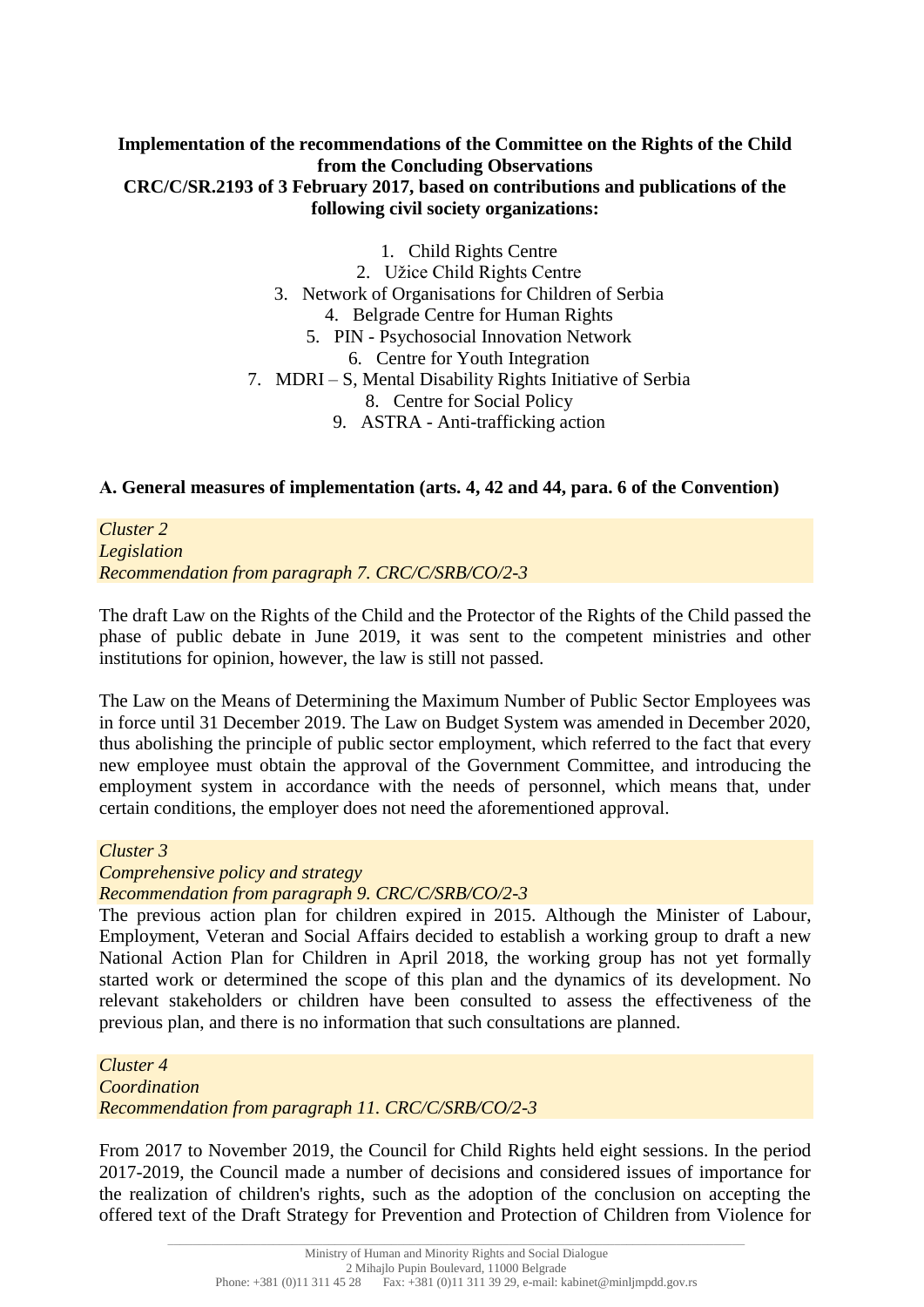the period 2018-2022, making a decision to form a working body (special working group within the Council) that will deal with issues of early development of children, adoption of the conclusion to support the initiative for urgent establishment of special institutions for treatment and training in terms of Art. 23 of the Law on Juvenile Criminal Offenders and Criminal Protection of Juveniles in connection with Art. 60 of the Law on Social Welfare, sent by the Council for Monitoring and Improving the Work of Criminal Procedure Bodies and Execution of Criminal Sanctions against Juveniles, etc.

The new convocation of the Council for the Child Rights was formed by the Government Decision on Establishment on 1 April 2021, with a mandate until March 2022.

The Council held two sessions at which the tasks of the Council were discussed and at which some of the main problems faced by children and young people were pointed out, as well as the fact that the focus would be on banning child labour and digital violence. It is particularly worrying that the Council did not meet during 2020, when the crisis caused by the COVID-19 pandemic broke out, which severely disrupted the coordination and work of institutions to further improve children's rights in Serbia, and further worsened the situation of children from vulnerable groups.

The Council for the Child Rights is supported by the Ministry of Family Care and Demography, but special budget funds have still not been provided for its work nor special staff has been engaged.

The Committee on the Rights of the Child met regularly in 2018 and 2019. In 2020, the Committee held two sessions, while in 2022 it held five. It still has a limited oversight function regarding the integration of child rights into national legislation and needs to intensify work within its competence.

*Cluster 5 Allocation of resources Recommendation from paragraph 12. CRC/C/SRB/CO/2-3*

Currently, it is partially possible to monitor the allocation of funds for children and families with children in the budget system through class 040 Family and children, category Social welfare and category Education, within the functional classification. However, although the functional classification has been in use for years, there are certain problems in the application of this classification, especially at the local level in the category of Social Welfare because municipalities do not divide the category by class or do not work precisely enough.

Programme budgeting was introduced in 2015, at the national and local levels. At the national level, there is the Family Protection Programme, and at the local level the program activity Support to children and families with children, while at both levels there is the Education sector. The Standing Conference of Towns and Municipalities (SCTM) has prepared a proposal of the programme classification of social welfare and education with detailed performance indicators that fully enables monitoring of adequacy, efficiency and equity, but the Ministry of Finance has not accepted this proposal yet.

To date, mechanisms for monitoring and evaluating the adequacy, efficiency and equity of the allocation of resources allocated for the implementation of the Convention have not been established. The Council for the Child Rights has not dealt with this issue in its work so far.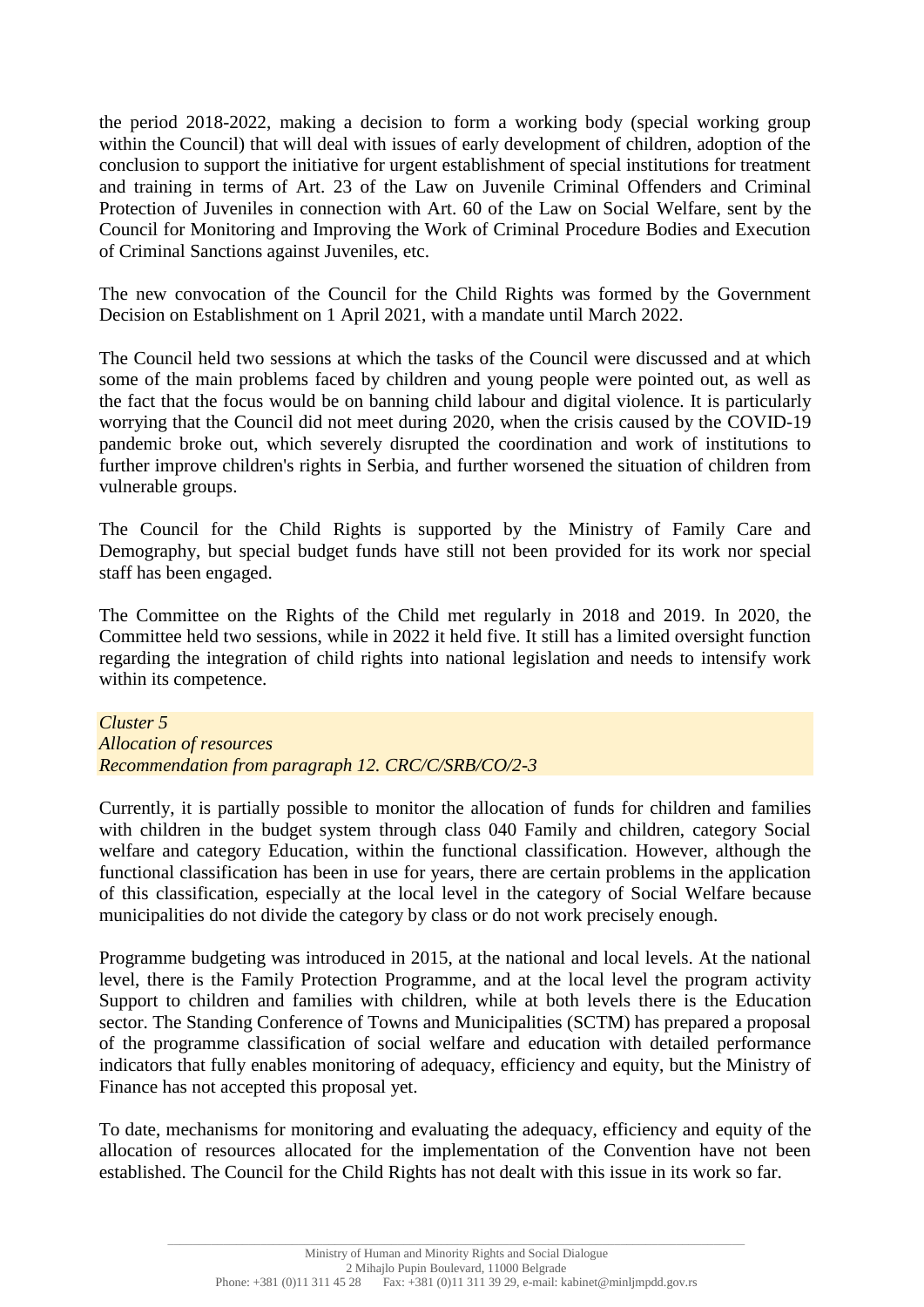The practice of participatory budgeting in Serbia is still in its early development, and only at the local level, and there is no practice of public budget planning for children.

For the time being, there is no developed methodology or practice of comprehensive assessment of budget needs for children.

*Cluster 6 Data collection Recommendation from paragraph 15. CRC/C/SRB/CO/2-3*

Data on children are collected by the competent ministries, within their competences. Data processing is performed by the Statistical Office of the Republic of Serbia, which makes publications, studies and analyses. The Republic Institute for Social Protection collects and processes data from the social welfare system. The Social Inclusion and Poverty Reduction Team has developed indicators to monitor the achieved level of social inclusion and poverty reduction and to harmonize the monitoring of social inclusion indicators with the EU Member States. There is no systematic collection of data on children, but data from different sources are used to monitor the exercise of the child rights, which are often not comparable as they are collected according to different methodologies. The lack of reliable and comparable data and records makes it difficult to create effective policies for children, as well as effective crosssectoral cooperation.

There is a DevInfo database, designed to monitor social development, developed in collaboration with UNICEF, as well as a municipal DevInfo database, which provides a large amount of data on education, health and social welfare at the municipal level - for each of the 174 municipalities. This database is updated twice a year and contains 166 socio-economic indicators disaggregated by gender, age and other variables.

The Multiple Indicator Cluster Survey of the position of women and children in Serbia in 2014 and the Multiple Indicator Cluster Survey of the position of women and children in Roma settlements in Serbia 2014 - MICS 5 were conducted in cooperation with the Statistical Office of the Republic of Serbia and UNICEF. A new round, MICS 6, was launched in October 2016 and is specifically aimed at collecting data related to the Sustainable Development Goals. Moreover, the sixth cycle of the Multiple Indicator (of the position of women and children) has been conducted in the period from 2 September to 10 November 10 2019, and published afterwards.

#### *Cluster 7 Independent Monitoring Recommendation from paragraph 17. CRC/C/SRB/CO/2-3*

The functioning of the institution of the Protector of Citizens has two important shortcomings when it comes to protecting the rights of the child. The first shortcoming is that the complaint procedure is not adjusted to the child, and in case of violation of the child's rights, the complaint can be filed on behalf of the minor by his parent, i.e., legal representative. The other shortcoming is that the area of the child rights is not separated within the institution, but that this area is the responsibility of the Sector for the Protection of the Rights of the Child, Gender Equality and the Rights of Persons with Disabilities. The draft Law on the Rights of the Child and the Protector of the Rights of the Child, which envisages the establishment of the institution of the Protector of the Rights of the Child, has still not been passed.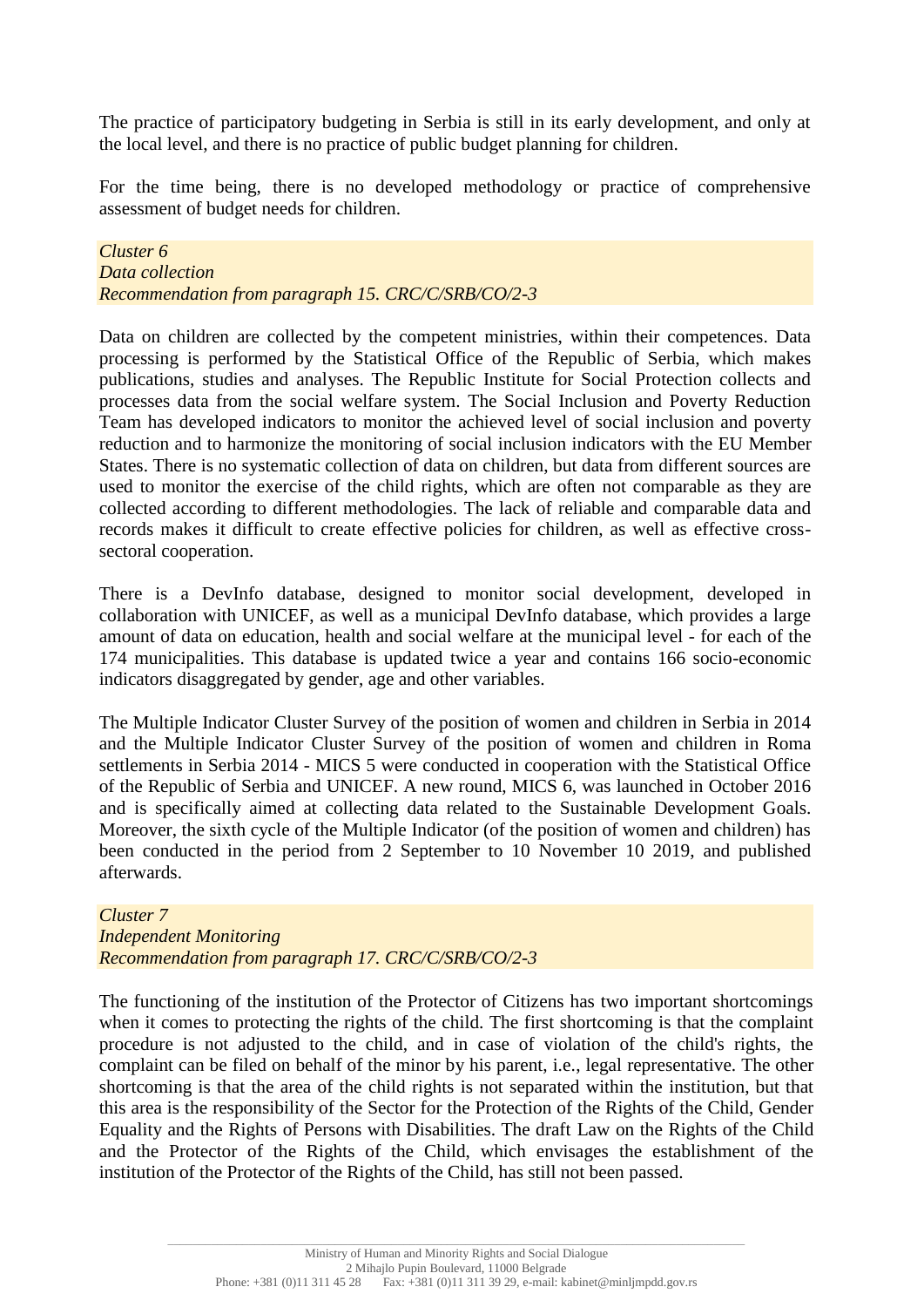With passing of the new Law on the Protector of Citizens in early November 2021, some progress has been made. Thus, it is stipulated that a child over the age of ten can independently file a complaint due to violation of the child's rights, as well as that the complaint can be filed by the child's parent or guardian, as well as an association dealing with the protection of children's rights, with the consent by the parent/guardian or with the consent of the child if the child has reached the age of ten (Article 28).

There are no procedures, i.e., other appropriate act that ensures the privacy and protection of child victims, especially during monitoring and accompanying visits to institutions, which are conducted within the institution of the Protector of Citizens as an NPM. According to the data of the Protector of Citizens, during the composition of the group for visits, the representation of experts of the necessary profiles for conducting adequate monitoring is taken into account, with the obligatory participation of lawyers and doctors. Depending on the type of institution, the group also includes psychologists, special pedagogues and experts of other profiles.

As part of the work of the Office of the Protector of Citizens, associates in the sector for children's rights, gender equality and the rights of persons with disabilities underwent a training on the rights of child victims of sexual abuse, domestic violence, activities and workshops with children, interviews with children in closed institutions, the work of independent institutions for the protection of human rights in the field of children's rights, telephone counselling of children and youth, etc. In 2021, out of a total of 9 employees in the said Sector, five deal with the rights of the child.

By the end of 2021, the indicators related to the establishment and functioning of the Ombudsman for the Rights of the Child have not been met.

#### *Cluster 8*

*Dissemination, awareness-raising and training Recommendation from paragraph 19. CRC/C/SRB/CO/2-3*

In the previous period, the Republic of Serbia has made efforts to provide training for professionals working with children. In 2019, the National Academy of Public Administration, with the support of the Ministry of State Administration and Local Self-Government, accredited training on children's rights for employees in local self-government units - Exercise of children's rights, which was included in the General Training Programme for Local Self-Government Employees for 2020.

Also, in cooperation with the Užice Child Rights Centre and the Pestalozzi Children's Foundation, the Ministry of Education, Science and Technological Development continued with the training of educational advisors and inspectors on children's rights, which so far included a total of 178 advisors and inspectors from almost all municipalities in Serbia.

Rulebooks on continuous professional development of professional groups working with and for children in all relevant sectors prescribe mandatory training on the rights of the child. Two faculties for teachers/pedagogues in Belgrade and Jagodina, through the accreditation process, have officially included elements of children's rights education for their students - future worker in education. However, these efforts have not systematically introduced vocational training on children's rights. Education on the rights of the child is not part of the initial education of teachers. The results of a survey conducted by the Užice Child Rights Centre in 2019 show that most teachers do not know the content of children's rights, fail to recognize situations in the educational context in which rights are violated, or procedures in case of violation of the rights and preventive activities that would prevent the violation of certain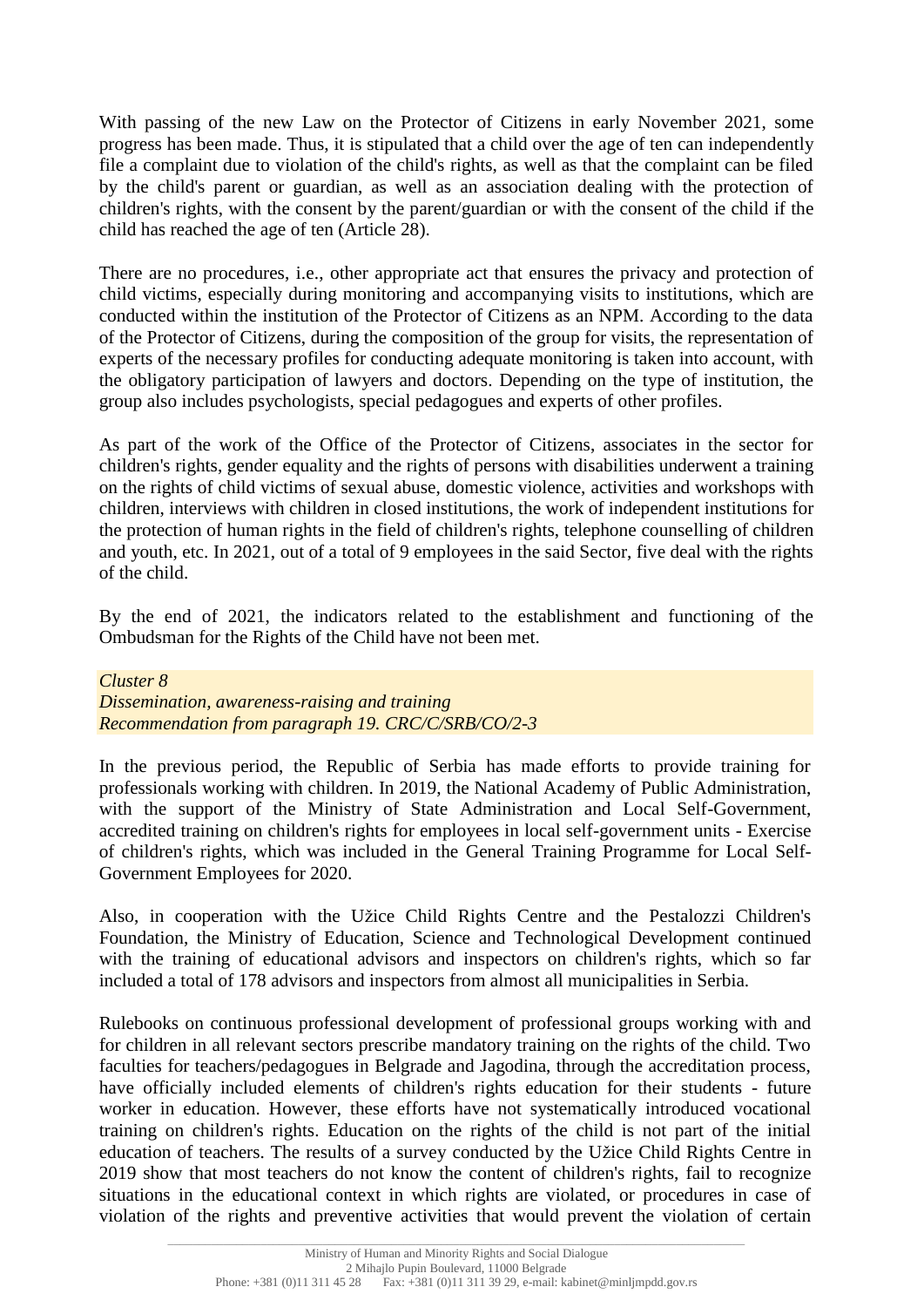rights. Less than half of the teachers state that they apply some of the contents of children's rights education in teaching of their subject, or in extracurricular activities/classes of the class teacher. Only a quarter of them state specific examples that indicate the planned and meaningful inclusion of content in the field of education for the rights of the child in class or in extracurricular activities. This finding can be explained by the fact that teachers do not have sufficiently developed competencies to exercise the rights of the child.

Systematic introduction of teaching on the provisions of the Convention on the Rights of the Child is not provided in the educational system of the Republic of Serbia. There has been no progress in the previous period regarding this recommendation of the Committee. By introducing the subject of Civic Education of the Republic of Serbia, it only partially responded to this international obligation, which was noted by the Committee in previous cycles of reporting and consideration of reports. Civic education contains topics related to learning about children's rights, but it is not a compulsory subject but an elective one, and accordingly, it does not meet the standards of the Convention which provides that education on children's rights is available to all children at all levels of education.

The research conducted by the Užice Child Rights Centre about the exposure of children to harmful content and fake news in the media indicates that young people are intensively exposed to violations of children's rights through the media. Even media with a national frequency do not respect the legally regulated rules on the type of content and the manner of their broadcasting. This is especially true of the so-called "reality shows" that are full of inappropriate content, verbal conflicts and violence, and even pornographic scenes, and as the findings of this research show, this is exactly the place where young people are more likely to encounter harmful content.

The Public Broadcasting Service of the Republic of Serbia does not have regular contents in the programme scheme that refer to the rights of the child. In creating this content, the Public Broadcasting Service and other broadcasters with a national frequency do not consult or involve children in the development of these programmes in accordance with the provisions of the Convention or respect ethical codes in protecting the dignity and privacy of the child.

According to the Rulebook on the Protection of the Rights of Minors in the Field of Media Services, enacted in 2015 by the Council of the Regulatory Authority of Electronic Media (REM), "the media service provider is obliged to take all necessary steps to ensure that its programme content is free of any harmful effects on the development of minors, having in mind the fact that minors enjoy the right to a greater degree of protection of the free development of personality than adults". Although there is a legislative framework, based on the findings of the mentioned research, it is not applied in practice, which indicates the fact that the relevant authorities i.e., institutions in charge of implementing the regulations, do not react adequately and in a timely manner. A particular concern are the data showing that the media outlets which are at the forefront of publishing fake news at the same time receive significant funds in competitions conducted by the government. With doing so, the government does not only fail to prevent the spread of the fake news, but it actively contributes to their spread.

19.D. и 19.Е. New National Plan of Action for Children has not been passed yet.

## **B. Definition of the child (art. 1)**

*Cluster 9 Definition of the child*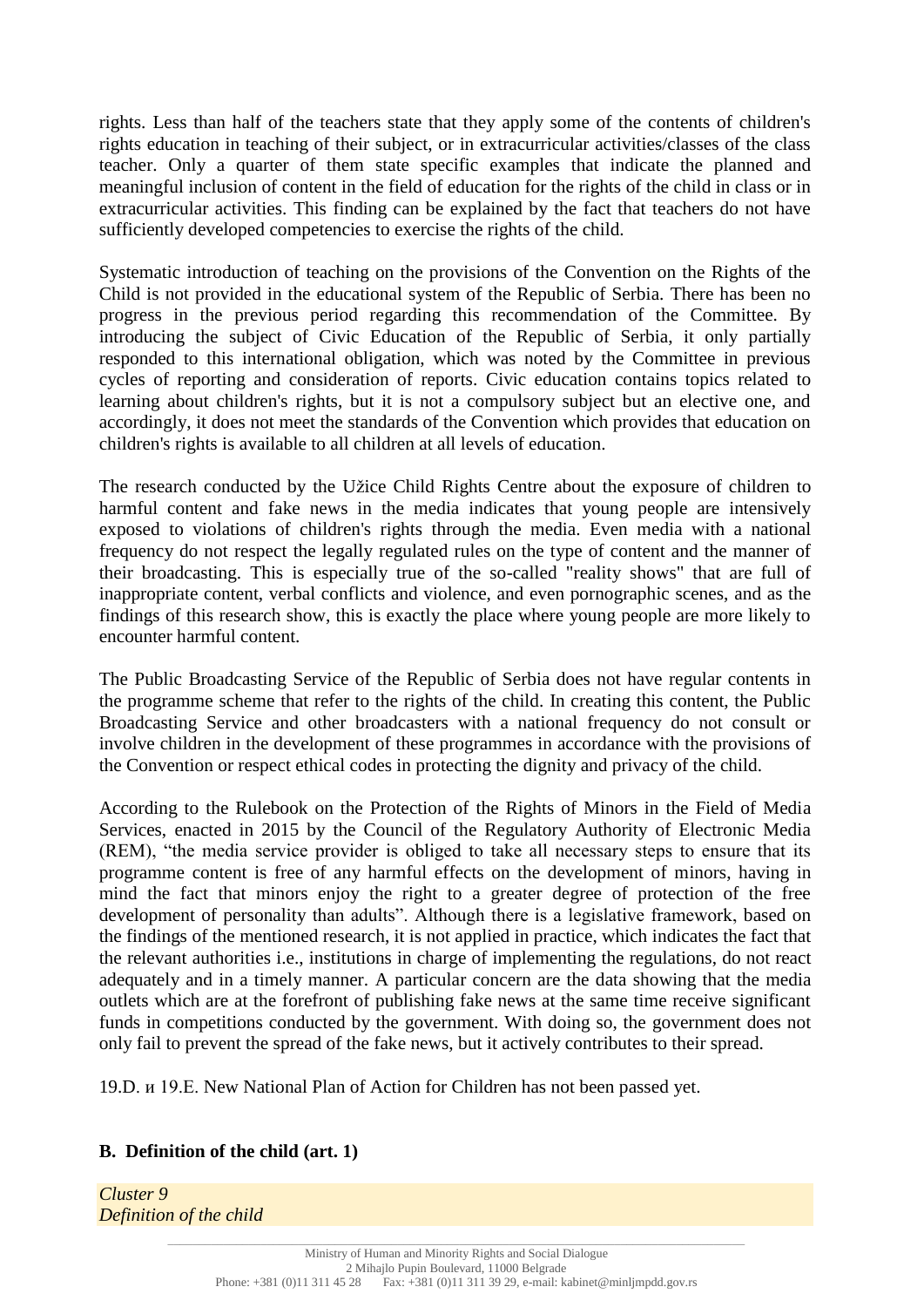#### *Recommendation from paragraph 21. CRC/C/SRB/CO/2-3*

A working group was formed to draft the text of the Draft Law on Amendments to the Family Law with the aim of improving and harmonizing it with other laws, such as the Law on Social Welfare and the Law on Amendments to the Law on Financial Support to Families with Children and international standards and principles. Working group has held six meetings and pre-draft of the document has been composed. Some of the novelties are the introduction of the definition of the child in accordance with the Convention on the Rights of the Child, as well as the deletion of paragraph 2 of Article 23 which stipulates that the court may, for justified reasons, allow marriage to a minor over 16 years of age, which would prevent early marriage as a formal unity.

## **C. General principles (arts. 2, 3, 6 and 12 of the Convention)**

*Cluster 10 Non-discrimination Recommendation from paragraph 23. CRC/C/SRB/CO/2-3*

In the last 15 years, the Republic of Serbia has built a solid anti-discrimination legal framework, primarily in terms of passing the Law on Prohibition of Discrimination, but also by including the so-called anti-discrimination provisions in a number of individual laws.

Unfortunately, as in many other segments in the Republic of Serbia, especially when it comes to respect for children's rights, there is a huge gap between the existing legislative framework and what is applied in practice, i.e., full implementation of all regulations often lacks, and the anti-discrimination legal framework sometimes remains only a "dead letter", while the reality lived by children from marginalized groups is completely different.

In August 2019, the Ministry of Labour, Employment, Veteran and Social Affairs published the Analysis of Effects, i.e., the starting point for drafting a new Strategy for Prevention and Protection against Discrimination for the period from 2020 to 2025. According to available data, it is estimated that about 60% of the measures envisaged by the Action Plan for the implementation of the Strategy for Prevention and Protection against Discrimination for the period 2013-2018 were realized.

A special working group for drafting the text of the Draft Law on Amendments to the Law on Prohibition of Discrimination was formed on 3 February 2021, after which the stakeholders had the opportunity to participate in public consultations for drafting the baseline, followed by a public debate on the Draft Law which lasted from 3-23 March 2021. The Law on Amendments to the Law on Prohibition of Discrimination was passed on 20 May 2021. It regulates the general prohibition of discrimination, forms and cases of discrimination, as well as procedures for protection against discrimination. Article 22 of the Law on Prohibition of Discrimination explicitly prohibits discrimination against children, i.e., it guarantees the equality of all children, regardless of any personal characteristics.

It is impossible to determine the exact number of initiated proceedings before the Commissioner for the Protection of Equality, as well as the number of issued opinions and recommendations for protection against discrimination of Roma children, children with disabilities, minority children, refugee and asylum-seeking children, migrant children, children in street situations, LGBT children and children with HIV/AIDS.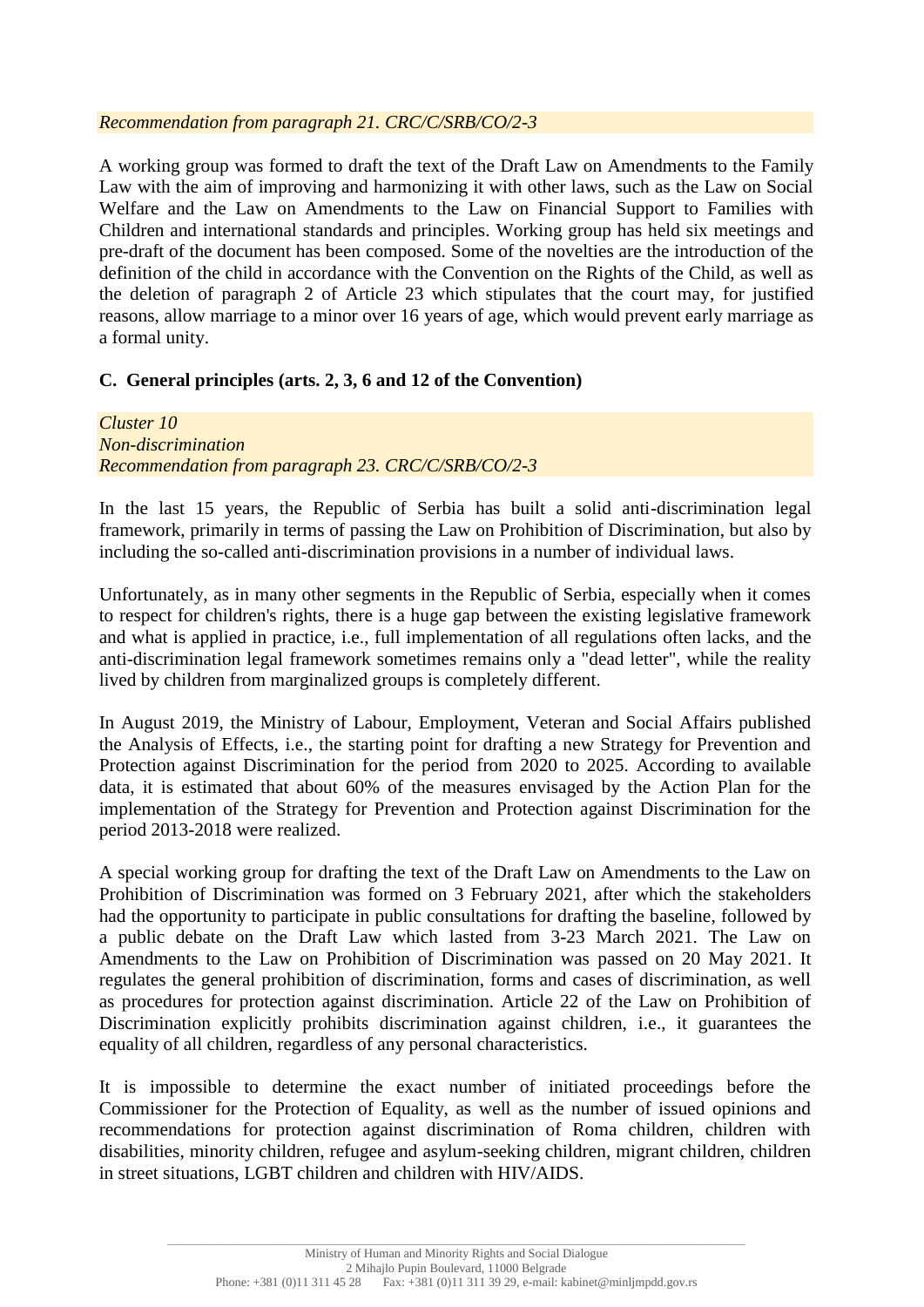Children may independently file complaints to the Commissioner for the Protection of Equality in a complaint form that is adapted to children and youth. Despite the Committee's current recommendation to introduce a special mechanism within the institution of the Commissioner for the Protection of Equality that would only deal with the issue of discrimination against children - this has not happened yet, and there is still no special institution of the Ombudsman for Children's Rights.

The Commissioner for the Protection of Equality did not take any actions regarding the two complaints officially submitted by the Užice Child Rights Centre, which refer to unequal treatment of children in exercising the right to financial benefits granted by the Serbian Government to help citizens in the COVID-19 pandemic. Although the institution of the Commissioner determined in a special procedure that children had been treated unequally in terms of measures taken by the Government of Serbia to mitigate the negative consequences of the epidemic, i.e., that the measures passed by the Government did not sufficiently take into account the needs of children and families with children, the Commissioner for the Protection of Equality did not react, although that is obligation according to the law.

Long-term educational campaigns, which would be primarily aimed at breaking down prejudices and stereotypes about children from marginalized groups, were not sufficiently implemented during this reporting period.

Roma children, other national minorities, LGBT children, children with disabilities, poor children - are still often excluded from the education, health, social welfare system and all other segments that make a necessary framework for a happy childhood and developing full capacities of the child, primarily because of "inaction" or "insufficient" actions of the relevant institutions of the Republic of Serbia.

The latest and perhaps the most drastic example is certainly the systematic discrimination of a huge number of children from marginalized groups, during the Covid-19 pandemic, primarily due to the inability of these children to be adequately included in online teaching. Isolation, a health system that has been collapsing for a long time (due to overbooked capacities due to the general pandemic), a social welfare system that was not responsive enough to respond to the needs of the most vulnerable children or create appropriate affirmative mechanisms - all this led to even greater exclusion and marginalization, i.e., discrimination of children belonging to different minority groups.

The existing health information system does not monitor indicators that would enable the assessment of the coverage of preschool and school age children in rural areas with health workers and the availability, accessibility and use of health care services for these children.

When it comes to early childhood education, 45.9% of children aged 3-5 from non-urban settlements attend preschool education, compared to 70.5% of children of the same age from urban areas, according to the results of the MICS-6 survey from 2019. Primary school is attended by 98% of children from urban areas and by 99.8% of children from non-urban areas. Data on recorded cases of violations of the application of the Law on the Fundamentals of the Education System related to the obligations of parents and institutions regarding the enrolment of children in primary and secondary schools (indicator 23.B.3.) are not available. Data from the 2019 MICS-6 survey indicate that there are children who are outside the primary education system (0.4%).

Education system, social welfare system and health care system, family law protection, are just some of the areas within which it is necessary for institutions to make much greater efforts to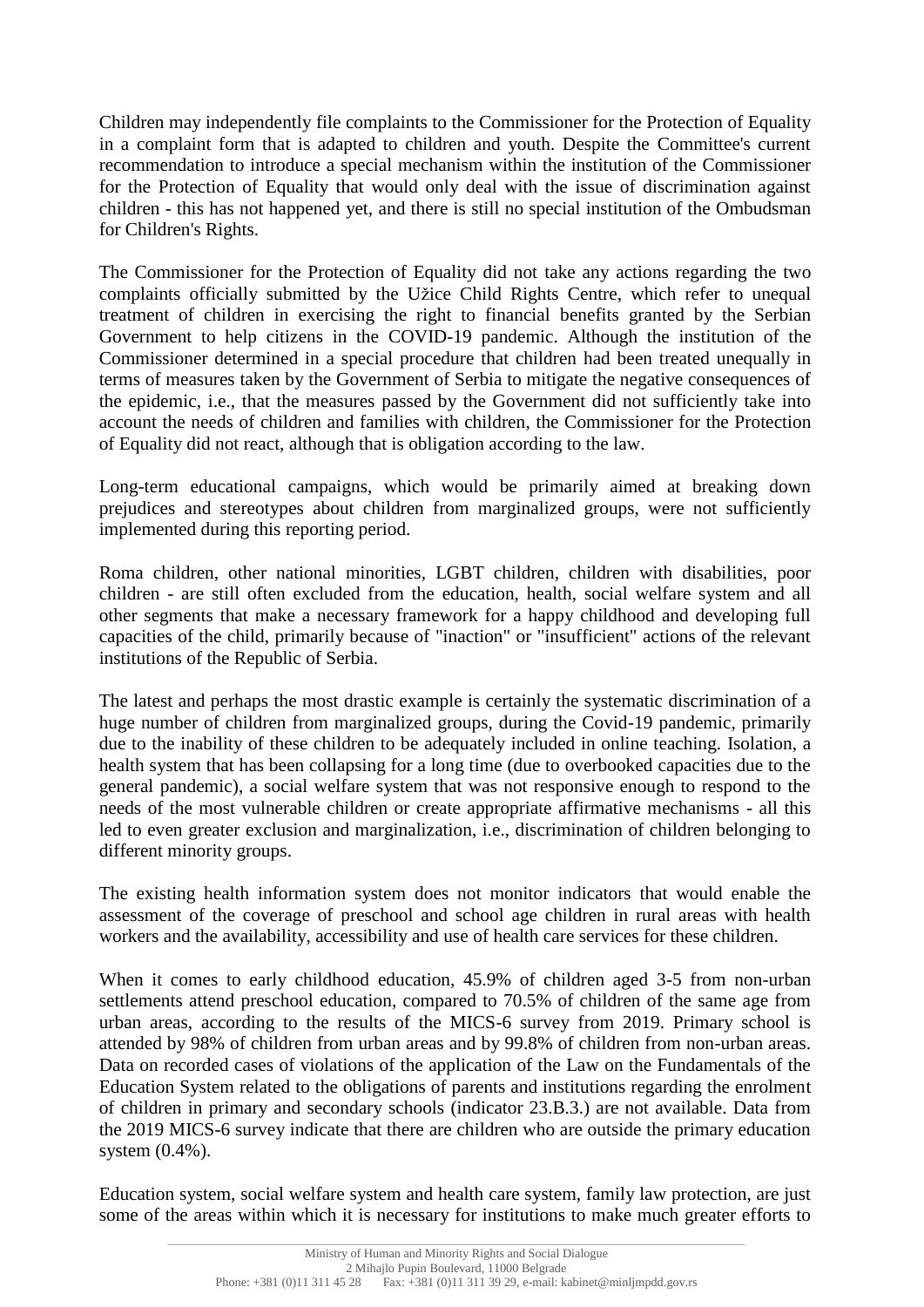ensure that each of these areas is equally accessible to every child, i.e., it is necessary that the state takes all legally available affirmative measures to improve the position of children from vulnerable groups and to combat discriminatory practices against them.

*Cluster 11 Best interest of the child Recommendation from paragraph 25. CRC/C/SRB/CO/2-3*

The principle of the best interests of the child is mentioned in the Constitution of the Republic of Serbia, in the context of the rights and duties of parents. The Family Law stipulates that everyone is obliged to manage the best interests of the child in all activities concerning the child (Article 6, paragraph 1). This principle is not adequately normatively concretized and operationalized in procedures and has not been established as a rule of conduct that applies to all decisions concerning the child in the legal order of the Republic of Serbia, so its practical scope is unclear and limited. There are no regulations in administrative and judicial procedures, systems of internal affairs, education, healthcare and social welfare which define guidelines, procedures and criteria for consistent interpretation, definition and application of the principles of the best interests of the child in accordance with the General Comment 14.

There are no elaborate training programmes on the application of procedures and criteria with guidelines for all relevant officials to determine the best interests of the child in each area and to give the necessary weight to the interests of the child as a primary importance.

A *Handbook on the application of the principle of the best interests of the child for judges and experts of the social welfare centres in civil court proceedings* has been prepared within the project activities of the Centre for the Child Rights. According to the findings of the research of the Centre for the Child Rights "*Towards child-friendly justice - research on efficiency, participation and definition of the best interests of the child in civil litigation*" conducted in partnership with UNICEF in 2017, it was found that the developed guidelines did not in themselves produce the desired progress in the qualitative understanding of the principles of the best interests of the child, neither in judges nor in guardianship authorities, which suggests that it is necessary to continue working with the developed instrument and upgrade it with other activities, such as capacity building of experts.

#### *Cluster 12*

*Right to life, survival and development Recommendation from paragraph 27. CRC/C/SRB/CO/2-3*

The Draft Plan for Optimization of the Network of Health Care Institutions in Serbia (Master Plan for Health) has been prepared, suggesting a regional organization of perinatal healthcare with three levels of complexity. In addition, the establishment of five perinatological centres of the highest rank, created by horizontal functional integration, is envisaged.

Almost full coverage of births with professional assistance was achieved - 100% of children in Serbia were born in a health institution, and 99% of children in Roma settlements were born with professional assistance and these births were performed in health institutions. Perinatal mortality was virtually unchanged with 8.1 stillbirths and deaths during the first week after birth per 1,000 births, in 2019, and 8.2 in 2020. Neonatal mortality has increased from 3.6 deaths from birth to 28 days of life per 1,000 live births in 2019 to 3.8 in 2018. Infant mortality also increased in one year from 4.8 to 5 infant deaths per 1,000 live births in 2020. Infant mortality in Roma settlements, according to MICS data for 2019, is 8 infant deaths per 1,000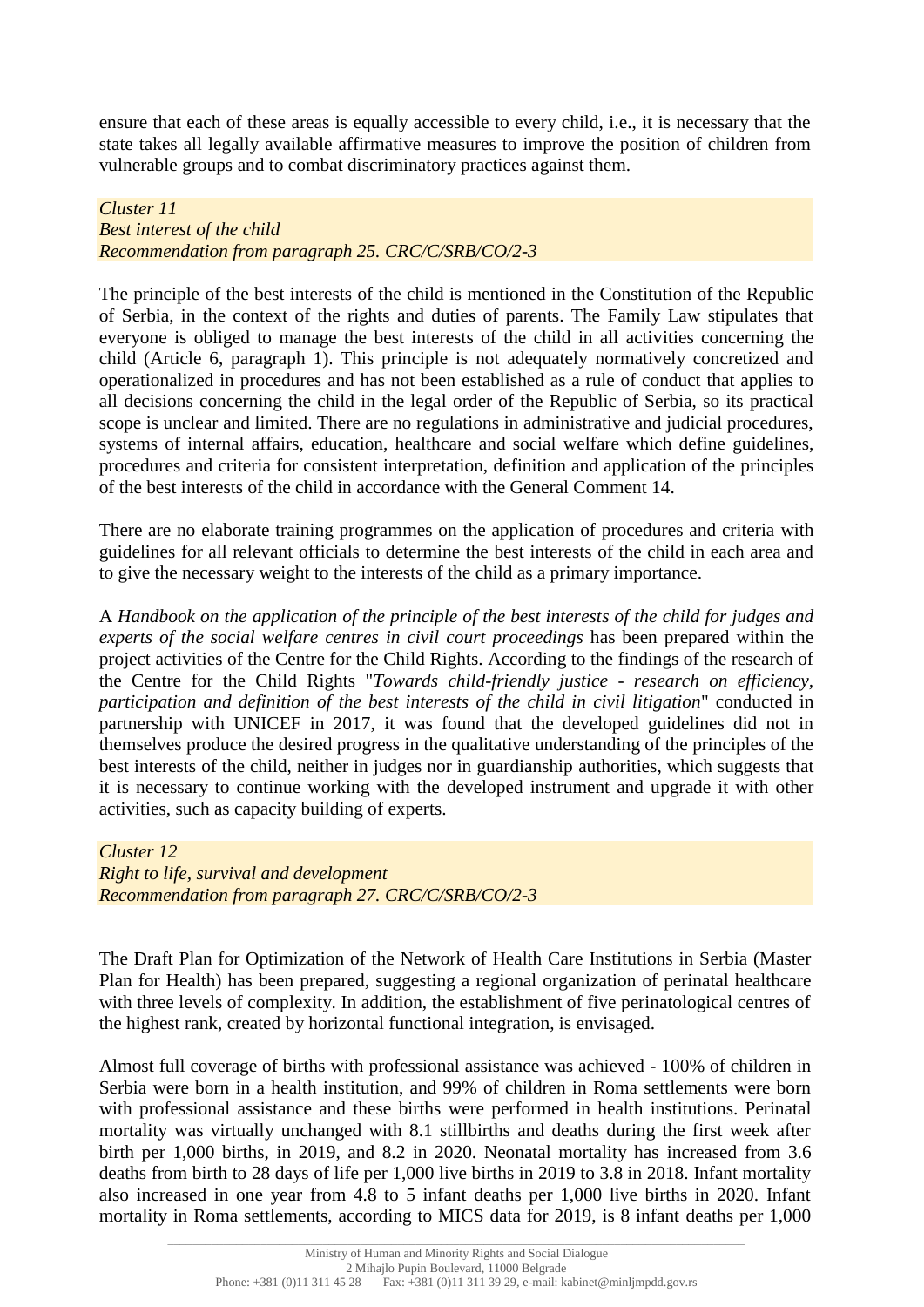live births and is significantly higher than the national average, although it has decreased by almost five infant deaths since the previous 2014 MICS survey. The mortality of children up to the age of five in 2018 amounted to 5.1 deaths per 1,000 live births, and in 2019 its value increased to 5.8. The mortality rate of children under the age of five in Roma settlements is 9 deaths per 1,000 live births, according to the 2019 MICS survey.

In Serbia, after childbirth, 94% of women have a visiting nurse helping them in the week after childbirth (average number of visits was 3.8 times), while in Roma settlements 90% of women had a visit by a visiting nurse in the week after childbirth (average number of visits to infants was 3.6 times). A database on the work of health mediators and their visits to new mothers, new-borns and infants in substandard Roma settlements has not been available for several years.

Since the end of 2017, the number of (Roma) health mediators has increased from 80 to 85 in 2019, while their employment status has not been resolved, nor has a sustainable model of their institutionalization been accepted. Funds have been provided for their work (computers and internet connection), but the database on the work of health mediators, located in the Ministry of Health, is currently inactive. In 2021, health mediators were engaged in vaccinating the Roma population against COVID-19 in substandard settlements and for that purpose they were provided with vehicles for the transport of the elderly who had difficulty in moving.

According to the Serbian Government Report, in the part related to the results of programmes and projects of the Ministry of Health - improving access to health care for the Roma population, it is stated that in 2020 there were 8,250 vaccinations and systematic examinations of Roma children, and that 2.150 documents (health insurance cards, IDs and verifications of health insurance cards) were issued. In addition, 10,500 children attended workshops and planned interviews in various areas of health education.

## *Cluster 13 Respect for the views of the child Recommendation from paragraph 29. CRC/C/SRB/CO/2-3*

Family law contains a provision on the child's right to have his/her opinion heard (art. 65) which is not fully in line with General Comment 12. The child's right to freedom of expression is not guaranteed as a child's general right to be heard that will establish an obligation for parents and employees in all government bodies, institutions and institutions to hear the opinion of the child. The starting points on which the Special Working Group for Drafting the Law on Amendments to the Family Law will work envisage the right of the child to express his/her opinion in proceedings concerning him/her, regardless of the child's age, which has not been the case so far.

Rulebooks defining guidelines, procedures and criteria for consistent interpretation, definition and application of the principle and the right of the child to be heard in the decision-making process of interest to the child in accordance with GC 12 in the education system, social welfare system, health care system and judiciary do not exist.

Also, there are no training programmes on the application of the child's right to have his/her views obtained and adequately taken into account in procedures in education, social welfare, health care and judicial systems, as well as mechanisms at national and local level that allow children participation and their impact on the improvement of public policies affecting them.

The principle of participation is not recognized by the Law on the Fundamentals of the Education System. Consultations with children in order to obtain their view are not conducted,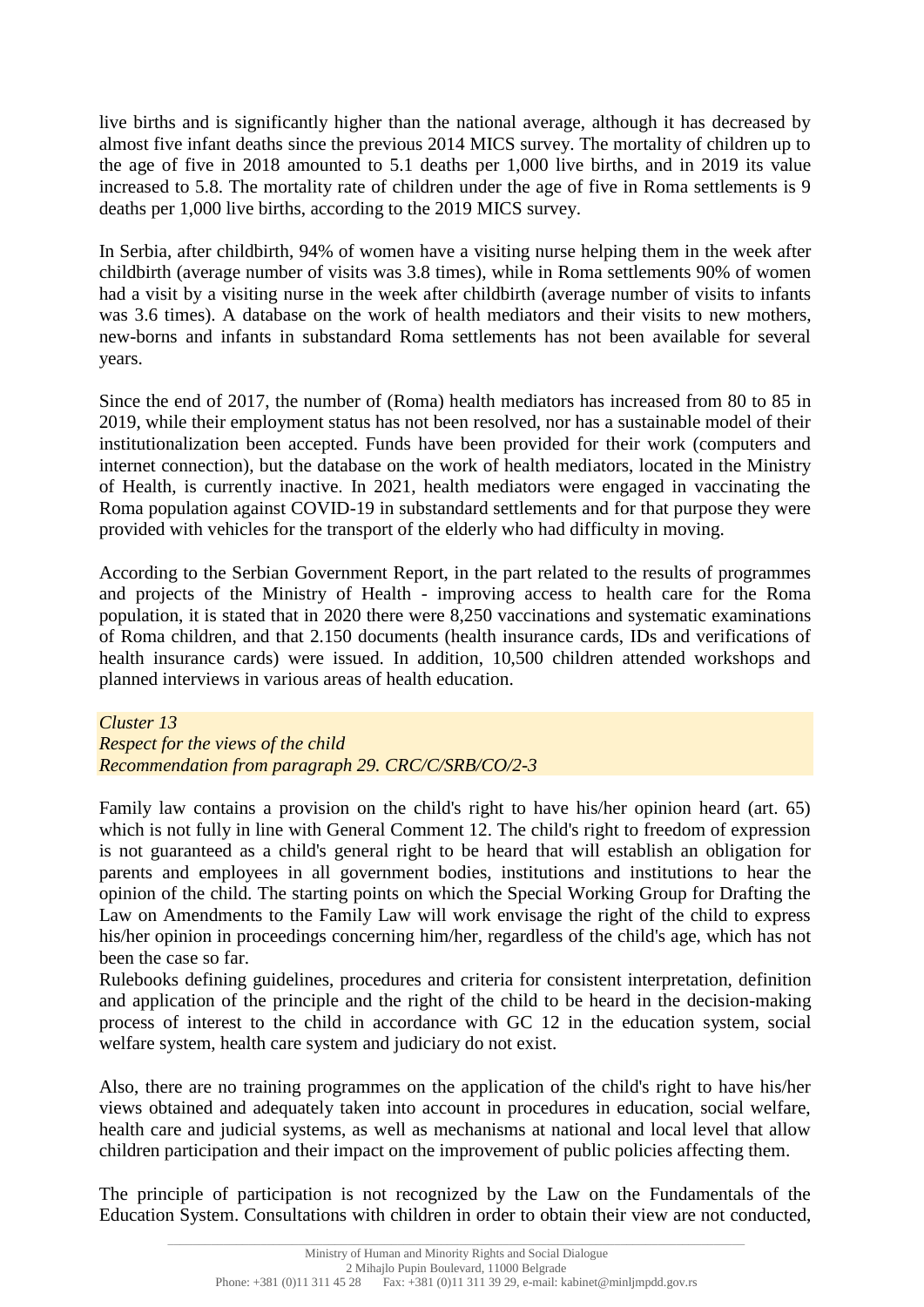and authorities at the local and national level in which children participate and give their opinion on topics directly related to them exist only within school parliaments. Following the recommendation of the Committee, the Užice Child Rights Centre drafted a Practical Policy Proposal with a proposal for the Rulebook on Participation and Information of Students in Primary Education and requested the opinion of the Council for the Child Rights, but the proposal has not been considered yet.

As for project activities, handbook on child participation in civil court proceedings has been prepared for judges and experts of the social welfare centres within the project activities of the Child Rights Centre. Within the project "The right of the child to be heard", implemented by the Child Right Centre, with the EU support through the European Instrument for Democracy and Human Rights (EIDHR), brochures and online mobile application were developed for children regarding the right to participate in civil litigation, the alternative care system, education and health care.

## **D. Civil rights and freedoms (arts. 7, 8 and 13-17)**

*Cluster 14 Birth registration Recommendation from paragraph 31. CRC/C/SRB/CO/2-3*

Although ratified international conventions, the Constitution and the Family Law stipulate that every child must be registered in the Birth Registers immediately after birth, the provisions of bylaws governing the registration of births and entry into Birth Registers, in practice create numerous obstacles to registration of children in Birth Registers if their parents do not have identity documents. Children whose mothers do not have personal documents cannot be entered in the birth register immediately after birth, but special procedures are required for them (determination of personal name, subsequent entry in the birth register or extra-judicial proceeding to determine the time and place of birth of the child, which may take a long time).

The provisions of the two bylaws stipulate that data on parents are being entered in the birth registration form and birth register on the basis of their birth certificate (and marriage certificate if they are married) and ID card (or passport for foreigners). This means that if the mother does not have such documents, she will not be able to determine the personal name of her child and the child will remain unregistered in the birth register. This further means that for the child it will be needed to carry out one or more procedures: determining a personal name, subsequent entry in the birth register or determining the time and place of birth, and in some cases the procedure for acquiring citizenship. These procedures can take several months, and in complex cases up to a year or more. During that time, the affected children will be left without a birth certificate and citizenship, and thus, in the most vulnerable period of life, without the right to health care and social protection, while their families, which most often belong to the poorest group of citizens, will be left without parental and child allowance, which only contributes to their social exclusion. In its work, Praxis constantly encounters new cases of Roma children who are not registered in the birth registers, and the reason for that is almost always the lack of documentation from mothers.

Article 7 of the Convention on the Rights of the Child and Article 24, paragraph 2, of the International Covenant on Civil and Political Rights guarantee the right to birth registration and to the personal name of every child, immediately after birth. UNICEF's interpretation of the legal standard - *immediately after birth* reads: "*According to Article 7, a child should be*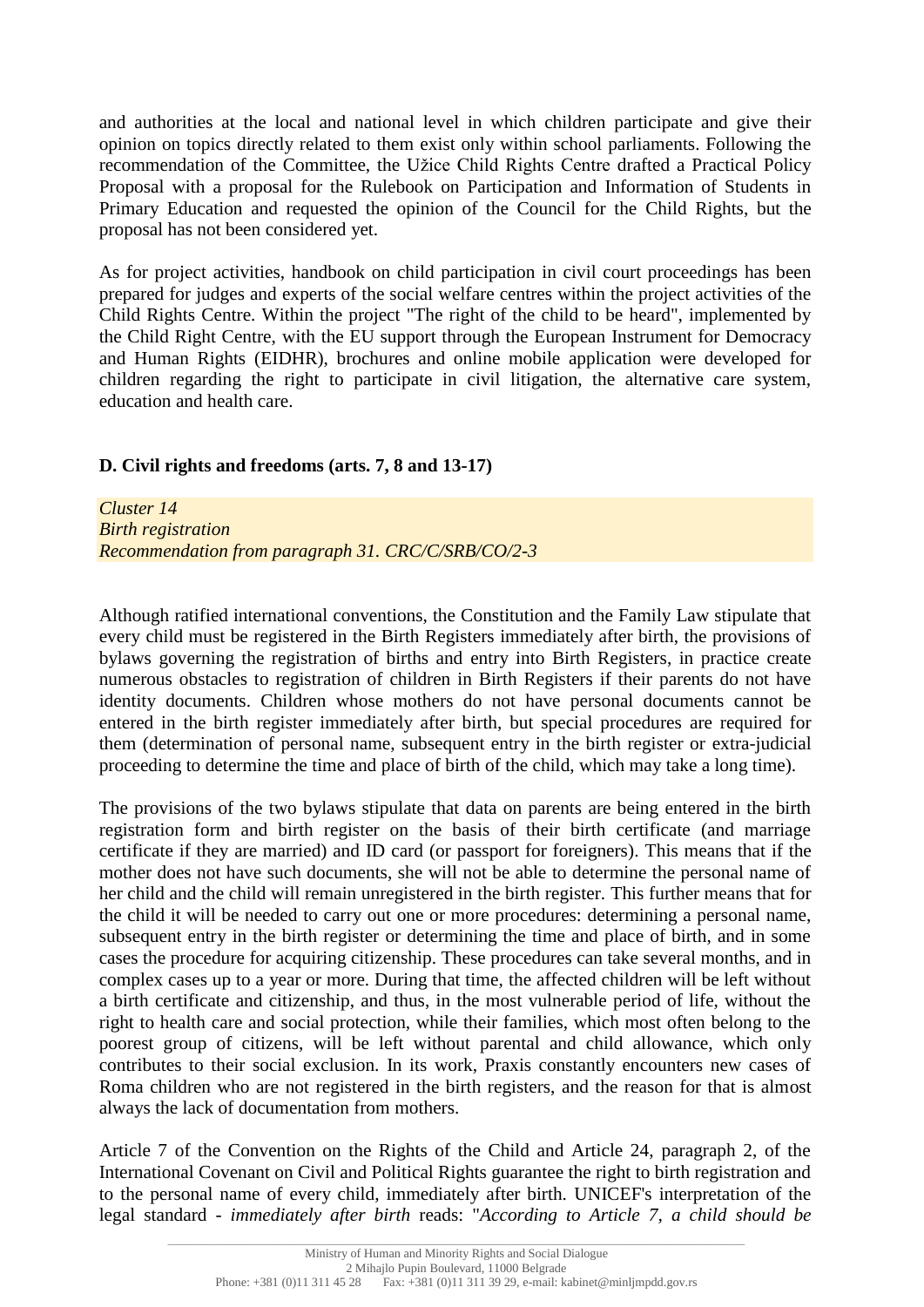*registered "immediately after birth ", which means a period determined in days, not months*." Also, the Constitution of Serbia stipulates that every child has the right to a personal name and registration in birth registers (Article 64, paragraph 2), while the Family Law stipulates that everyone has the right to a personal name and that a personal name is acquired at birth (Article 13).

It is necessary to amend the bylaws: Article 5 of the Rulebook on the procedure for issuing birth certificates and the form of birth registration in a healthcare institution and items 10 and 24 of the Instructions on keeping registers and registration forms. This problem almost exclusively affects the Roma population, which is already one of the most vulnerable and discriminated population groups. Neither the Ministry of Public Administration and Local Self-Government, i.e., the Sector for Registry Books and Registers, which keeps the Central Population Register, nor the Statistical Office of the Republic of Serbia has the data on the number and percentage of children whose birth is registered and whose parents do not have personal documents.

Exercising the right to registration in the birth register (BR) could be difficult due to the Conclusion of the Civil Division of the Supreme Court of Cassation (SCC) on the jurisdiction of the extra-judicial proceeding in the registration procedure in the BR. This conclusion was made in 2020 and according to it, the Court with jurisdiction over non-contentious matter is competent to decide on the proposal for determining the time and place of birth of a person only after the final termination of the administrative procedure in which the request of the same person for registration in BR was rejected because the time and place of birth of the same person were not proven in that procedure. Furthermore, a person who was registered in the BR, but those registers were destroyed, cannot request from the Court with jurisdiction over noncontentious matter to determine the fact of the time and place of birth of that person. Finally, persons registered in BR of the so-called R. Kosovo cannot request from the Court with jurisdiction over non-contentious matter to establish the fact of their time and place of birth.

Refugee and migrant children born on the territory of the Republic of Serbia, whose parents do not have personal documents from the country of origin or usual place of residence, are in practice registered in birth registers on the basis of a certificate issued by the Ministry of the Interior to foreigners who intend to apply for asylum in Serbia or on the basis of an ID card for asylum seekers in the case of persons who have already submitted an asylum application. Both documents are issued in accordance with Article 87 of the Law on Asylum and Temporary Protection. During 2020, one child was registered in the birth register on the territory of Belgrade, whose one parent is a migrant with no personal documents, i.e., he only had a photocopy of the documents. The disadvantage that appears here is the impossibility of acquiring the citizenship of this category of children. The problem arises because their parents, due to the fact that they seek or received asylum in Serbia, are not able to apply for citizenship of the country of origin for their child born in Serbia, due to fear of persecution. This is exactly why these children do not have any citizenship, neither of the country of origin of their parents nor Serbian, so they become stateless. There are no data on the number of initiated proceedings for determining the citizenship of children whose parents are stateless or whose citizenship is unknown.

The number of citizenships granted to children whose parents are stateless or whose citizenship is unknown remains unknown. Article 13 of the Law on Citizenship stipulates that a child born or found on the territory of Serbia acquires citizenship by birth (jus soli) if both parents are unknown or of unknown citizenship or statelessness or if the child is stateless. However, the law envisages this type of acquisition of citizenship as subsidiary, whereby a child cannot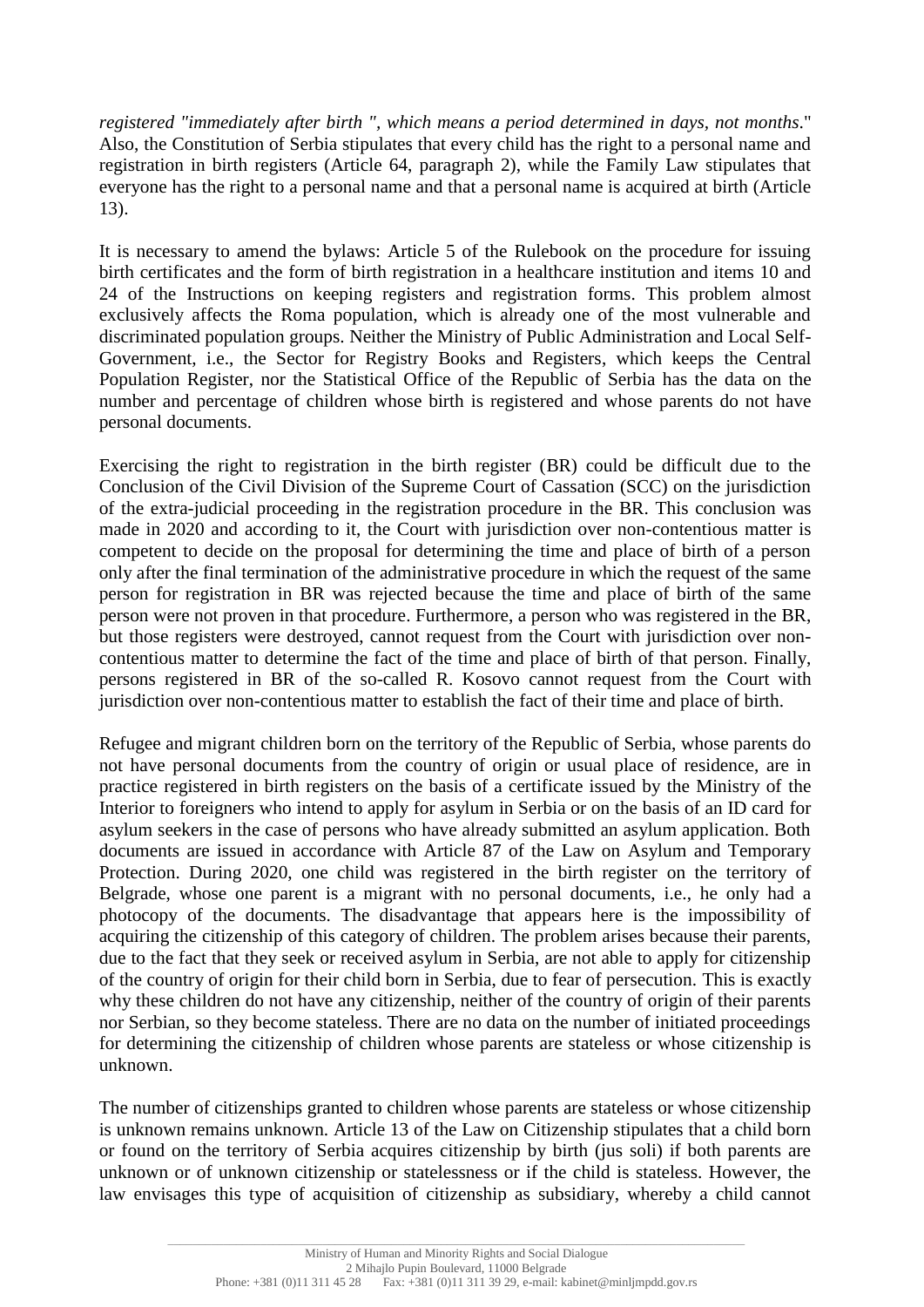acquire Serbian citizenship automatically but on the basis of a constitutive decision of the competent authority.

The procedure for determining citizenship is regulated by Article 44 of the Law on Citizenship, which stipulates that the ministry in charge of internal affairs determines citizenship for a person who acquired Serbian citizenship but is not registered in the birth register or in the records of citizens kept under current regulations. The procedure is initiated at the request of a person who has acquired citizenship but is not registered in the birth register, i.e., at the request of the competent body conducting the procedure for exercising the rights of a person or ex officio. Serbia has not yet developed or implemented procedures for determining the status of stateless persons.

It is clear that this also applies to the Republic of Serbia, where the problem still arises due to the fact that there is no procedure for naturalization of refugees and thus refugee children, which automatically violates the fundamental rights proclaimed by the Convention. The fact is that Article 71 of the Law on Asylum and Temporary Protection stipulates that the Republic of Serbia will provide conditions for the inclusion of persons granted the right to asylum in social, cultural and economic life, as well as enable the naturalization of refugees, within its capabilities. Furthermore, it was proclaimed that the manner, conditions, procedure and other issues relevant for the naturalization procedure are determined by the Government based on the proposal made by the Commissariat for Refugees and Migration. Despite these legal provisions, the procedure has still not been established.

At the end of last year, the competent ministries issued instructions on the actions of the authorities in the case of the birth of a child whose parents do not have personal documents. However, this act is not only non-binding, but in no way does it try to systematically solve the problem of timely enrolment of children in the BR. The instruction contains only guidelines on what the relevant authorities should do to initiate procedures for mothers aimed at obtaining their documents, while children remain unregistered until mothers obtain ID cards.

The conclusion is that a systemic solution is needed through the change of the laws and bylaws that would enable the entry in the birth registers of all children, including those whose parents do not have personal documents. Also, making the naturalization of refugees on the territory of Serbia possible is necessary in order to prevent statelessness among this category of children born in refugee families. Such changes in regulations would harmonize the legislation with international legal regulations to which the Republic of Serbia is obliged.

## **Е. Violence against children (arts. 19, 24 para. 3, 28 para. 2, 34, 37(а) and 39)**

*Cluster 15 Freedom of the child from all forms of violence Recommendation from paragraph 33. CRC/C/SRB/CO/2-3*

The Government of Serbia has adopted the Strategy for the Prevention and Protection of Children from Violence for the period 2020-2023 and the corresponding Action Plan on 21 May 2020. The strategy prescribes the measure of harmonization of the General Protocol for the Protection of Children from Abuse and Neglect and the Special Protocols. However, the Government of Serbia has not yet formed a Working Group for the implementation and monitoring of the Strategy, nor have civil society organizations been appointed to participate in monitoring and reporting on implementation.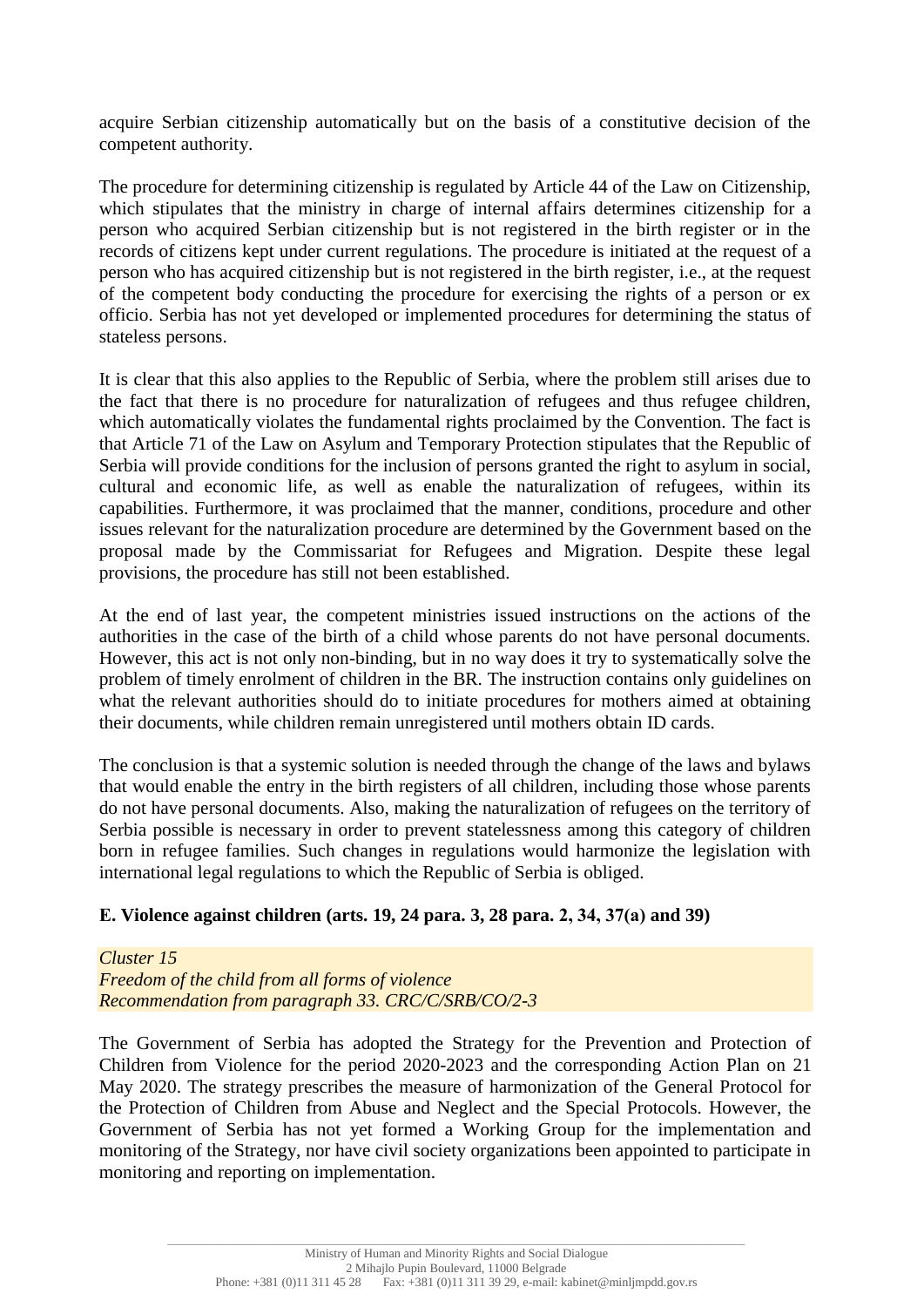On 29 October 2021, the Ministry of Family Care and Demography formed a special working group to draft the text of the Draft General Protocol for the Protection of Children from Violence with the aim of harmonizing the protocol with EU best practices and including all forms of violence against children in the General Protocol. General Protocol was adopted in February 2022.

During the first ten months of 2021, the National Preventive Mechanism (hereinafter: NPM) conducted 12 visits to institutions where children are present. According to the information received from the Protector of Citizens, there are internal procedures for submitting complaints and grievances by beneficiaries and their parents/guardians in the institutions where children are accommodated. Violence is reported to a person of trust, i.e., employed social worker, psychologist, special educator or nursing staff, who are mostly in direct contact with beneficiaries. These persons are, as a rule, part of the internal teams for the prevention of violence in institutions, or when violence occurs, responsible for reporting it, providing support and rehabilitation to the user who has been exposed to violence. Children and their parents/guardians are informed about the possibility of complaint by employees of institutions.

Also, according to the data obtained from the Protector of Citizens, minors must be informed of their rights when deprived of their liberty. The presence of parents, guardians or the Centre for Social Welfare is mandatory, and employees who conduct interviews with them must have a certificate for working with minors. During deprivation of liberty, children are informed in writing and orally about the manner in which they may file complaints regarding deprivation of liberty, conditions of detention and treatment.

In the period from 2017 to 2019, the NPM sent a total of 54 recommendations related to the treatment of minors. The total number of recommendations acted upon was 26, and other recommendations (28) were not acted upon or further monitoring is needed. During the first ten months of 2021, 12 NPM recommendations regarding the deprivation of liberty of children, conditions of detention and treatment were acted upon, which is 92.3% of the due recommendations for which the outcome of the action is known. During the first ten months of 2021, the Protector of Citizens did not receive any complaints from children regarding deprivation of liberty, conditions of detention and treatment.

The NPM does not visit all places where children are deprived of their liberty often enough, although these children are at the highest risk of potential violence, and the reports do not contain detailed information on deprivation conditions and treatment of children with specific recommendations. Also, children in institutions and alternative care centres are not adequately informed about the existing mechanisms that enable them to report violence in a language that children can understand, as well as about the existing mechanisms for filing complaints regarding deprivation of liberty, conditions of detention in a confidential, safe and childfriendly way. Inspections that supervise the social welfare system do not pay regular visits to all the places where children are deprived of their liberty, and reports are not available.

The team of the Initiative for the Rights of Persons with Mental Disabilities MDRI-S and Disability Rights International conducted monitoring of social welfare institutions where children live (3 institutions for children and youth with disabilities and five institutions for children without parental care and children with disabilities), as well as special boarding schools and one private institution for accommodation of children (SOS Children's Villages) during 2019. According to the findings of the monitoring, there is no adequate information for children in institutions and alternative care about the already existing mechanisms for filing a complaint regarding deprivation of liberty, conditions of detention and treatment in a language that the child understands.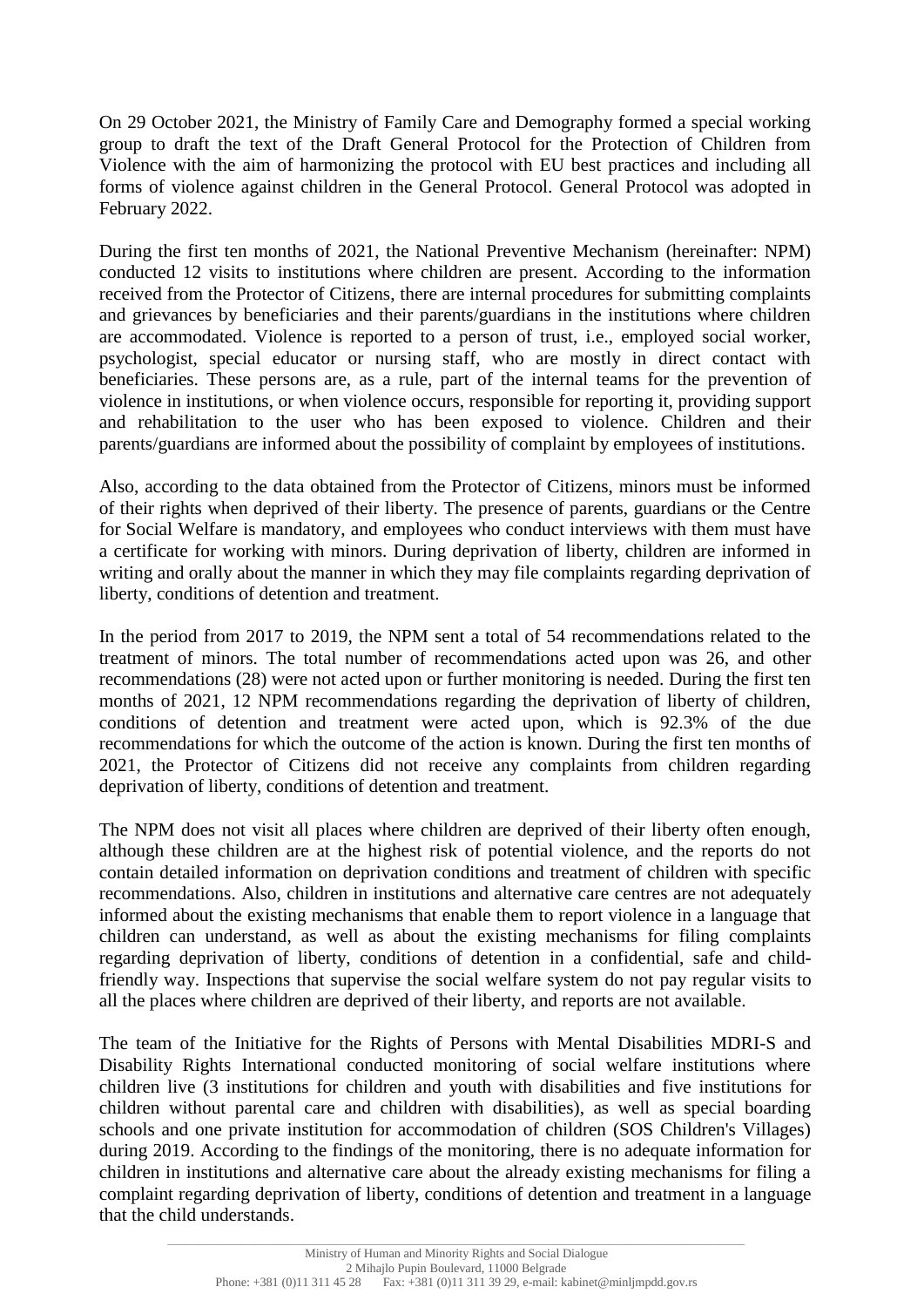Preventive mechanisms for the protection of children with intellectual and other psychosocial impairments from any kind of physical or sexual violence do not exist, nor mandatory training on violence against children for all relevant professionals.

There has been some progress in this area, primarily in protecting children from violence in the digital environment. A new subject "*Digital World*" has been introduced in the first cycle of compulsory education, providing children with training on the Internet safety and the digital world. Significant progress has been made through the project "*Safe Internet for the whole family*", launched by UNICEF and Telenor, in cooperation with MoESTD and Užice Child Rights Centre, with the aim of empowering parents, educators and teachers for a safe use of digital technologies and the Internet, and reducing children's exposure to online risk. Trainings have been developed and realised for educators and teachers, a Guide to a safe and constructive use of digital technologies and the Internet "Children in the digital age" has been developed, intended for educators and teachers for the implementation of workshops with children and parents on the basis of which an e-version of training was developed, available to all parents, teachers and educators in Serbia. A special resource is the *Digital Guide*, which contains key positive and constructive messages about the online safety: [https://digitalni-vodic.ucpd.rs/.](https://digitalni-vodic.ucpd.rs/) For children, 4 cartoons on child online safety were created (three animated videos intended for children aged 7-8 and one for children aged 4-6) suitable for continuous dissemination through the media and social networks. The National Conference on Prevention of Digital Violence and Online Risks was also organized for 150 parents and employees in education.

In order to improve intersectoral cooperation in protection against all forms of violence involving children and students, the Serbian Government Working Group for Combating Violence in Schools adopted one of its conclusions as amendments to the existing Rulebook on the Protocol on Response to Violence, Abuse and Neglect. In accordance with the conclusion of the Working Group, the Ministry of Education, Science and Technological Development started amending the Rulebook. Key changes include the area of intersectoral cooperation, responding to situations of violence against employees in the education system, emphasizing responsibility for the timely response and actions of schools and families, improving procedures at the level of preschool education. Also, based on the analysis of the current application of the Rulebook in institutions, the definition of procedures has been improved in order to better understand and ensure the standardization of their application, especially in sensitive situations.

Local agreements/protocols on intersectoral cooperation in the process of protection of children from violence, abuse and neglect have been adopted in 39 municipalities in Serbia, which is certainly a significant progress. The most common shortcomings of these agreements are: lack of cooperation of all stakeholders at the local level, violence is mostly seen in the context of the family - not in other settings, non-recognition of all forms of violence (e.g. violence in the digital environment), children are mostly seen as a homogeneous group – there are no special protection measures for children from particularly vulnerable groups, there is the inconsistent system and manner of recording cases of violence, lack of regular reporting obligations, unclearly defined coordination. In most other municipalities, there are certain protocols that deal with the coordination of services in the prevention and response to cases of violence, but they do not have a primary focus on child protection, but are more related to violence against women in intimate partnerships.

*Cluster 16 Protection from abuse and neglect Recommendation from paragraph 35. CRC/C/SRB/CO/2-3*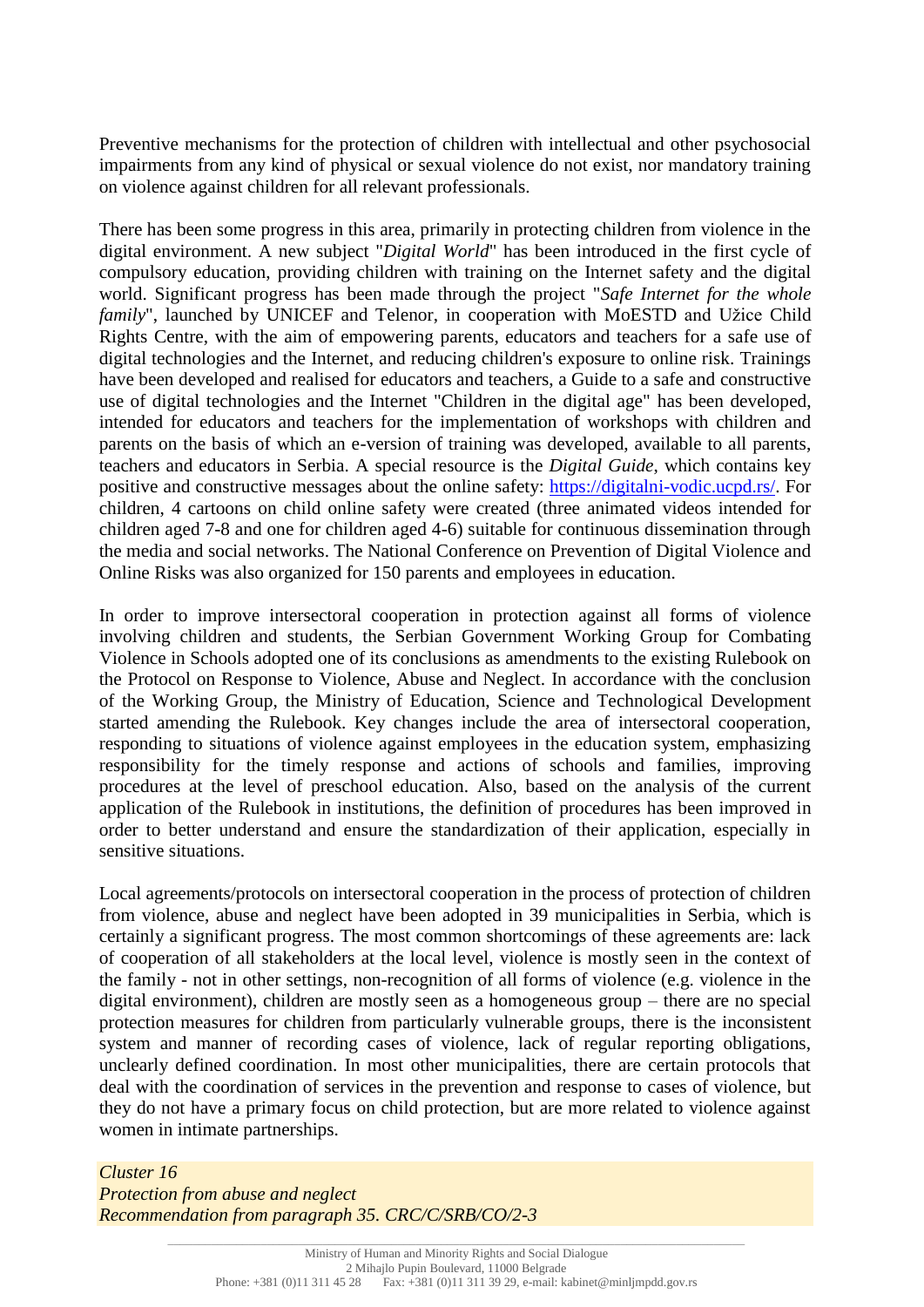The process of adopting the Strategy for Prevention and Protection of Children from Violence for the period 2020-2023 was supported by UNICEF and through numerous consultations held with children, children's participation was recognized as an important part of the monitoring and reporting mechanism. The Child Rights Centre has published a concise analysis of the newly adopted Strategy. The Government of Serbia has not yet established a Working Group for the implementation and monitoring of the Strategy, nor have CSOs been appointed to participate in monitoring and reporting on implementation. It is a concern that the implementation of the Strategy has not started yet, given the fact that the prevention and suppression of violence against children, as well as the protection of children from violence, should be a priority in improving the position of children's rights in Serbia.

There is no developed, comprehensive, gender-sensitive and harmonized system for recording and monitoring cases of violence in all relevant sectors (healthcare and social welfare, education, police, judiciary, civil society organizations) that allows assessing the scale, causes and violence as well as standardized indicators.

In 2020, at least 8 out of 10 employees in the Sector for the Rights of the Child, Gender Equality and the Rights of Persons with Disabilities within the Protector of Citizens dealt with the protection of children's rights, while in 2021 that number was reduced, so 5 out of 9 employees dealt with the child rights protection.

35.D. The Law on Prevention of Domestic Violence was adopted in 2016, after which the training for the application of the law for judicial bodies was conducted by the Judicial Academy, but without a special focus on child protection. Community programmes aimed at preventing and solving the problem of domestic violence and violence against children in general are mainly financed through projects implemented by civil society organizations, but there is no single database from which the number of workshops, trainings, forums, etc. could be identified so as to inform and sensitize the public about special types of endangering the rights of the child (peer violence, sexual violence, child abuse and neglect, etc.).

#### *Cluster 17*

*Protection from corporal punishment Recommendation from paragraph 37. CRC/C/SRB/CO/2-3*

An explicit prohibition of corporal punishment of children is still not provided by law.

The starting points on which the Special Working Group for Drafting the Law on Amendments to the Family Law is working are introducing a prohibition of corporal punishment of a child as an educational discipline of a child. It remains to be seen how this will be regulated and when the law will be adopted and enter into force. Also, the Draft Law on the Rights of the Child and the Protector of the Rights of the Child, provides for an explicit prohibition of corporal punishment and provides a definition of such conduct.

Campaigns to promote positive, non-violent and participatory forms of child-rearing and discipline are conducted mainly through project activities of civil society organizations.

*Cluster 18 Prohibition of child marriage Recommendation from paragraph 38. CRC/C/SRB/CO/2-3*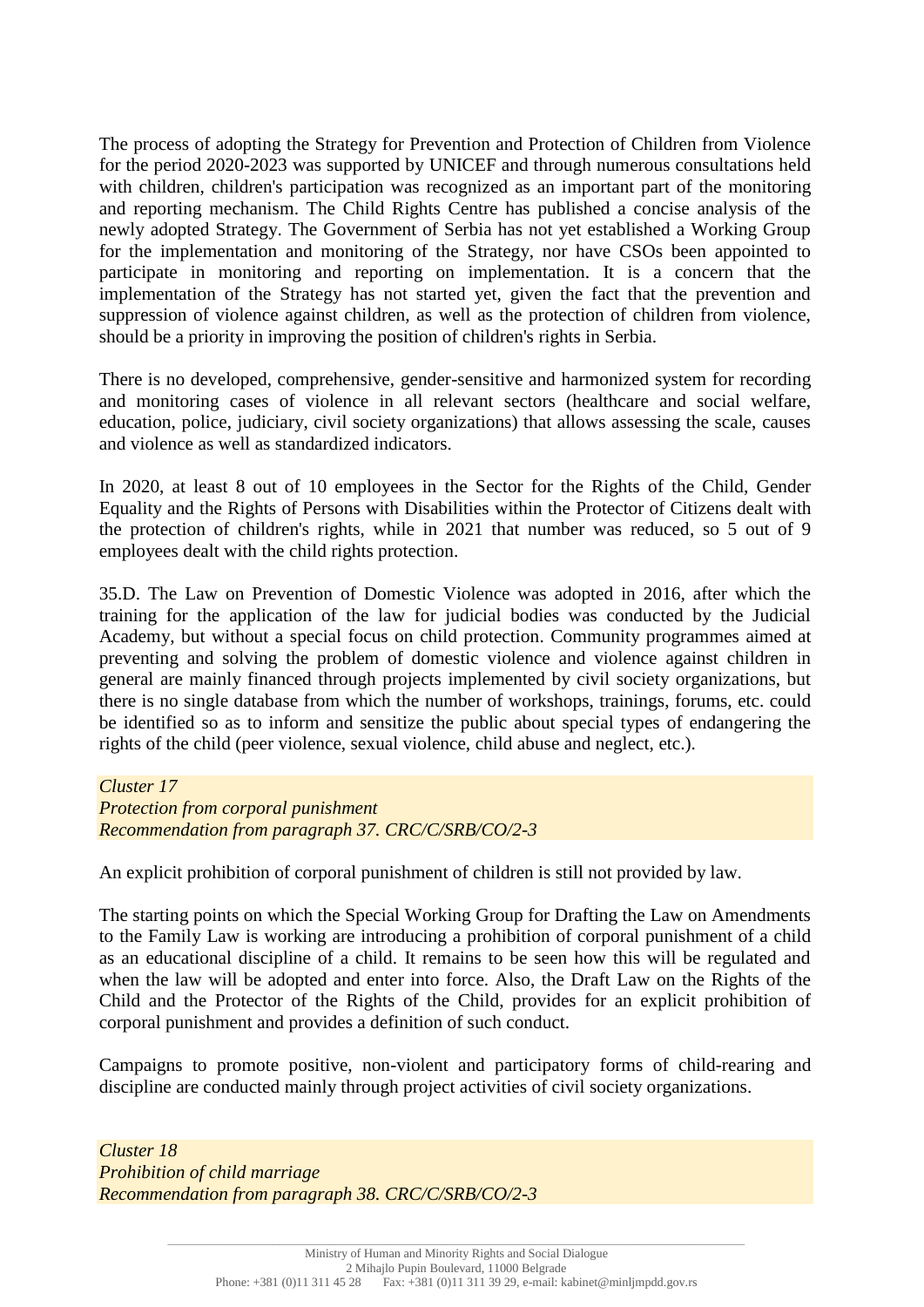The Strategy for the Prevention and Protection of Children from Violence for the period 2020- 2023 recognizes the problem of child marriages and goes a step further by making a clear distinction between child, early and forced marriages. It defines them as forms of violence that constitute a gross violation of the rights of the child, especially of girls, which are in conflict with the Convention on the Rights of the Child. As one of the measures in the fight against child marriage, the Strategy proposes deleting the provision allowing the marriage of minors with the permission of the court, and as one of the desired changes, the Strategy states the development of prevention, direct support and protection of children from vulnerable groups, recognising, *inter alia,* the Roma children who are most often victims of child, early and forced marriages.

Although some progress has been made regarding this recommendation, such as the signing of a Memorandum of Understanding in the field of preventing child marriage and improving the situation of children and youth in Serbia between the Coordination Body for Gender Equality and UNICEF (2018), and launching a National Coalition to End Child Marriage, which consists of more than twenty organizations and institutions dedicated to the promotion of children's rights and efforts to end the harmful practice of child marriage in the Republic of Serbia (2019), it is difficult to assess the impact of measures and activities in practice.

The Republic of Serbia has not yet established a system for monitoring child marriages, nor is data on the cases segregated by ethnicity. However, after the introduction of mandatory Instructions to Social Welfare Centres by the Ministry in charge of social welfare (2019) which indicate how these institutions should act in case of suspicion of child marriage, a review concerning child marriages was published within the reports by the social welfare system for 2020. The review gives a partial insight into this phenomenon, its prevalence, structure and characteristics of victims and the like. The report "*Children in the social welfare system*" states that in 2020, the Social Welfare Centres registered a total of 141 child victims of child marriage. Children aged 16-17 predominate with 60.3%, while the share of girls is 95%. There were also seven boys victims of child marriage. Of particular concern is the educational structure of families, and thus children at risk of child marriage: 36.9% of parents have not completed primary school, 27.3% of parents have completed primary school, and only 9.2% of parents have completed secondary school. Mothers have a lower level of education than fathers. When it comes to the educational structure of child victims of child marriage, it is also unfavourable: 12.1% do not attend primary school, 36.2% do not attend secondary school, while 17% have completed schooling. According to the ethnicity of child victims of child marriage, they are predominantly Roma - in 57.4% of cases, and 28.4% of children are Serbs.

According to the MICS-6 survey for 2019, about 4 percent of young women aged 15-19 are currently married or living in a common law marriage, while in Roma settlements, the observed category shows a multiplied percentage - as many as 34 percent of young women aged 15-19 year is currently married or living in a common law marriage.

According to the Daje organization, 30% of Roma women enter marriage or common law marriage by parental decision or are forced by a partner, while 67% of Roma women enter marriage or common law marriage under the age of 18. As Daje emphasizes, the data on the number of filed criminal charges and initiated criminal proceedings for the criminal offenses of *Forced Marriage and Common Law Marriage with a Juvenile* are significantly lower in relation to the estimated prevalence of forced marriages and juvenile common law marriages in the Roma population in Serbia. Their findings raise questions about the deeper reasons for not reporting these crimes, and recommend further research.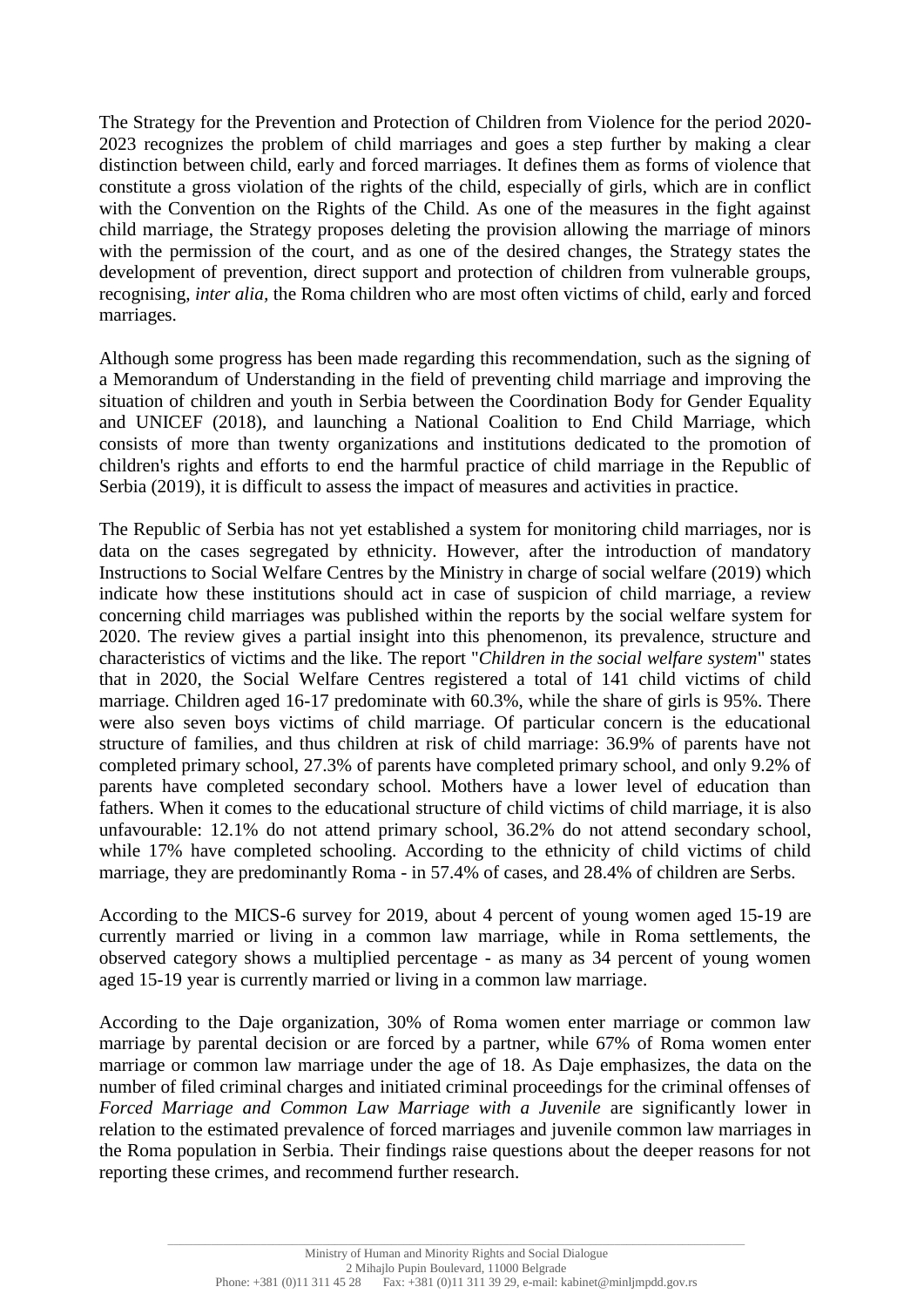In January 2021, the NGO Praxis published a survey in records regarding persons who were at risk of having a child marriage and who were in a child marriage. The answer given by a significant number of SWCs - that they do not keep any kind of records on persons who were at risk of having a child marriage and in a child marriage - 38 centres (33%) is a reason of concern.

In some cities in Serbia, workshops were organized by mediators in cooperation with civil society organizations, especially on the topics of reproductive health and prevention of early marriages and underage pregnancies. Various activities related to immunization and reproductive and sexual health, protection against infectious diseases were carried out, although they were not held regularly and are not planned in all health centres every year.

As for the child shelters, in July 2019, the Shelter for Victims of Trafficking began working within the Centre for the Protection of Victims of Human Trafficking, with the possibility of accepting girls and boys (up to a certain age) but with the primary purpose of accommodating adult victims. In late February 2019 in Belgrade, at a new address, the Shelter for Children of Belgrade started working, intended for the most endangered categories - neglected, abused and children without parents or guardians, as well as children who were victims of human trafficking, aged 7-18. Part of this facility is the Drop-in centre, intended for the daily stay of children in a street situation. Although it also provides support to children from other cities and municipalities, the Shelter is primarily intended for the most vulnerable categories of young people from Belgrade.

The number of child victims who were provided with counselling services, annually, as well as the number of programmes and the amount of funds allocated for support programmes for children at risk of child marriage and their families cannot be monitored based on currently available data provided by authorities and institutions.

Awareness-raising campaigns on the harmfulness of child marriages are mainly conducted within the framework of CSO projects and do not have a wider scope. The campaign "Childhood, not marriage" was launched by the National Coalition to End Child Marriage in the summer of 2021. The goal of the campaign was to draw the attention of the public and professionals to the problem of child marriages.

Within the project "Child marriage is not a Roma tradition": A survey was conducted on a sample of 3,000 Roma families (sample of 3,000 Roma women aged 15 to 65) on the prevalence of child marriage in the Roma community. Data from the most extensive research on this topic were obtained on the basis of structured questionnaires. The analysis of the research was presented at round tables in 30 cities and posted on social networks; 2,600 young Roma men and women aged 12 to 18 improved their knowledge of children's rights through 60 workshops on the topic *The importance of education for progress in society;* 3. 600 parents of Roma children participating in the workshops by organizing 30 debates on *Harmful consequences of child marriage on the mental and physical health of children with reference to legislation that sanctions this negative practice* is empowered to improve their attitudes on this topic and change negative community practice; The campaign *Children's marriage is not a Roma tradition* was shown on 7 national media with the broadcast of videos in which 6 successful Roma women send messages to girls; in each of the 30 cities involved in the project, members of the network organized street actions to distribute promotional material; 15 round tables were organized at which Protocols on cooperation with relevant local actors on the prevention and protection of children from child marriages were signed.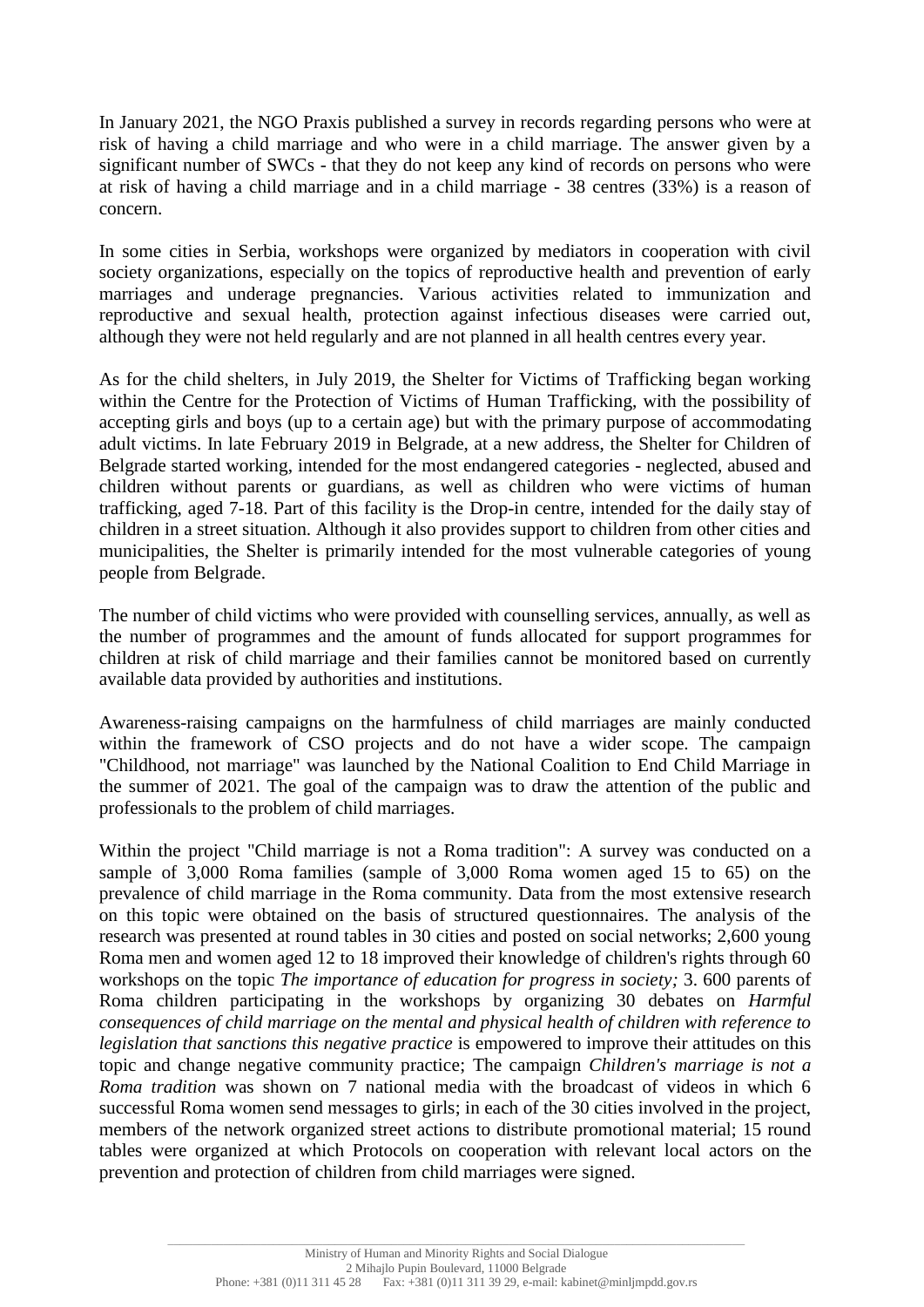### **F. Family environment and alternative care (arts. 5, 9-11, 18 (paras. 1 и 2), 20-21, 25 and 27 (para. 4))**

#### *Cluster 19*

*Children deprived of a family environment Recommendation from paragraph 40. CRC/C/SRB/CO/2-3*

Children up to the age of three are predominantly in family accommodation - about 90% of the total number of children in accommodation. Although, except in exceptional situations, children up to 3 years of age are not usually placed in institutions, there is a continuous presence of about 20 children of this age in residential accommodation, which was the case in 2020 as well. In July 2021, there were eleven children under the age of 3 in the Kolevka Centre in Subotica (almost 7% of the total number of beneficiaries). Data on the share of children under 3 years of age with developmental disabilities and Roma children in the total number of children in family accommodation are not available.

The Regulation on the Network of Social Welfare Institutions is not harmonized with the Law on Social Welfare and prescribes a capacity greater than 50 for a certain number of centres. However, there has been progress in the transformation of residential institutions for children and young people without parental care, so out of a total of 10 institutions for children and young people without parental care and developmental disabilities, only two institutions have a capacity of more than 50, while their occupancy of about 60%. Through the process of transformation and deinstitutionalization in most of these institutions, the number of beneficiaries is continuously decreasing. However, the situation is extremely bad when it comes to institutions for children and youth with disabilities. Out of six institutions, four have a capacity of over 50, and some up to 500 beds. At the same time, the occupancy of these capacities is very high and over the years it is over 90%, but there is a noticeable trend of declining occupancy, and in 2020 it amounted to 88%.

There are no reliable data on measures and activities that contribute to the reduction of the number of children in institutions for children with disabilities. When it comes to preventing the institutionalization of children, one of the important measures is the development of community services to support the family and inclusion. According to the latest Mapping of social protection services, day care services for children and youth with disabilities in 2018 were provided in 64 out of 144 local self-government units in Serbia and included 2,000 children; only 14 local self-government units have an organized home assistance service for children and youth, which includes about 200 children and youth; the personal companion service is provided by 76 local governments for about 1,700 children and youth, and the respite care service is provided by only 6 local government units.

Out of 19 institutions for children and youth, only one does not have an internal team for procedures in cases of violence against users.

No data is available on the number of cases in which it has been established that there is accountability for the abuse or neglect of children in accommodation.

So far, no expert instruction has been issued with clear criteria for determining whether and when the application of alternative measures is justified and in the best interests of the child. However, SOS Children's Villages Serbia has trained more than 600 professionals and caregivers to access children in an alternative care system based on their rights. The training "Alternative care and children's rights" is accredited by the Republic Institute for Social Protection and available to professionals from the social welfare system. Also, useful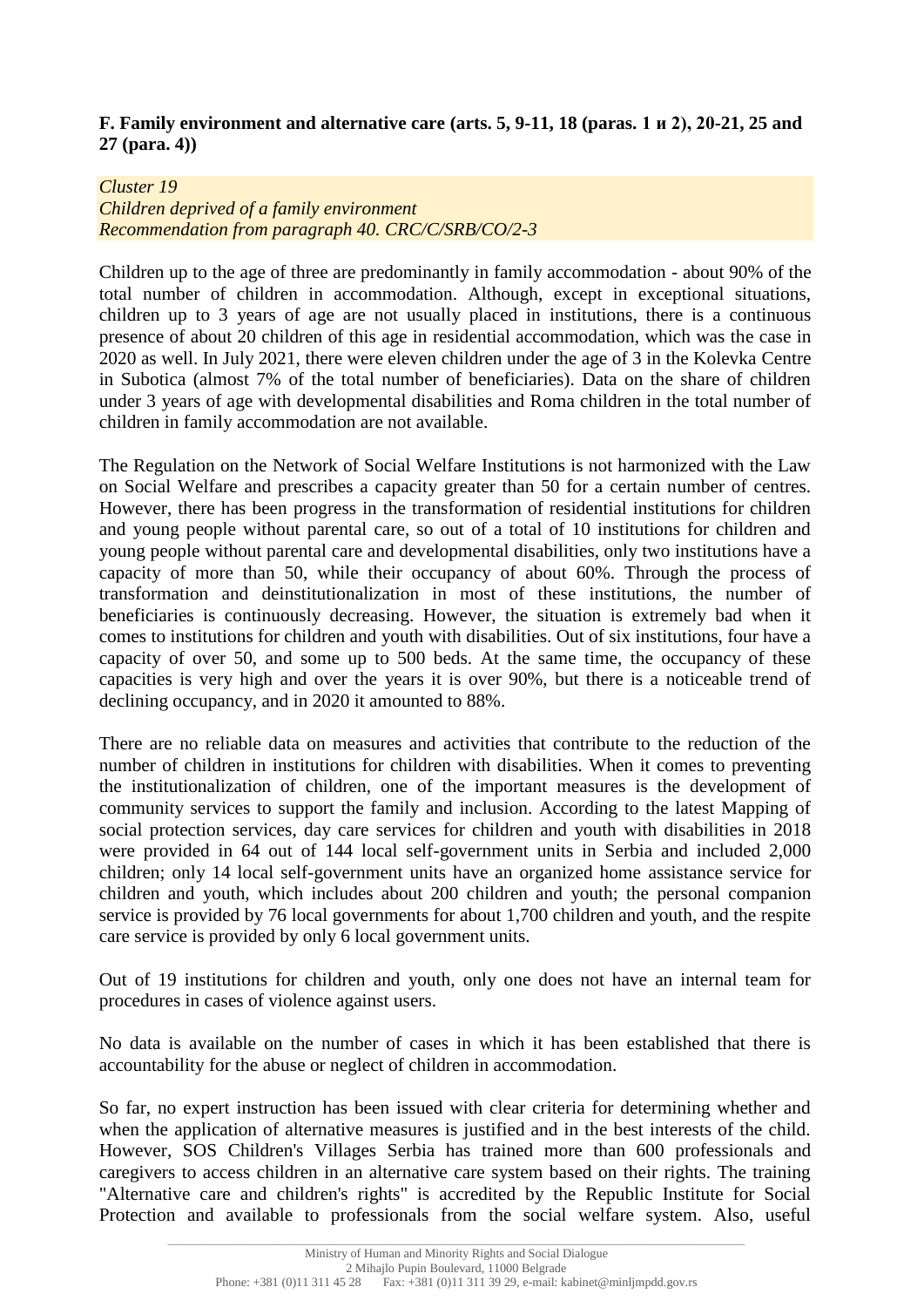publications have been developed: Know Your Rights, Exercising Children's Rights, Handbook and Securing Children's Rights.

There are no reliable data on the percentage of young people who left accommodation in the social welfare system using the support services for independent living. There are relatively reliable data on the use of supported housing services after leaving the accommodation, according to which about 70% of young people who had left protection used this service. Data on the number of young people who use the right to financial support during one year after leaving the accommodation, established by the Decision on Social Welfare of the City of Belgrade, are also available, according to which about 50% of young people who had left accommodation exercised that right. There are no reliable data on young people who have left the accommodation centre within the social welfare system and the support they receive within the National Employment Service. The proposal to amend the Law on Social Welfare, introducing the right of children and young people who leave accommodation to financial assistance for a period of two years, conditioned by active job search, was not adopted.

There are no reliable data on campaigns and other activities for awareness-raising in society in order to counteract the stigmatization and discrimination of children in the system of alternative care.

*Cluster 20 Adoption Recommendation from paragraph 42. CRC/C/SRB/CO/2-3*

There are no reliable data on the number of implemented programmes to reduce misconceptions regarding the adoption of children with disabilities and Roma children. According to the data of the Ministry in charge of social welfare, in 2018, 28 children with disabilities and Roma children were adopted (by foreign citizens). The share of adopted children with disabilities and Roma children in the total number of children with disabilities and Roma children who are estimated to have been adopted in their best interest was 42.5% in 2017.

There is no accredited support programme for caregivers and children, nor available data on the participation of adoptive parents supported in the total number of adoptive parents per year.

**G. Disability, basic health and welfare (arts. 6, 18 (para. 3), 23, 24, 26, 27 (paras. 1-3) and 33)**

*Cluster 21 Children with disabilities Recommendation from paragraph 44. CRC/C/SRB/CO/2-3*

An adequate database has not been created, nor has a study and analysis been conducted on the effectiveness of the implementation of the Convention on the Child and existing laws and policies, for the purpose of statistical monitoring of the situation. There are no studies and analyses on the effectiveness of the implementation of the Convention on the Rights of the Child and existing laws and policies that contain relevant data on children with disabilities.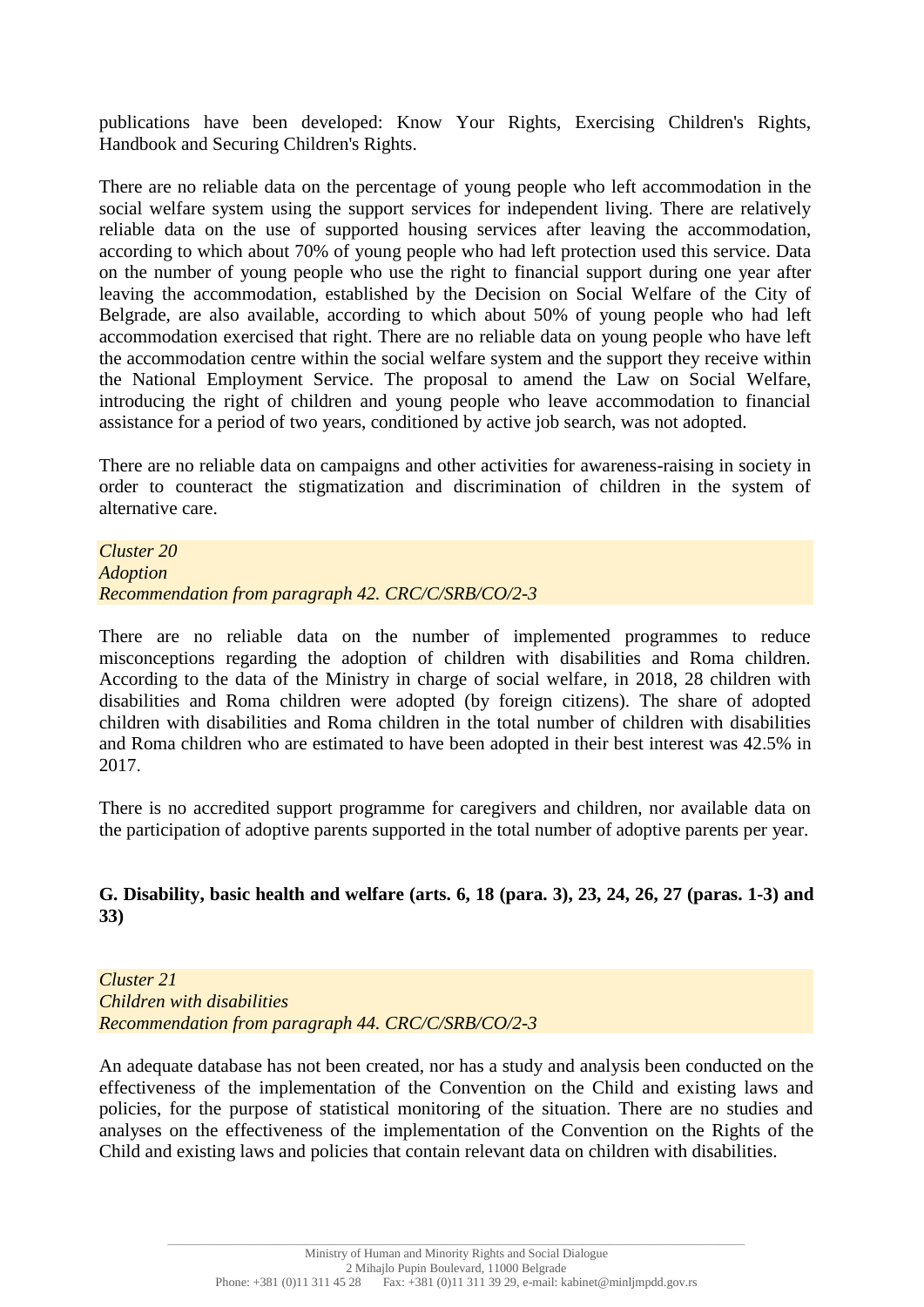It is necessary to conduct research on the state of support of the social welfare system for children with disabilities and their families and make recommendations for improving the system, which has not been done so far.

There are no data on awareness-raising campaigns aimed at combating stigma and prejudice against children with disabilities.

In Serbia, community services, despite some improvement, are still underdeveloped - home assistance for children with disabilities is provided in a very small number of local selfgovernments, day care is organized by less than half of the municipality, and personal companion service is organized by half of the municipalities. In Serbia, in 2018, about 2,000 children were included in day care, with the home assistance for about 200 children and young people, and 1,700 children and young people were included in the personal companion service.

For parents who are unable to work, there are two possibilities for financial security: a) the right to an allowance for assistance and care of another person who in case of developmental disabilities/disability of the highest degree amounts to about 125% of the minimum net salary including social pension for parents not employed, b) absence from work until the child reaches the age of 5 with 100% of the compensated salary for all five years.

In addition, since 2018, all children with disabilities are entitled to increased child allowance, regardless of the financial situation of their families. The allowance is increased by 50% and currently amounts to 4,567.35, which is a significant shift compared to the initial observed period when the allowance was increased by 30% and was received only by children from financially disadvantaged families.

*Cluster 22 Health and health services Recommendation from paragraph 46. CRC/C/SRB/CO/2-3*

Women in the reproductive period (15-19 years) are insured (compulsory health insurance) in 97% of cases, and the same percentage of women in the reproductive period in Roma settlements who have health insurance according to 2019 MICS data. Children under the age of 5 are insured in 99% of cases in Serbia, while children of the same age are insured in Roma settlements in 96% of cases. Children aged 5 to 17 are insured in 99% of cases in Serbia, in Roma settlements 97% of children of the same age are insured. There are 97% of women in Serbia undergoing a prenatal examination at least four times, while 80% of women underwent the examination for 8 or more times. In Roma settlements, 95% of women who gave birth in the last two years had had a prenatal examination more than once, 83% at least four times, and 43% eight or more times.

Maternal mortality in Serbia increased from 10.8 deaths of women during pregnancy, childbirth and puerperium per 100,000 live births in 2017 to 14.1 in 2018, in 2019 the value of this ratio was 6.2 per 100,000 births, to increase to 9.7 in 2020, but it should be borne in mind that this is an unlikely event, so a better insight into the trends of maternal mortality is obtained by calculating multi-year average.

The average number of preschool children per doctor in this service at the PHC level was 659 in 2018, in 2019 the provision of doctors was reduced to 671, and in 2020 to 681. The average number of visits per doctor annually in 2018 year was 5,142, which is virtually unchanged in 2019 with 5,018. The number of visits per doctor was significantly reduced in the first year of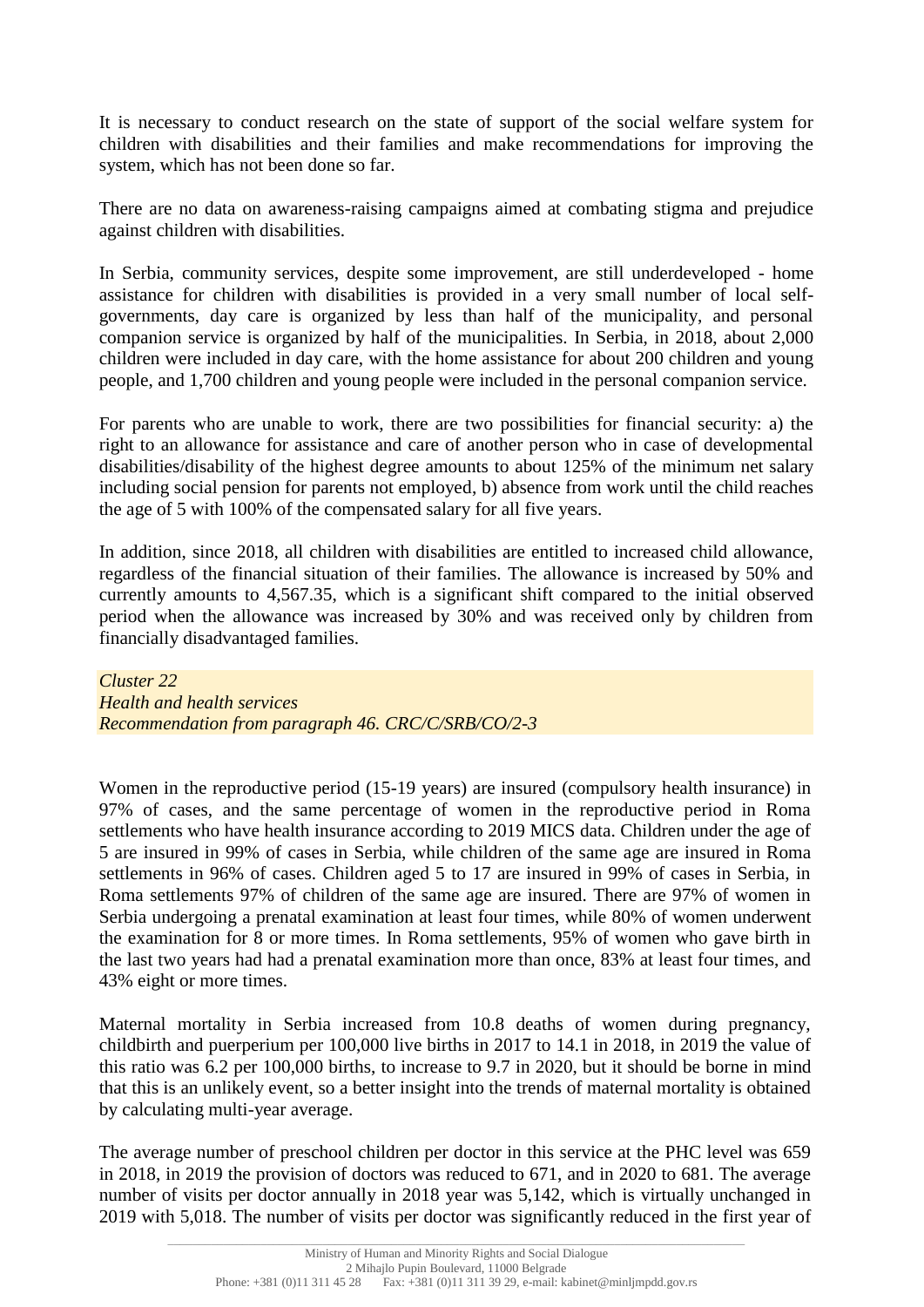the Covid-19 pandemic, and thus amounted to 3320 in 2020. The number of visits per day also decreased from 23 visits in 2018 and 2019 to 13 visits per day in 2020.

The average number of school children and youth (7-19 years) per paediatrician in this service at the PHC level was 1,410 in 2018, 1,448 in 2019 and slightly increased to 1,459 in 2020, while the annual burden of 5,124 visits per doctor in 2018 remained unchanged in 2019 with 5,154 and significantly reduced in 2020 to 3,222 visits on average, similar to the average number of daily visits which dropped from 23.1 visits in 2018 and 2019 to 15 visits in 2020.

The conclusion is that the burden and use of these services are within the prescribed norms or are lower until 2019, while in 2020, as a consequence of lockdowns, isolation and limited freedom of movement, that number will be significantly lower.

The profession of health mediator has been recognized in the development of the National Qualification, but there is still no progress in the relevant education programmes, nor has a sustainable model of institutionalization of health mediators been chosen, and therefore their workplace is not systematized. The number of health mediators has increased to 85 in 2019.

According to available data, only the Faculty of Medicine in Novi Sad, within the academic studies of special education and rehabilitation, introduced the subject: Models and systems of special education and rehabilitation (relating to children with disabilities). It is noteworthy that the programmes of academic and postgraduate studies at the faculties of health care in Serbia are not standardized.

There are few development counselling centres in Serbia, but they still do not have adequate resources, they are not evenly distributed, so access is limited and the quality of work is uneven. There are currently 35 developmental counselling centres, but not all of them are functional (they do not have the equipment or dedicated premises), and only 12 are equipped, and three of them have a paediatrician working exclusively in the counselling centre. The formal criterion is that the municipality must have at least 8,500 preschool children in order to establish a counselling centre, but due to the low birth rate, many municipalities do not have enough children to establish a counselling centre.

During the development of the register on children with disabilities, the Serbian Institute of Public Health "Dr Milan Jovanović Batut" developed a Professional Methodological Instruction and conducted training for keeping the register. The focus of all activities of this institution on the response to the COVID-19 epidemic has slowed down the work on the creation of the register.

In 2018, the Ministry of Health published "Guidelines for screening, diagnosis and interventions in children with autism". There are no data on the coverage of live births by hearing screening.

Most health care institutions in PHC highlighted the information on active immunization of the population against infectious diseases on their website.

WHO Immunization Week in the European Region is regularly celebrated in Serbia, from 24 to 30 April 2019, from 26 to 26 April 2020, under the slogan "Prevent, protect, vaccinate", as well as the XVI week of immunization from April 20 to May 2, 2021, under the slogan "Vaccines bring us closer".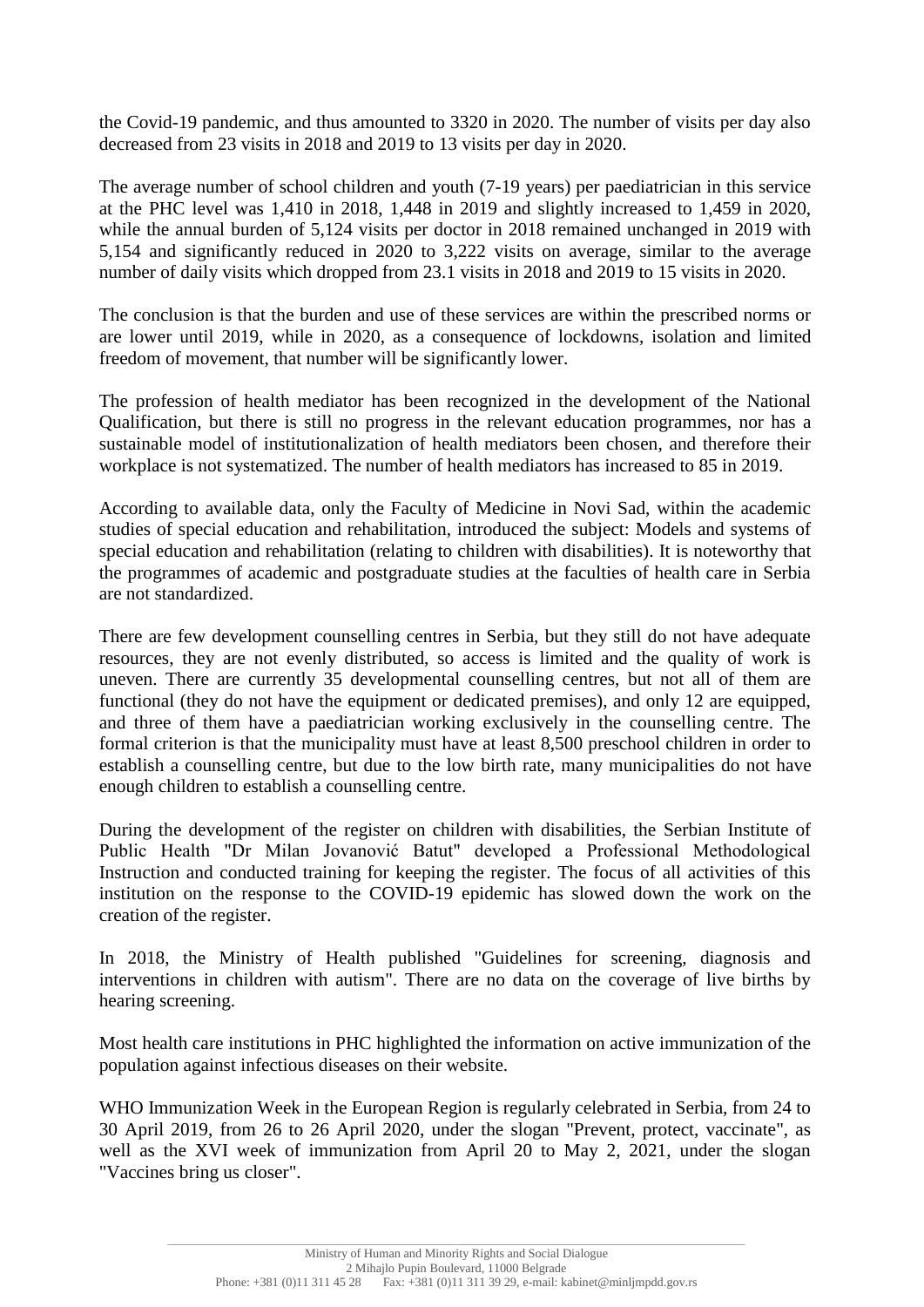The vaccination and revaccination coverage with all vaccines provided for in the Compulsory Immunization Calendar has increased compared to 2017, so immunization against diphtheria, tetanus, whooping cough, polio and diseases caused by Haemophilus influenzae type 6 with a combined pentavalent vaccine was carried out with the coverage of 94.7%, and revaccination of children with the same vaccine with a coverage of 89.3%. In addition to the first vaccination with the vaccine against smallpox, mumps and rubella (MMR) in the second year of life, with a coverage of 93.4%, children were revaccinated with this vaccine before enrolling in school with a coverage of 91.6%. The percentage of children vaccinated against diphtheria, tetanus and pertussis (DiTePer) in the first year of life in 2018 was 94.7%, and the percentage of children vaccinated against smallpox in the first 18 months of life in 2018 was 93,4%. According to the 2019 Immunization Report, the coverage of new-borns with BSG vaccine against tuberculosis was 98.2%. According to 2019 MICS data, 80% of children in Serbia aged 24-35 months received all recommended vaccines (excluding PCV vaccine and revaccination) but only 69% received all vaccines on time (MMR until the second birthday, and all other vaccines until the first birthday). In Roma settlements, 63% of children of the same age received all the recommended vaccines, but only 35% received all vaccines on time. The Pfizer/BioNTech vaccine has been approved in Serbia for children over the age of 12 and has been available since June 2021.

World Breastfeeding Week is regularly celebrated in the first week of August, and in Serbia, the National Breastfeeding Promotion Week is also celebrated on the 40th week of the year (symbolic duration of pregnancy). The National Week was marked from October 1 to 7, 2019, under the slogan: "Support breastfeeding - empower parents now and in the future." In 2020, World Breastfeeding Week (August 1-7) and National Breastfeeding Week (September 28 - October 4) were marked under the slogan "Support breastfeeding - for a healthier planet".

The Regulation on the National Programme for Support of Breastfeeding, Family and Developmental Care of New-borns was released in July 2018.

No data are available on milk formula consumption and cases of violations of the Code on Advertising Breast-milk Substitutes, although UNICEF has launched a campaign to have mothers report cases of advertising breast-milk substitutes observed in maternity hospitals or health centres.

"Rosa" sponsorship of breastfeeding support also includes the education of health workers in this area, but no data is available on how many health workers have been educated or how many maternity hospitals have written breastfeeding support policies - these data can be provided by special research.

Breastfeeding counselling centres in health centres operate within the "School for Parenting", of which 25 were open by 2019.

Support for the development of the "School for Pregnant Women and Parenthood" followed the establishment of human milk banks in Belgrade, Novi Sad and Kragujevac. More than 5,000 babies and their parents received breastfeeding support and assistance in raising infants in these schools in partnership with Rosa and Serbian Ministry of Health.

According to MICS data, although 93% of children in Serbia have ever been breastfed, only 24% of children aged 0-5 months are exclusively breastfed, and 54% are predominantly breastfed. In infants from Roma settlements, 91% of children were ever breastfed, only 8% were exclusively breastfed, and 40% were predominantly breastfed according to the same source in 2019.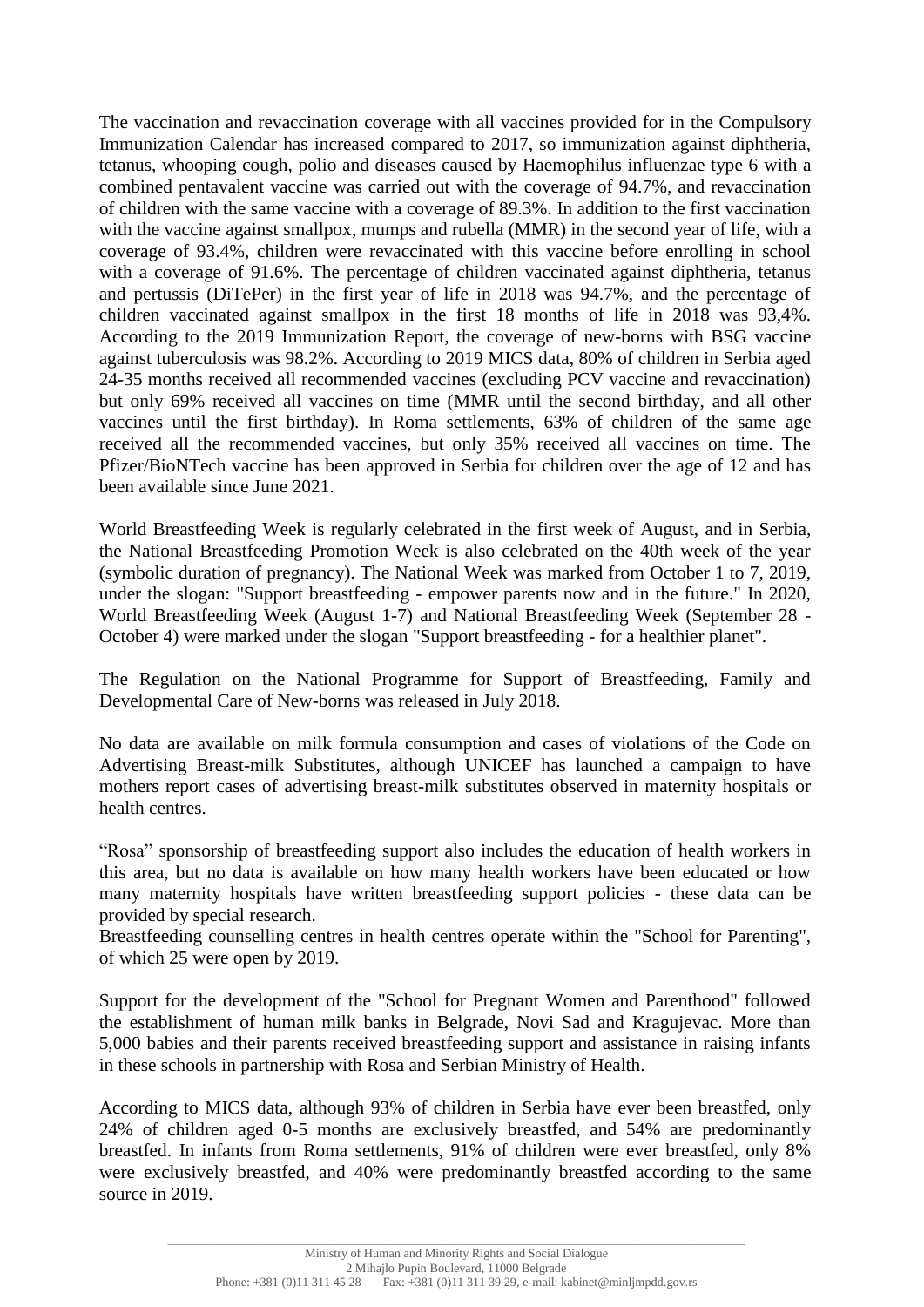MDRI-S points out that, when it comes to the period from the beginning of the pandemic to the end of 2021, data on the treatment of children living in institutions are completely nontransparent and that the number of children with Covid-19 infection is unknown, as well as the place and manner in which they were treated, including the number of possible deaths in these institutions.

### *Cluster 23 Mental health Recommendation from paragraph 48. CRC/C/SRB/CO/2-3*

There is practically no data available on mental health services for young people and adolescents, although their mental health is in the focus of health policies in the coming years. In most districts of Serbia, there are no services intended to protect the mental health of young people, nor educated staff who would specifically address the mental problems of this population. These services exist only in large university centres (Belgrade, Novi Sad, Niš and Bor for now) either in psychiatric departments or in health centres. There are also no data on the number of young doctors and psychologists who deal with these problems, nor data on the use of these services.

According to the data from the Situational Analysis of Children and Adolescents in Serbia in 2019 conducted by UNICEF, in that year Serbia had a total of 32 experts in child and adolescent psychiatry (approximately one expert per 40,000 children), which is not enough to cover existing needs. In the National Programme on Mental Health Protection in the Republic of Serbia for the period 2019-2026, adopted at the end of 2019, it is stated that the total number of psychiatry specialists dealing with children and youth and child and adolescent psychiatry specialists in Serbia is 47 (of whom 24 are specialists in child and adolescent psychiatry). Of the mentioned number of psychiatrists dealing with children and youth, 38 work in psychiatric institutions, while 9 specialists in child and adolescent psychiatry work in regional health centres, outpatient health centres and private practice, which makes one specialist psychiatrist per 27,400 children/adolescents aged up to 18 years. This Programme states that child and adolescent psychiatry services at all levels of health care are underdeveloped, that the connection with other services for children and youth - both paediatric and adult psychiatry services is inadequate, and that intersectoral cooperation is insufficiently developed. This Programme also emphasizes the absence of community mental health centres and other noninstitutional psychiatric services, so its goals set out the establishment of these services (centres) that will support comprehensive mental health care with minimum restrictions and as close as possible to the place of residence or abode of families of the patient.

#### *Cluster 24 Adolescent health Recommendation from paragraph 50. CRC/C/SRB/CO/2-3*

There are no data available on the number of sexual and reproductive health trainings for adolescents, nor on the programmes available in schools or youth counselling centres. It is estimated that Serbia needs at least 41 counselling centres. A total of 15 (37%) health centres in the district headquarters have this counselling centre. A number of non-governmental organizations for young people organize their own counselling centres (the problem of accreditation of these counselling centres and standardization of their work). A single database on adolescent health has not been formed.

The share of underage pregnancies (female under the age of 19) in the total number of pregnancies in 2018 was 2.9%, the share of abortions of minors of the same age according to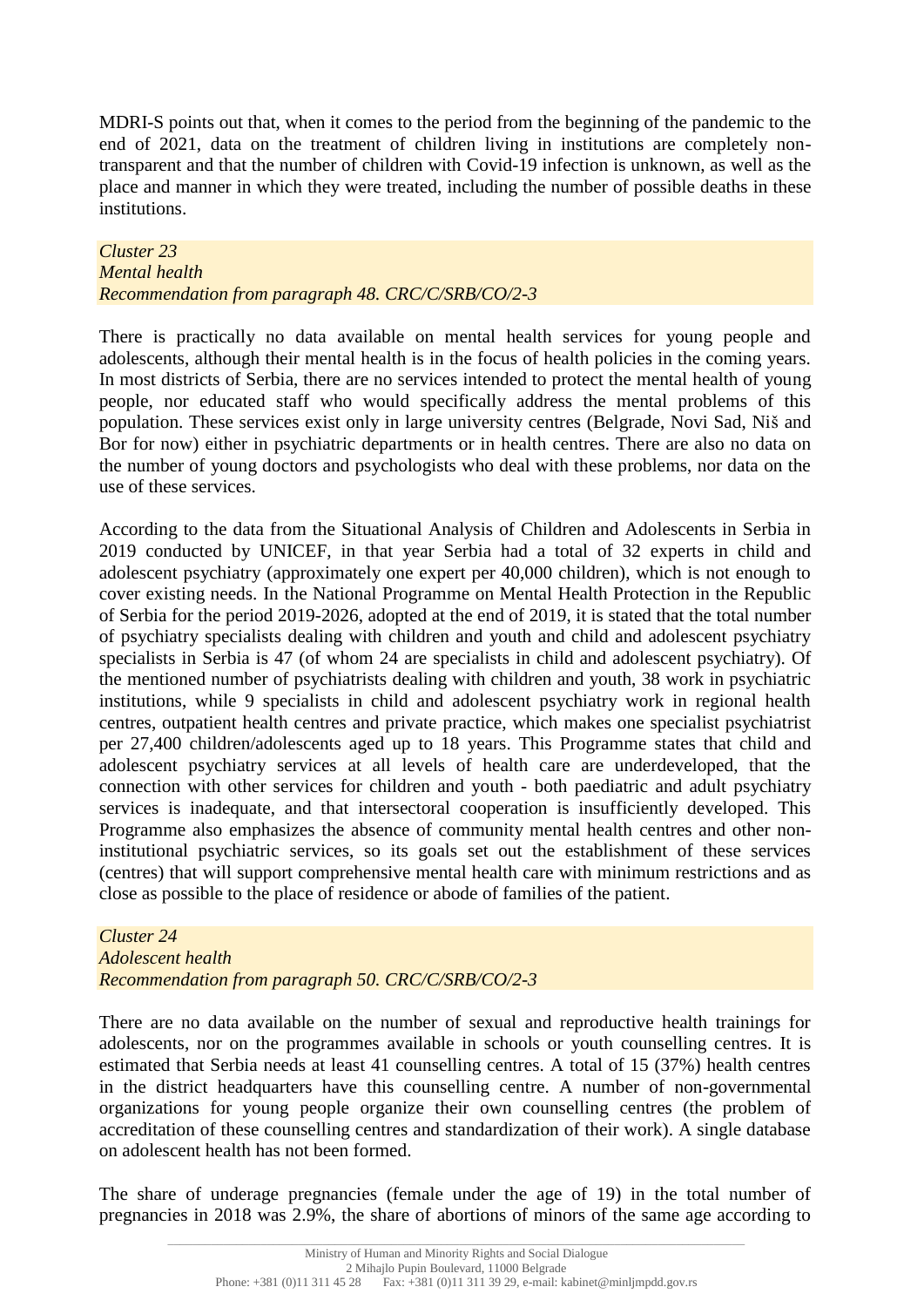official data in 2018 was 3.0%, and the share of underage marriages in which the bride aged 16 to 19 in 2017 was 3.7%. It is estimated that the rate of adolescent pregnancies is 50 per 1000 girls of this age. At the beginning of January 2018, the Regulation on the National Programme for Preservation and Promotion of Sexual and Reproductive Health entered into force in Serbia, with the aim of reducing risky sexual behaviour of young people and adolescents and engaging the entire population in preserving sexual and reproductive health.

The coverage of children and adolescents with hepatitis B immunization in the first year of life was 92.3% in 2017, and in 2018 it dropped to 90.3%, while the coverage of vaccination at 12 years of age in 2017 was only 69, 2%, while in 2018 all generations who missed the vaccination are listed, where the coverage with vaccination was 47.2%. Immunization of children in the first year of life against hepatitis B was carried out in 2019 with the coverage of 90.9%. There are no official data on the coverage with HPV vaccine (vaccine against diseases caused by human papilloma viruses) as it was purchased by parents on their own initiative. There were indications that this vaccine should be free by the end of 2018, but that did not happen.

There are no recent data on the prevalence of drug use among adolescents - these data are obtained from the ESPAD survey, which was last conducted in Serbia in 2011. No data is available on the number of accredited addiction treatment centres.

*Cluster 25 Standard of living Recommendation from paragraph 52. CRC/C/SRB/CO/2-3*

Recommendations of measures and additional funding were made in order to prevent the dropout of children from vulnerable groups. Indicators for monitoring material support under the jurisdiction of social welfare units were developed and tested: indicators of the size and scope of the programme and performance indicators related to coverage, average amount of transfers and adequacy with a focus on poverty reduction.

There are no data on targeted consultations with families and children.

Approximately 276,000 children and young people in Serbia were entitled to child allowance in 2020, which is significantly less than in previous years. The coverage rate for children and young people up to 19 years of age is approximately 20.6%. In relation to the initial situation, there is a tendency to reduce the number of users covered by this right. The child allowance averaged RSD 3,091 per month in 2020, for children from single-parent families it increased by 30% and amounted to RSD 4,018, and for children with developmental disabilities it increased by 50% and amounted to RSD 4,636.

*Cluster 26 Impact of climate change on the rights of the child Recommendation from paragraph 53. CRC/C/SRB/CO/2-3*

The Law on Climate Change was passed in March 2021. This law, together with the Law on Disaster Risk Reduction and Emergency Management, is the basic law that regulates the issue of adaptation to changing climatic conditions and disaster risks. It is a concern that these laws do not recognize children as a vulnerable group, as well as that they do not contain an obligation to take children into account as a vulnerable group when assessing risks and making plans.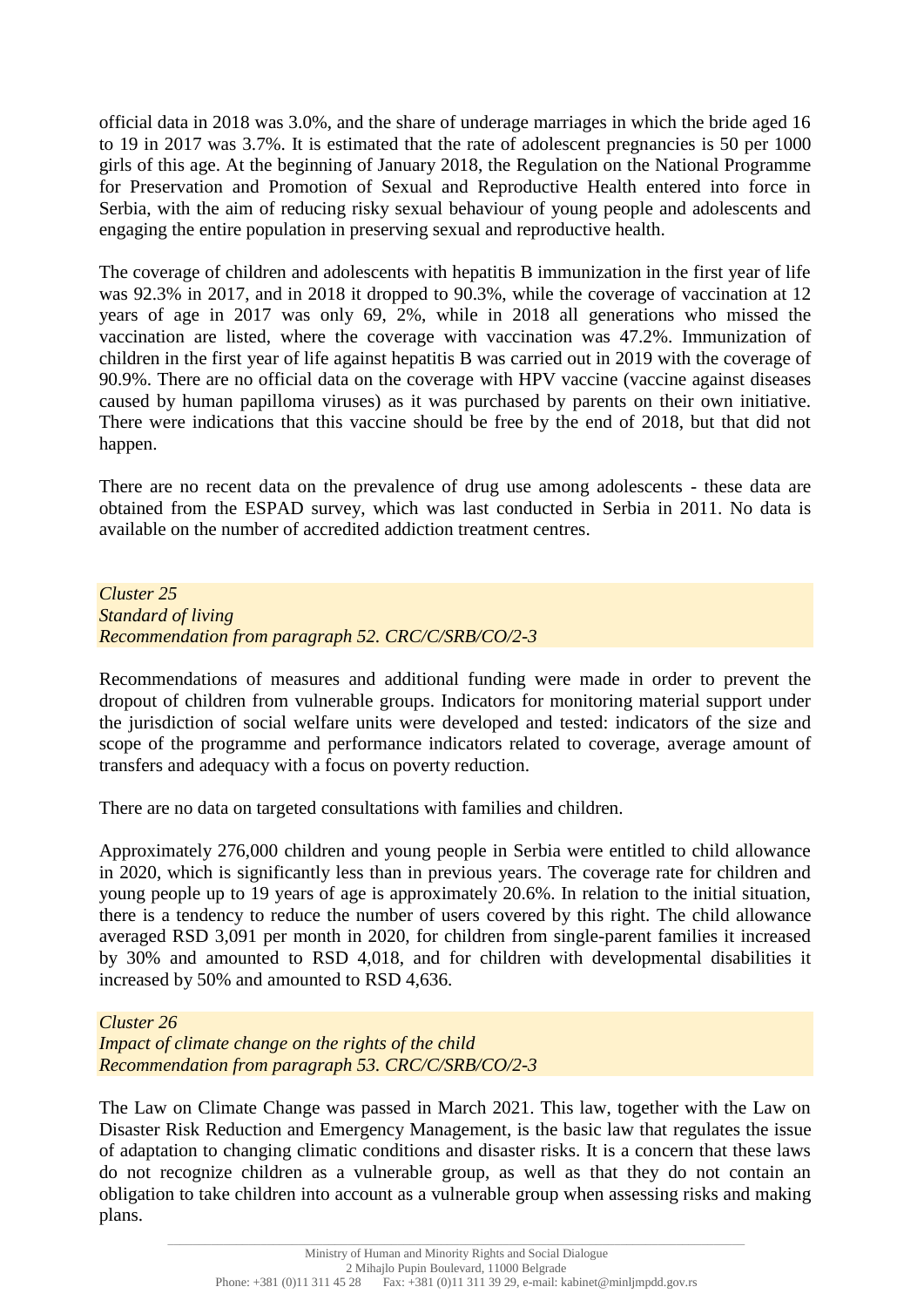Key strategic documents in the field of disaster risk management have not yet been adopted. The Strategy for Combating Climate Change with an action plan as an umbrella document and the Strategy for Adaptation to Changed Climate Conditions are being prepared (drafting planned through IPA 2016). These documents do not provide a risk assessment methodology that is sensitive to child-related issues.

In 2020, UNICEF conducted the Analysis of the Climate Situation and Its Impacts on Children in Serbia, which was published in September 2021. One of the main conclusions is that the lack of infrastructure and the existence of major pollutants will have a negative impact on children's health and their access to services, nutrition and protection, as well as their combination for the effects of climate change.

In the research "Children's rights to a healthy environment in Serbia" in 2021, the Child Rights Centre mapped the challenges in exercising the child's right to a healthy environment in Serbia, examined the attitudes of children and youth about exercising this right, and created recommendations to promote the child's right to a healthy environment. In addition, the Child Rights Centre published "Analysis of the legislation of the Republic of Serbia from the perspective of the child's right to a healthy environment" where it was pointed out that there is no systematic legislative framework in the field of children's rights to a healthy environment, and that this field is regulated by the legislative framework governing various areas of environmental protection or other areas of law. Also, recommendations for improving this area were given.

#### **H. Education, leisure and cultural activities (arts. 28, 29, 30 and 31)**

*Cluster 27 Education, including vocational training and guidance Recommendation from paragraph 53. CRC/C/SRB/CO/2-3*

The law prescribes general principles of education which stipulate that the system of education must be equal for all children, based on social justice and the principle of equal opportunities without discrimination on any grounds. Also, one of the basic principles of education is inclusive and intercultural education by reducing the dropout rate in the education system, especially for people from socially vulnerable categories, from underdeveloped areas, people with disabilities, and other people with special needs or learning difficulties.

The Law on the Fundamentals of the Education System stipulates that if a child, student, as well as an adult needs additional support in education and training, the institution ensures the removal of all obstacles (physical and communication), adjustment of the school programme and development, adoption and implementation of individual education plan. Also, according to this law, the National Education Council has the obligation to monitor, analyse and make recommendations for reducing the dropout of children and students from the education system and to determine proposals of measures to continue education of persons who have left the system. Based on the Law on Primary Education and the Law on Secondary Education, schools have the obligation to plan measures for the prevention of dropouts in the school development plan, to implement and monitor them.

The new Rulebook on Detailed Conditions for Exercising the Right to an Individual Educational Plan (IEP), its implementation and evaluation introduced new elements of the IEP, which may include a transition plan for an individual student (child and pupil support plan for joining education, when transiting to another level of education or when transiting to another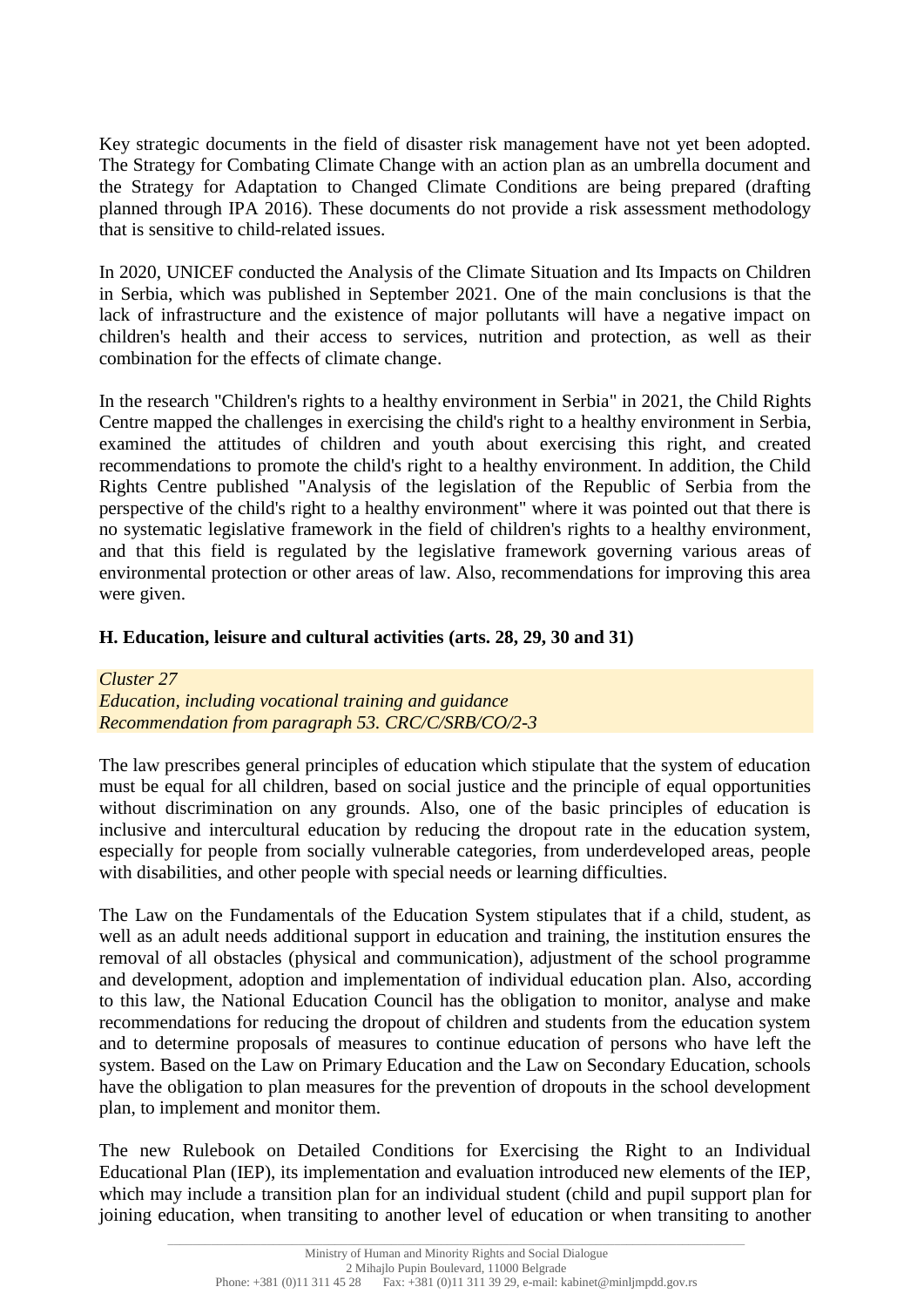educational institution), as well as a plan for the prevention of early school leaving for children and students at risk of early school leaving. The individual educational plan aims at the optimal development of the child as well as the realization of the educational needs of the child.

Furthermore, the existence of an Interdepartmental Commission for Assessing the Need for Additional Educational, Health and Social Support is prescribed. Additional support is reflected in the services provided to the child in order to overcome obstacles that the child has, so that the child can freely perform life activities that are important for inclusion in the educational process and life in the community to advance the child. In 2018, important regulations were adopted that regulate the area of additional support for children as well as determining the right to an individual educational plan: Rulebook on additional educational, health and social support for children, students and adults, Rulebook on detailed instructions for defining the rights to the individual educational plan, its application and evaluation, Rulebook on criteria and standards for providing additional support in the education of children, students and adults with disabilities in the educational group, or other school and family. However, in practice, additional support services were not provided in the most optimal way.

The biggest objections to the work of interdepartmental commissions concern the funding of the recommended support measures, which is often not provided. According to the data of the Protector of Citizens from 2018, most municipalities provide services recommended by interdepartmental committees, however, there are also municipalities that do not provide services at all or provide only some of them. In practice, it can be noticed that interdepartmental committees often consciously fail to recommend certain support measures, bearing in mind that there are no financial resources to fund them. According to the available data, there are a total of 136 municipalities in which the interdepartmental committee is actively working, and the municipalities are financing additional support measures within their competence.

Complete data on the number of children who, in the opinion of the interdepartmental committees, are entitled to additional support measures is not available. All students who attended IEP2 classes during the school year 2020/21 have been given the support according to the opinion of the interdepartmental committee. There were 8,721 students in primary schools and 1,817 in secondary schools. According to the data for 2019, the number of students enrolled in special schools attending IEP1 classes was 407, and the number of students enrolled in special schools attending IEP2 classes was 4,429. In primary and secondary schools for students with disabilities in 2021, 308 students were educated according to IEP1 and 4,613 students according to IEP2. When it comes to secondary school in the school year 2019/20, 2,119 students, or 807 girls (38.1%) and 1,312 boys (61.9%) enrolled in 39 public schools/classes for students with disabilities. In the school year 2019/20, 9,154 students attended IEP1 classes, and the number of students who attended IEP2 classes was 12,488. The model for the prevention of early school leaving has not yet been applied in all schools.

There is no single data on the number of experts who deal with the individual needs of students in accordance with the recommendations of interdepartmental committees. Each year, more than 2,000 students receive additional support from employees in schools with disabilities. According to the research of the Institute for Education Quality and Evaluation in 2018, 373 special educators were hired in 436 educational institutions for providing additional support to children and students in regular primary and secondary schools, of whom 14 special educators in 73 preschools, 222 in 354 primary schools and 8 special educators in 9 secondary schools. This type of additional support covered 2,571 children and students. The largest number of additional support services cover primary school students (1,874 - 72.88%). Preschool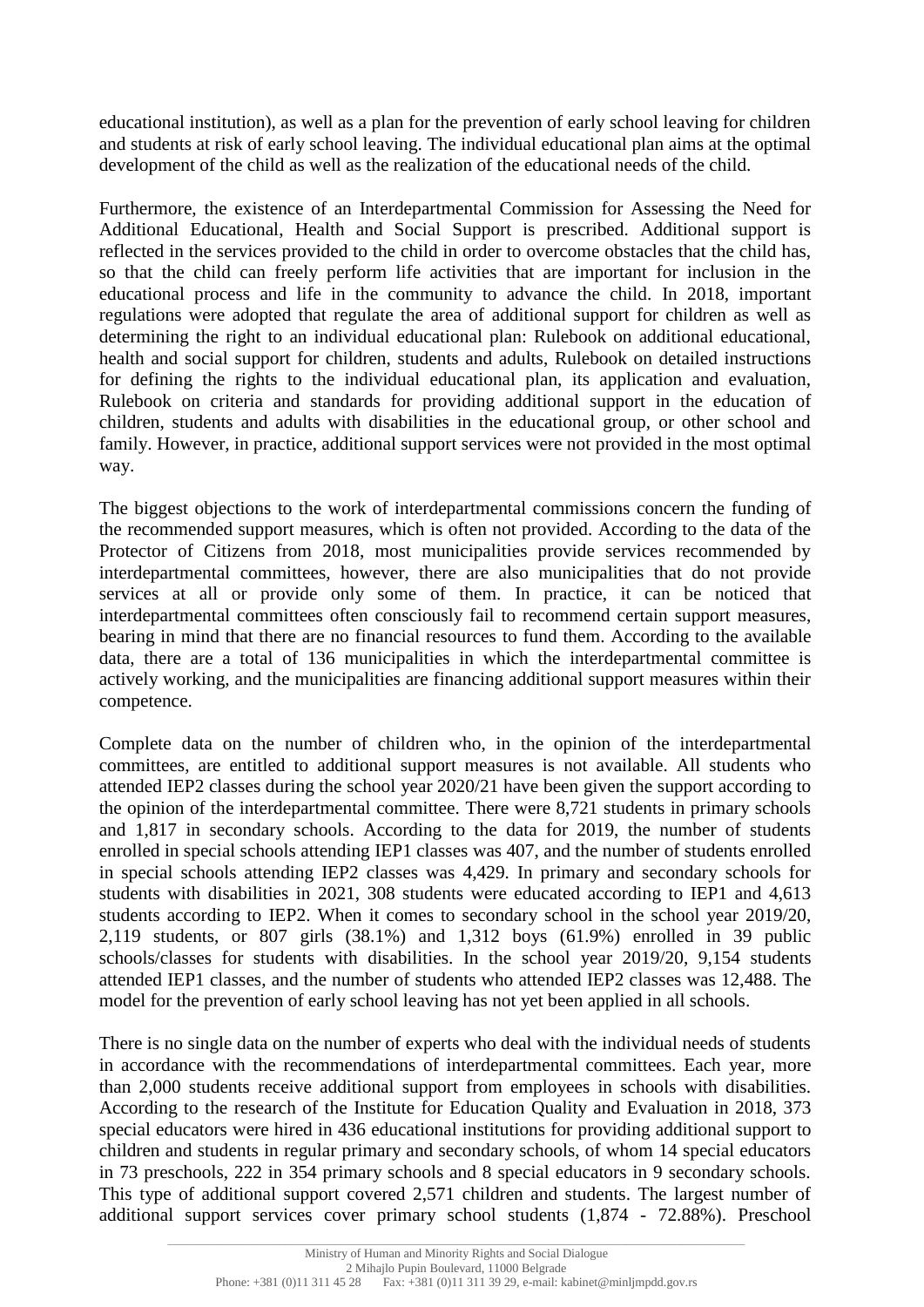children, who receive additional support from experts from "special" schools, make up a fifth of this number (686 - 26.70%), while the number of secondary school students is almost negligible (11 - 0.42%).

In June 2021, the Strategy for the Development of Education in the Republic of Serbia until 2030 was drafted, in which priority is given to activities aimed at increasing the coverage and preventing dropouts. Legal provisions and existing mechanisms do not specify which prevention measures need to be taken, which means that effective prevention measures and interventions to prevent dropouts in schools and the local community have yet to be developed and tested in practice.

The information system in education does not provide reliable data on dropout rates, nor is data collected accurately. In 2019, the Protector of Citizens tried to determine whether there are records on the number of preschool, primary and secondary school children of Roma nationality. Namely, in the conversation with the representatives of the school administrations, it was determined that there are no precise records. It was established that it could be possible to keep records in practice, but that it depended on whether school principals recognized the importance of keeping such records and the extent to which the school administration insisted on this issue in its work with schools. Also, there is an impression that there is still a fear in schools to ask parents about their nationality.

The plan is to establish a SIS (single information system of education) and SEN (single educational number that accompanies its holder through all levels of formal education and is the key to linking all data on children, students and adults in a single information system of education) which will enable the monitoring of the movement of the child/student through the educational system and obtain more precise data on the dropout rate of students from the educational system. Data entry into the SIS is in progress and it is expected that from the next school year (CSO report from the end of 2021), the Ministry of Education, Science and Technological Development will have the data on the dropout rate. There is no reliable data on the dropout rate from primary and secondary education, because the methodology for calculating dropouts (differences in the number of students at the beginning and end of the school year) is not optimal. In addition, it was found that accurate records are not kept at the level of school administrations, although this is possible in practice. According to the data of the Statistical Office of Serbia, during 2019, the dropout rate from primary education was 0.6%, and from secondary education 1.1%.

Complete data are not available on support programmes for children in the upper grades of primary school (6th, 7th and 8th grade) that are implemented to prevent dropouts. In order to empower employees in education to recognize students at risk of dropping out and to provide them with adequate support, a training programme for early identification and prevention of dropout was developed and manuals for schools were developed. In addition, the Instruction for Prevention of Early School Leaving was prepared with recommendations and proposals of measures for prevention of dropouts by the Institute for Education Quality and Evaluation, which was distributed in June 2021 and presented to secondary schools and regional school administrations.

An action plan for inclusive education has not yet been adopted, and therefore no body has been set up to monitor its implementation. In 2018, the Ministry of Education, Science and Technological Development started with the implementation of the project "Inclusive Preschool Education", which aims to improve the availability, quality and conditions of preschool education, especially for children from socially vulnerable groups. Within the project, the plan is to have 50 local self-government units receive financial support for the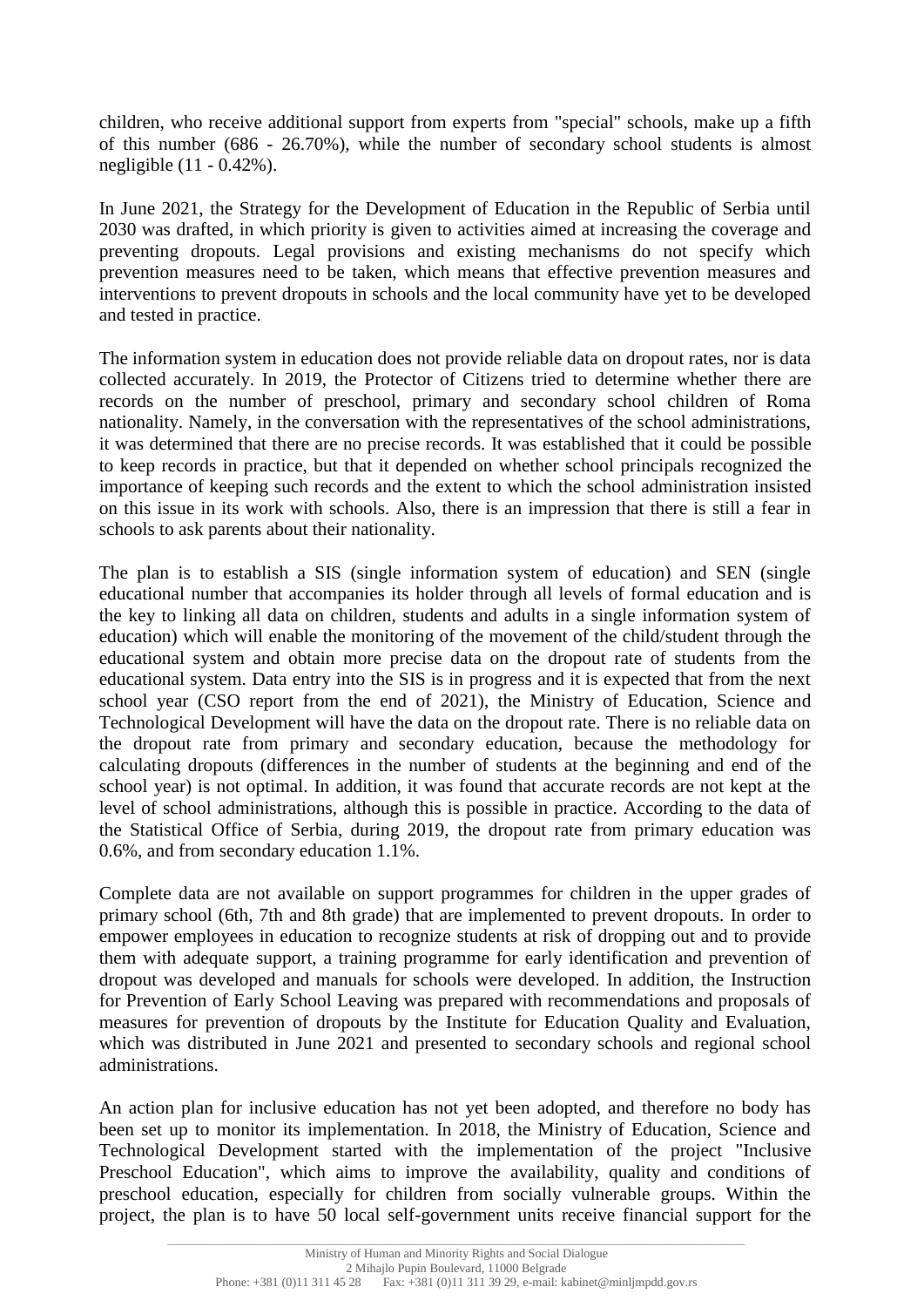improvement of preschool education, of which 20 have already received grants in the amount of 4.5 million dinars each. The research conducted by the Standing Conference of Towns and Municipalities shows that the services and rights that are most often financed from the budgets of local self-government units are: the service of personal companion of children; transportation and accommodation of students with disabilities and reimbursement of the costs of staying in a preschool institution for children from socially vulnerable groups, financing the lunch of students in primary schools and day care services.

There is no data on the total number of realized trainings for teachers to work with children with disabilities, although trainings are available. The National Report on Inclusive Education, from 2020 shows that during 2016/17 and 2017/18, there were 57 programmes organized in the field of work with children who need additional support in education, which is significantly more than ten years ago when only 12 such programmes were organized annually. Since the beginning of 2021, 529 trainings have been held for teachers to work with children with disabilities. The trainings were attended by over 12,000 trainees. In addition, 109 trainings were conducted for employees of educational institutions to work with children from vulnerable groups, of which a large number of trainings dealt with the topic of inclusion. Most of them, 23 times, were trained teachers and professional associates in primary schools to support schools in the development of quality inclusive education and promote a culture of evaluation, followed by 7 trainings "Inclusion from theory to practice 2", the same number of trainings "Transition" - continuity in providing support to children/students from preschool to secondary school", as well as 5 trainings" Inclusive education and individual educational plan (IE and IEP)".

The Ministry of Education, Science and Technological Development, within the sector budget support in 2018, increased the number of pedagogical assistants by another 50. According to the data for the school year 2019/20, 261 pedagogical assistants were engaged in the system, of whom 221 in primary schools and 40 in preschool administrations. The work of 229 pedagogical assistants is financed from the budget of the Republic of Serbia, and 32 from the budget of local self-governments. In 2020/21, 260 pedagogical assistants were hired, of whom 41 were financed from the budget of local self-governments. For the school year 2021/22, 21 new pedagogical assistants have been hired and for the first time one assistant will work in a secondary school. The Rulebook on Pedagogical and Andragogical Assistants stipulates that a pedagogical assistant provides assistance and additional support to a group of children and students in preschool and primary and secondary school, in accordance with the needs of children, and also provides assistance to employees to improve their work.

Data on funds allocated for inclusive education are not available. The budget of the Ministry is not organized according to specific areas, but according to the levels of education, and inclusion is applied at all the levels. For inclusive preschool education for 2020, the initial appropriation was RSD 124,657,000, and the rebalance determined the amount of RSD 249,688,000. For 2019, the initial appropriation is RSD 64,935,000, and the current appropriation is RSD 284,802,862.05.

In the school year 2019/20 there were 466 preschool institutions (162 public and 304 private), which is 72% more than in the school year 2015/16 when there were 271. At the beginning of 2020/21, there were 456 preschool institutions (162 public and 294 private). In preschool institutions in the school year 2019/20, 224,563 children were enrolled; it is stated that this has filled the capacities of preschool institutions and we can assume that this is the total number of available places. Data for the school year 2015/16 show that 199,790 children were enrolled in preschool institutions, and it can also be assumed that this was the capacity of preschool institutions. In the school year 2020/21, 216,570 children attended preschool education. In the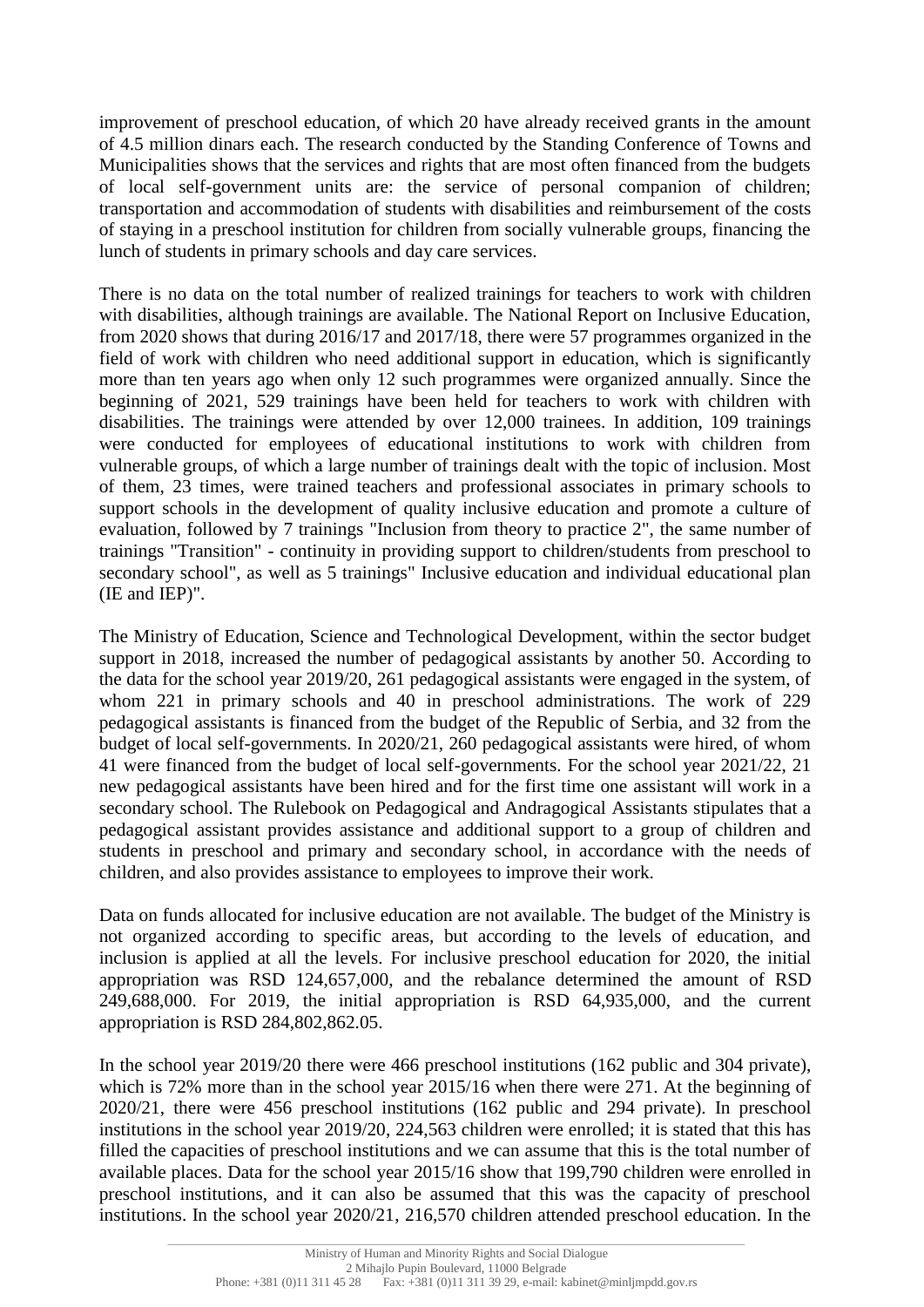school year 2019/20, 6,902 children were not enrolled in preschool institutions due to overcrowding, while 11,680 were enrolled beyond the normative limits. Data for the school year 2020/21 show that due to the full capacity of preschool institutions, 5,297 children were left without a place in the preschool institution, and that 9,562 children were enrolled beyond the normative limits. There are big differences in terms of the capacity of preschool institutions between municipalities with different levels of socio-economic development; in richer municipalities there are more preschool institutions, and the average number of children per facility is higher. Only 27% of children from rural areas attend pre-school education. In the most developed municipalities, twice as many children are enrolled in the optional age group (0.5-5.5 years) than in the least developed municipalities. The coverage of children with compulsory preparatory preschool education is 97.36%, which is an increase compared to 95% at the beginning of the school year 2015/16, while during 2021/21, 96.4% of children were covered.

The Rulebook on Detailed Conditions for Determining Priorities for Enrolment of Children in Preschool Institutions gives priority to enrolment of children from socially vulnerable groups. In practice, delaying enrolment is recommended for children who did not achieve satisfactory results on enrolment testing due to lack of language skills or poor socialization, which may be due to inadequate preschool attendance. The enrolment of children in primary school envisages that children from vulnerable social groups can be enrolled, without proof of parental residence and the necessary documentation, only with the submitted proof of the child's health examination. It is important to note that testing children for enrolment, which is performed by psychologists and pedagogues, can be realized in the child's mother tongue, which again is not realized in practice and contributes to poor test results or even delayed enrolment. Beneficiaries of social assistance have the right to exemption from paying the fee for the child's stay in the preschool institution. There are trainings for educators in preschool institutions, and from the beginning of 2020 until June 30, 25 trainings were organized.

At the beginning of the school year 2019/20, there were 3,268 regular primary schools in Serbia, of which 1,136 central and 2,132 satellite departments, while at the end of the year the number was reduced by 3 schools and 3 satellite departments, respectively. There were 517 regular secondary schools (453 public and 64 private) and 39 public schools/departments for students with disabilities. All eight public and ten private universities. In the school year 2020/21, classes took place in 518 regular secondary schools (454 public and 64 private) and in 41 public schools/departments for students with disabilities.

Data on the number of teachers in rural areas are not available, but only aggregate data for the entire territory of Serbia. At the beginning of the school year 2019/20, there were 52,599 teachers in regular primary schools in Serbia, of whom 52.6% were hired full-time. In schools for students with disabilities, at the beginning of the school year 2019/20, there were a total of 2,040 teachers, of whom 67.8% were hired full-time. At the beginning of the school year 2020/21, there were 52,632 teachers in regular primary schools in Serbia, of whom 27,360 were hired full-time. In schools for students with disabilities, at the beginning of the school year 2020/21, there was a total of 2,016 teachers, of whom 1,433 were hired full-time. Nearly 60% of all teachers were hired on the territory of three cities - Belgrade, Novi Sad and Niš at the beginning of the school year 2019/20.

At the beginning of the school year 2019/20, classes were attended by a total of 517,826 students, 465,907 in central schools and 51,919 in regional, satellite departments. At the beginning of the school year 2020/21, classes were attended by a total of 510,576 students, 459,305 in central schools and 51,271 in regional, satellite departments. In certain remote rural areas, classes in regional schools are organized in "combined classes" in which children who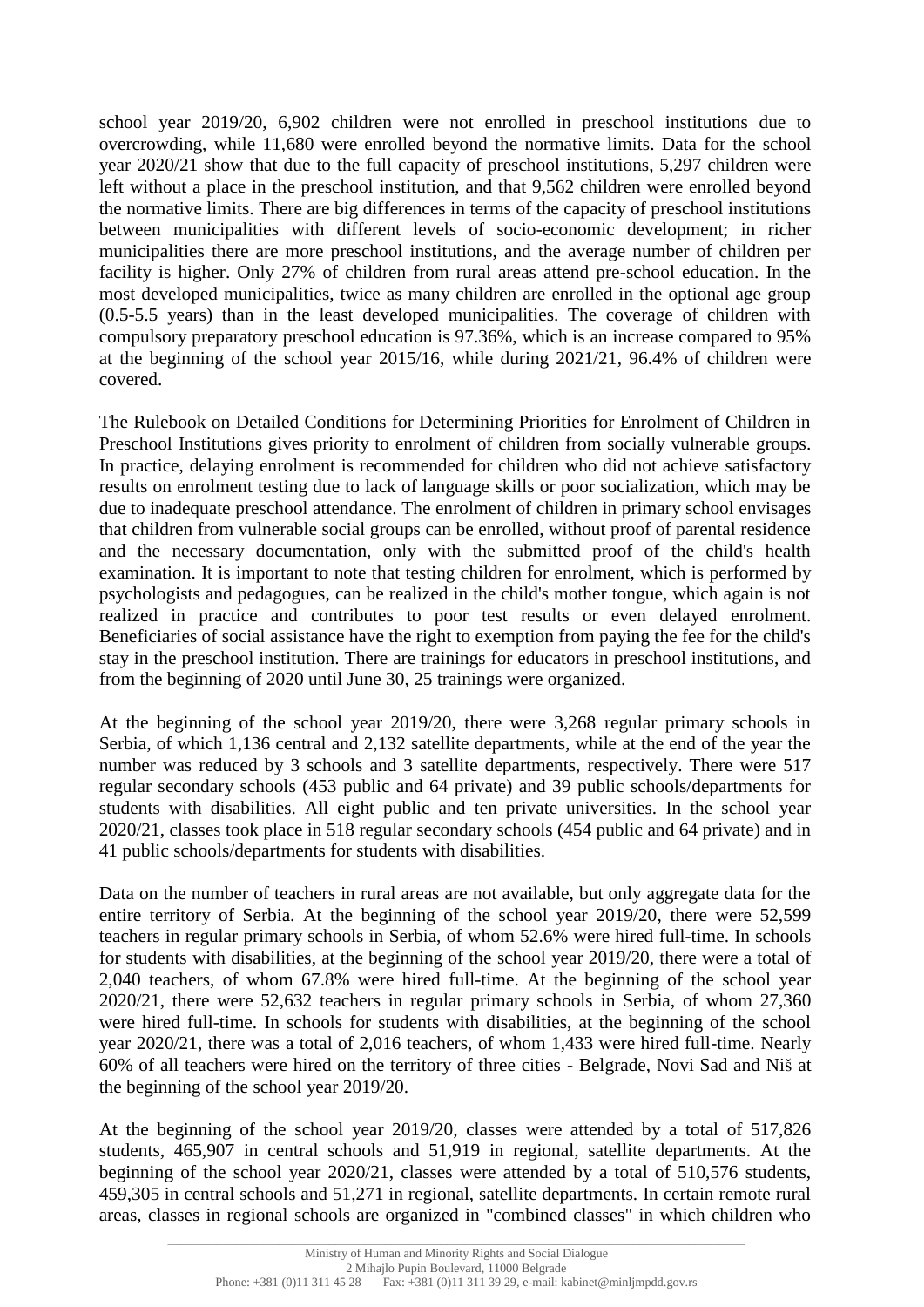are in different years of school attend classes in one class. One of the main and most common reasons for early school leaving in rural areas is the frequent spatial inaccessibility of educational institutions due to the lack of schools or public transport to school.

However, the Ministry of Education, Science and Technological Development states that the network of primary schools has not been adapted to demographic trends for years, which is reflected in a significant reduction in the number of students, and that in just four years the number of students in regular primary schools has decreased by 5.5%. No primary and secondary schools were closed during 2020. The optimization and rationalization of the network of secondary schools and spaces used irrationally has begun. In 2021, 6 primary schools and no secondary schools were closed. Data on the number of students in rural areas are not available.

In Serbia, there is no unified data on children with disabilities, nor on their (non)inclusion in the education system. Although the 2013 Law on Primary Education abolished special classes for students with disabilities in primary schools, amendments to this law from 2017 allow the establishment of special classes for students with disabilities as one of types of segregation.

According to the Ministry of Education, in the school year 2018/19, 2,220 Roma students were enrolled; in 2019/20, 2,209 students were enrolled; and in 2020/21, 1,894 students were enrolled. Also, in the school year 2020/21, 120 students were enrolled, returnees under the readmission agreement, of whom 74 were girls and 46 were boys. In the school year 2017/18, 503 children from migrant families accommodated in reception centres and 83 students for whom classes were organized in reception centres joined the education system. Classes were held in 45 primary schools. In the following school year, 2018/2019, 316 migrants attended primary school, 64 attended secondary school, and 20 attended pre-school programmes. In September 2019, the enrolment continued, but there was a decline in the number of children and students attending preschools and schools, so in September 2019, 208 children were registered, and in February 2020, only 134 children. There are no accurate data on the number of migrant students for the school year 2020/21, but according to the Ministry of Education, Science and Technological Development, education covers about 85% of the migrant population. Migrant students joined 22 primary and 10 secondary schools. There are still no comprehensive data on the number of children from vulnerable social groups (Roma, children with disabilities, refugee children, migrants and foreigners) who have left the education system.

There is no precise record of the number of Roma children included in the education system. According to 2019 MICS data, 76.8% of children from Roma settlements attended the preparatory preschool programme. As reasons for not attending the obligatory preparatory preschool programme, 31.5% of parents state that they did not know that attending was obligatory, and 27.7% state that the costs (transportation, books, clothes) were too high. Furthermore, in 2019, 80.8% of children from Roma settlements who attended the first grade of primary school also attended the preschool preparatory programme (96.4% in the general population), and 85.4% of Roma children enrolled in the first grade of primary school on time (90% in the general population), while only 63.7% of Roma children completed primary school (99.5% in the general population) and the transition rate to secondary school is only 52.6% when it comes to the children of Roma origin (95.2% of the general population).

A special problem is that girls drop out and start families between the age of 15 and 19. A total of 34% of young women between the age of 15 and 19 from Roma settlements got married or entered a common law marriage in 2019, but this indicator is growing to 41% among women from the poorest households. Data from the Ministry of Education, Science and Technological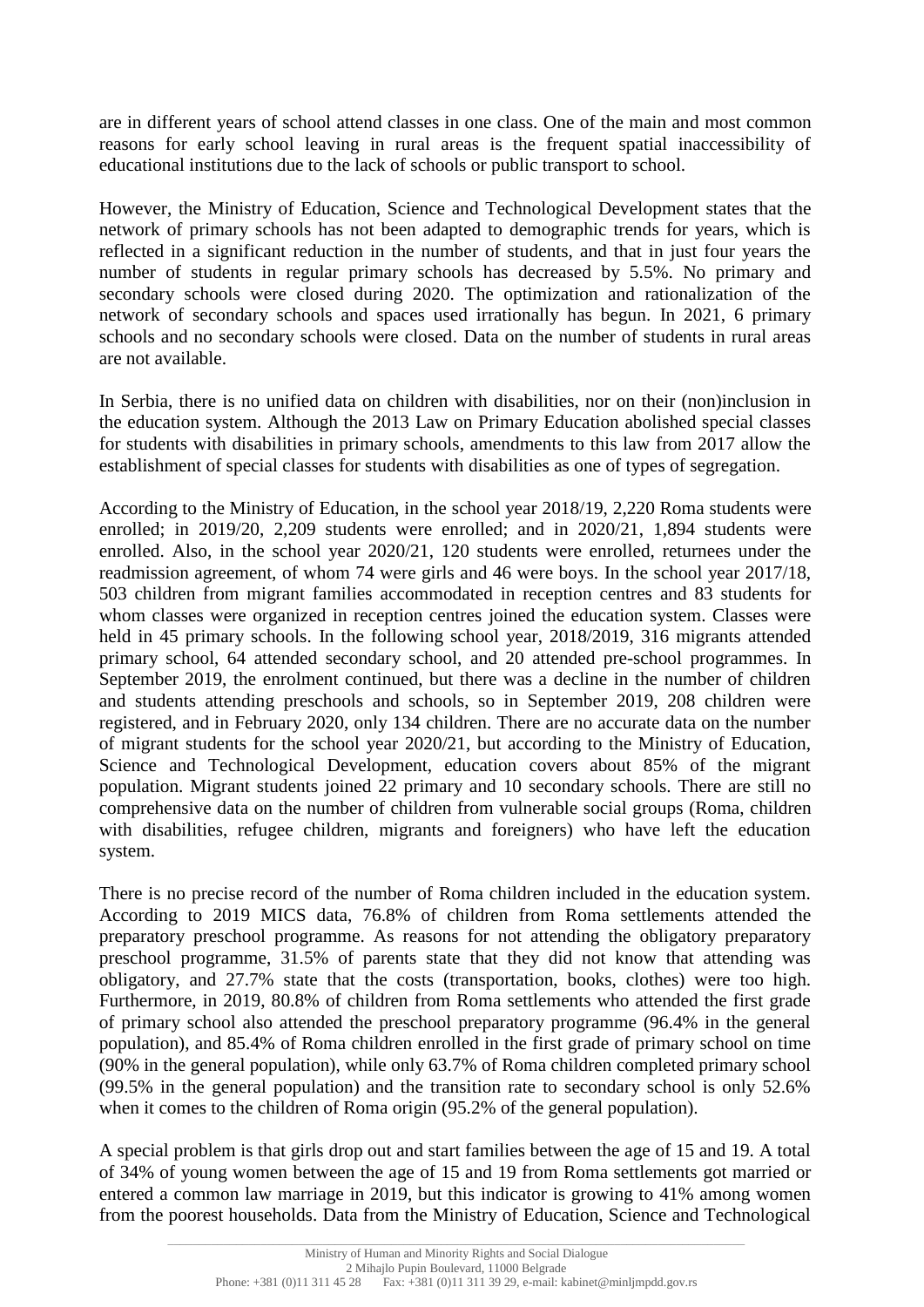Development from 2018 show that the percentage of children from Roma settlements enrolled in the first grade and eventually reach the last grade of primary school is 77%. On the other hand, the 2019 European Commission's report on Serbia's progress in European integration states that only 67% of Roma children complete compulsory education compared to 96% of the non-Roma population.

There is no information available on the existence of a programme for working with teachers and teaching staff that should train and empower them to conduct classes aimed at learning about Roma culture and promoting interculturalism among children included in the education system. On the website of the Institute for the Improvement of Education, you can find several trainings intended for employees in education: 1) Interculturalism in kindergarten: Roma language, customs and culture; 2) Every child is important - support for Roma children for successful schooling; 3) How to approach the topic of Roma suffering during the Second World War and anti-Gypsyism in today's society. In addition, the list of programmes of public interest approved by the Minister includes, among other things, the programme approved in 2020 "MODULE 3: Mentoring support for Roma secondary school students to acquire competencies for the 21st century". There is no data on the total number of trainings organized for teachers and staff on Roma culture, nor the number of teachers and teaching staff undergoing these trainings.

In cooperation with the Team for Social Inclusion and Poverty Reduction of the Government of the Republic of Serbia, an internet platform has been prepared for the database in which data on the work of pedagogical assistants working with Roma children and students will be collected. Data on the educational achievements of Roma students will be entered into the database by pedagogical assistants at least twice during a school year.

The elective subject "Roma language with elements of national culture" was introduced into the education system in 2016, and the condition for teaching is that at least 15 students apply for the elective subject. The Ministry of Education, Science and Technological Development has approved that the Catalogue of textbooks in the languages of national minorities for the school year 2018/19 includes textbooks for the Romani language with elements of national culture. The Ministry of Education, Science and Technological Development, with the participation of the National Council of the Roma National Minority, has developed new teaching and learning programmes for the elective subject Roma Language with Elements of National Culture for all grades of primary school. In the school year 2018/19, 2,860 students in 74 schools studied the Romani Language with Elements of National Culture, while their number in 2019/20 decreased, i.e., 2,553 students in 68 schools studied this subject. In the school year 2020/21, the number of students was smaller and amounted to 2,467 from 68 schools.

The school curriculum is not adapted to Roma culture, i.e., it is not contextualized in a way that supports the understanding of cultural diversity and its contribution to a multicultural society. It is left to teachers to teach about certain important topics (e.g., history) without specific instructions that teaching should lead to the development of students' intercultural competencies, their acquaintance with members of different ethnic or national groups and contribute to mutual respect and understanding.

Almost all local governments allocate funds to encourage the education of Roma children. Incentive measures include free lunch, transportation, gift packages in the form of shoes, clothes and hygiene items. Certain local self-governments, in cooperation with local nongovernmental organizations, implement various programmes to provide material support for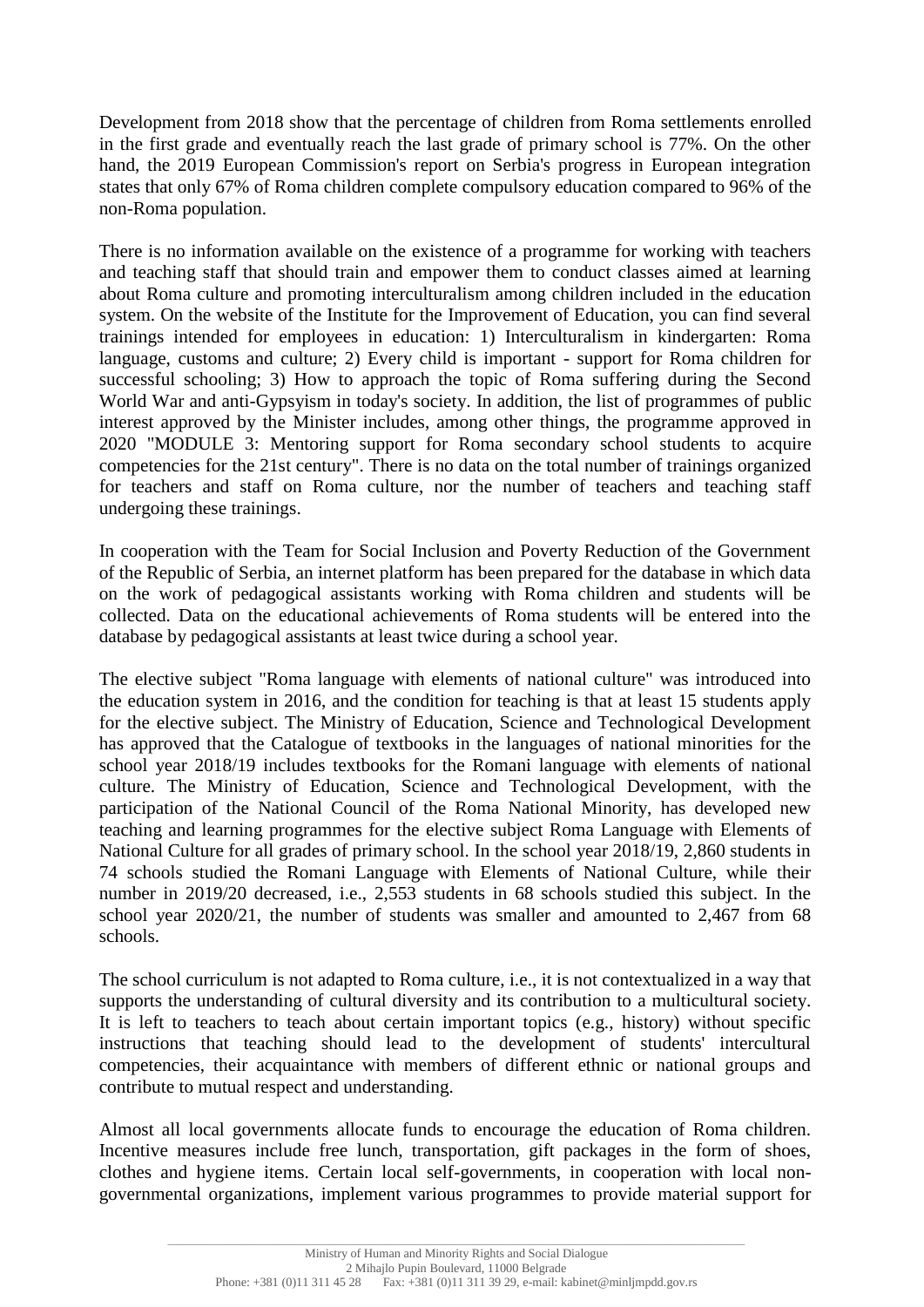socially vulnerable Roma children. In many cases, these are modest funds, in most cases insufficient, given the difficult financial situation of Roma children.

In May 2019, a competition was held for the award of scholarships to secondary school students of Roma nationality for the school year 2019/20, under the project "Development, implementation and monitoring of a sustainable state mechanism for awarding scholarships to Roma secondary school students." The IPA 2014 project ensured the follow-up of the mentoring support for 180 scholarship holders of the Roma Education Fund (REF), exercising their right to renew their scholarships in the school year 2019/20. In 2021, 200 mentors were hired. The aim of this activity is to monitor the progress of Roma students in education and provide the necessary support. In the last 5 years (2017-2021), 5,419 scholarships were awarded to Roma students, of whom 65% were girls. Significantly more scholarships have been awarded in the last two years, compared to the previous ones, which means that in the school year 2019/20, 1,207 students received scholarships, and in the school year 2020/21, 1,213 students received scholarships.

In the school year 2019/20, 2,009 Roma students were enrolled based on the affirmative action, 56% of whom were girls, while data for the school year 2020/21 show that 1,894 students were enrolled that year, of whom 55% were girls. There are no data available on the number of students who completed the relevant secondary school after being enrolled on the basis of affirmative action. More than 65% of students enrolled through affirmative action, who are beneficiaries of scholarships and have mentoring support, completed secondary education.

As the process of Inclusion in the Republic of Serbia has been implemented for the last 10 years, it can be concluded that the implementation of inclusive teaching has not reached a satisfactory level yet. The vast majority of teachers do not have the knowledge and tools to work with vulnerable groups of students, and the planned training is not implemented adequately and does not contribute to the quality of children's education. According to the data from the analysis of the current situation in the Strategy for the Development of Education by 2030, almost one quarter of primary schools and one third of secondary schools do not meet the quality standards of institutions related to supporting children from vulnerable groups.

According to UNICEF, almost all school-age children (99%) in the course of COVID-19 epidemic had access to distance learning (school content via television and the Internet, communication with the teacher by telephone and the Internet, etc.) and used distance learning (98%). Children from vulnerable groups were less involved in distance learning, so only 83% of children belonging to the Roma national minority were involved in distance learning. However, data from the Užice Child Rights Centre based on a sample of 30 primary schools (the sample is not representative) shows that about 3% of children did not have access to distance learning at all, due to the lack of digital devices, internet access or even lack of electricity in March, April and May 2020.

Over time, the problem of access has been addressed by the Ministry and CSOs, providing computers/tablets and Internet access. The implemented actions have only partially improved this situation. Thus, within the project "Bridging the digital gap in Serbia for the most vulnerable children", in cooperation with UNICEF, a donation of 1890 tablets was realized, as well as 310 laptops for the work of pedagogical assistants. Also, with the support of the Roma Education Fund and the Open Society Foundation, 550 IT devices were distributed to schools that educate Roma students who did not have the necessary equipment to follow distance learning. Then, during June and August 2021, 12 schools organized activities of summer schools for 360 students, mostly from 5th to 8th grade of primary school, who had poor grades or finished a grade with a big number of missed classes. More than 100 classes were realized.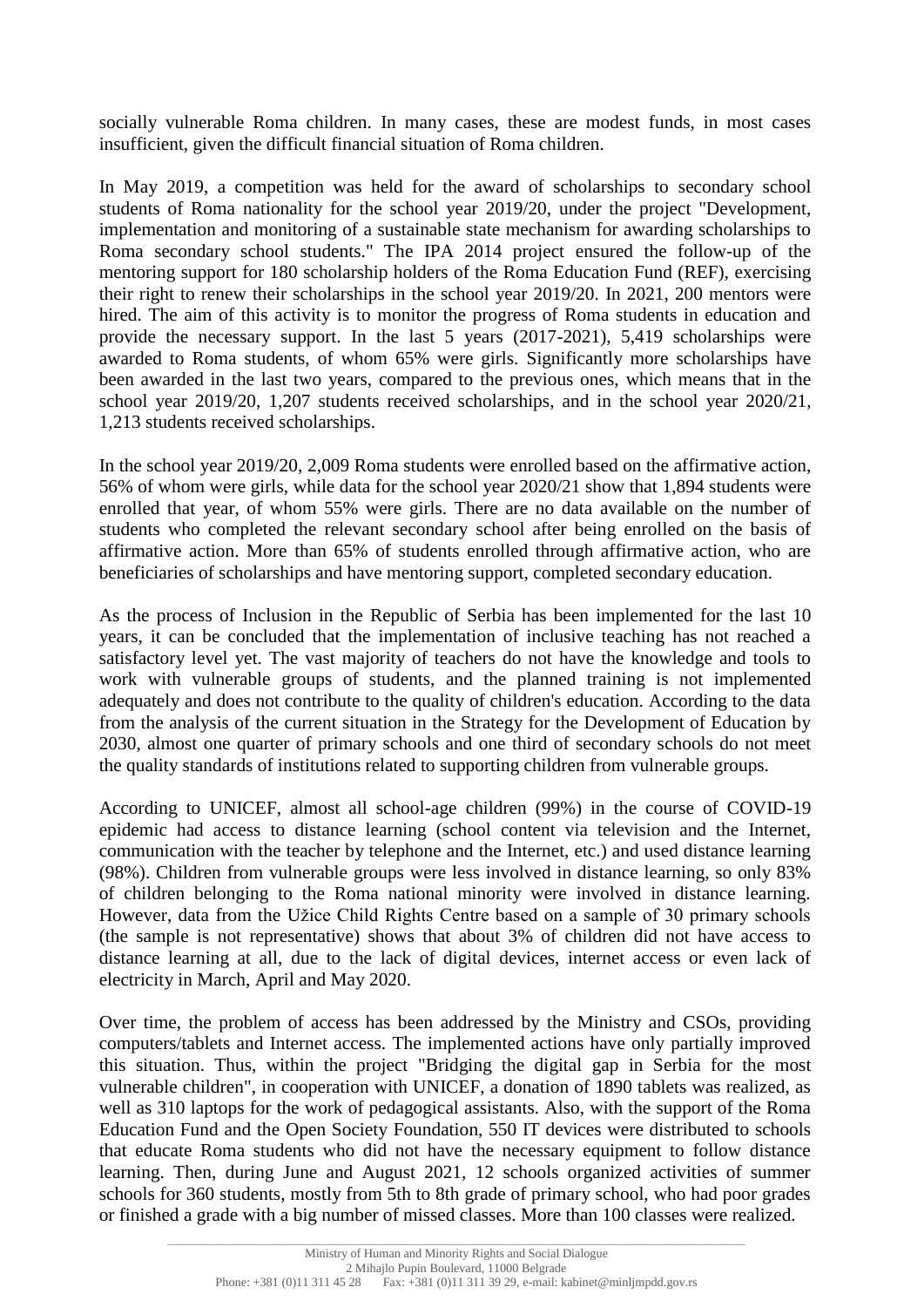According to the testimony of parents, the quality of education in general, and education in particular for children who are educated according to an individual educational plan, has significantly decreased during the pandemic.

## **I. Special protection measures (arts. 22, 30, 32-33, 35-36, 37 (b)-(d), 38, 39 and 40)**

#### *Cluster 28 Refugee and asylum-seeking children Recommendation from paragraph 57. CRC/C/SRB/CO/2-3*

The Law on Asylum and Temporary Protection, passed in March 2018, brought significant changes in relation to the previous Law on Asylum. The new law should take into account the specific person whose situation requires specific processes and acceptance guarantees in the asylum procedure, which includes minors, unaccompanied minors as well as single parents with small children and other vulnerable categories. Furthermore, the novelty brought by the law is the introduction of protection of the best interests of minors and that when assessing the best interests of minors, welfare, social development, origin, age and maturity dependent opinion, the principle of family unity and safety and security and protection of minors are taken into account, especially if there is a suspicion that the child is a victim of trafficking or a victim of domestic violence or other forms of gender-based violence. It also prescribes that the proceedings conducted in this category have priority over other proceedings.

The Law on Asylum and Temporary Protection stipulates that an unaccompanied child who has submitted an asylum application, and who is accommodated in an asylum centre or reception centre, based on the decision of the guardianship authority, is provided with alternative accommodation which may be a social welfare institution, an accommodation provider or a family. Regardless of the legal solutions, in practice, alternative accommodation for children is rarely provided, mostly due to the limited capacities of social welfare institutions and an underdeveloped foster care system, and children are mostly accommodated in asylum centres. As a transitional solution, Serbian Commissariat for Refugees and Migration has designated two asylum centres in Sjenica and Bogovađa to accommodate unaccompanied or separated children. None of these centres is a social welfare institution, nor do they have professional staff who could adequately care for children, and unaccompanied or separated children are housed there without an individual assessment of the child's best interests and needs. In May 2020, an incident occurred in the Asylum Centre in Bogovađa, where employees of the company that provide security of the centre, physically and verbally abused unaccompanied children who stayed in that centre.

On the territory of Serbia, there are private work units for the accommodation of unaccompanied children within the existing institutions within the social welfare system. However, they cannot be considered an adequate solution due to the fact that their main purpose is the resocialization of children with an imposed correctional measure, i.e., the care of children with mental disabilities. Since November 2018, progress has been made and the ward of the "Jovan Jovanović Zmaj" Children's Home in Belgrade has been open and adequately renovated to work with this category of children. Since the opening, this home has housed explicitly unaccompanied children. According to the findings of the Centre for Youth Integration, it has been shown in practice that children have different degrees of access to information and that it largely depends on the accommodation institution.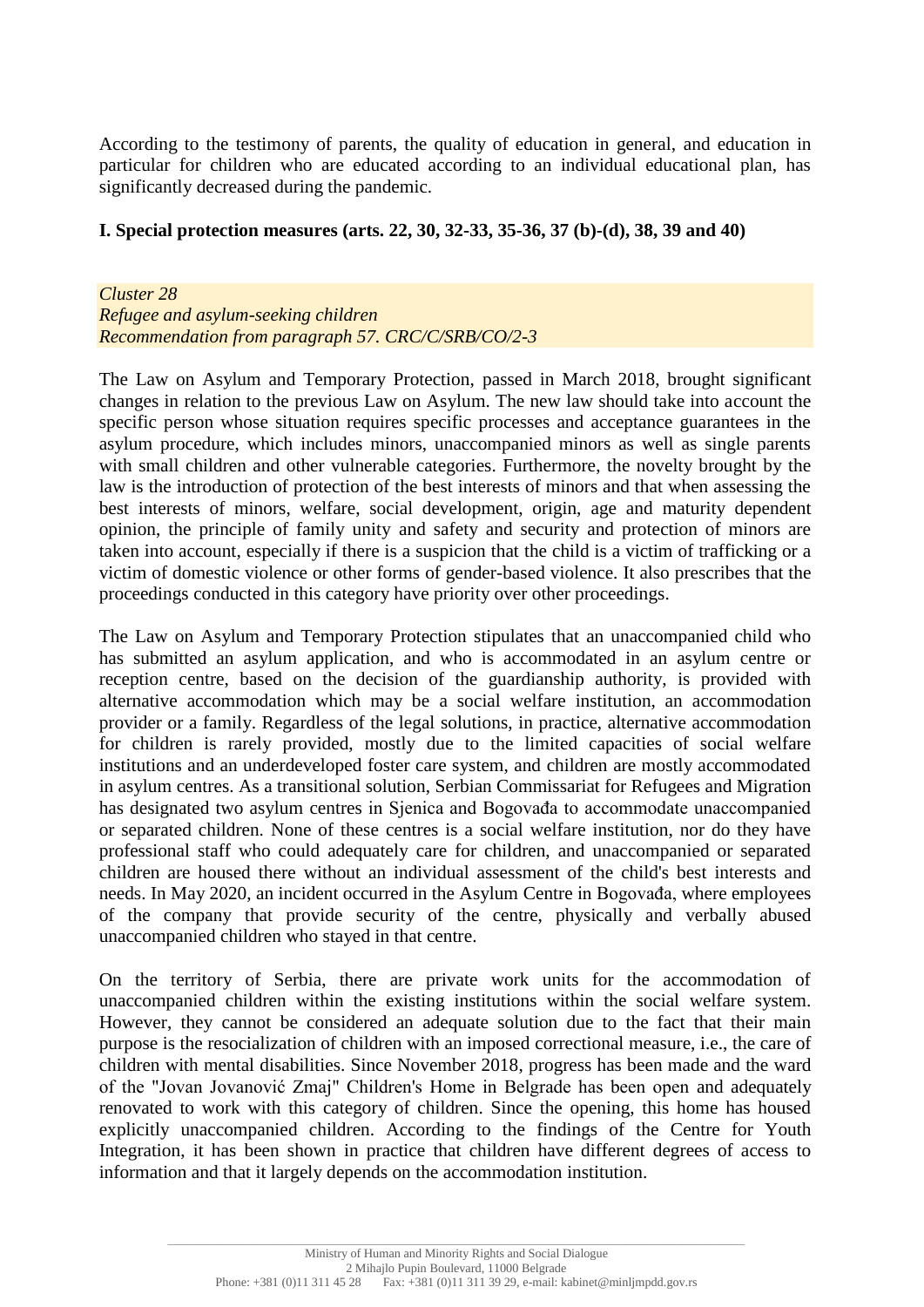Despite all this, the government still did not ensure the implementation of the prescribed provisions that would lead to the establishment of an adequate system of protection for the refugee and asylum-seeking children. Thus, despite the legal provision that the procedures for asylum applications of unaccompanied children have priority, this legal provision is not respected in practice. Children are waiting for an oral hearing to be scheduled for several months. It can be concluded that the asylum procedures for children last unjustifiably long, contrary to domestic legislation and international standards that the Republic of Serbia has committed itself to respect. According to the findings of the Centre for Youth Integration, some procedures have been merged in order to speed up the overall process (applies to everyone, not only children, but also directly affects unaccompanied children - identification takes place together with registration). However, the asylum application form is in Serbian and Cyrillic, which is a problem for asylum seekers who in most cases do not know Serbian.

There is no information on the existence of a formalized protocol on cross-border cooperation of Serbian authorities with neighbouring countries on specific issues of importance for the protection of unaccompanied or separated children of refugees and migrants from human trafficking and smuggling, as well as cases of family separation. Data on police stations and border crossings are not available, and most of the Commissariat for Refugees and Migration staff in asylum centres and reception centres have received the necessary training to identify children at risk of human trafficking. However, the trained persons in the centres have other duties, so it is questionable how much time they really have to dedicate to identifying children who are in danger of becoming victims of human trafficking. There are indicators for preliminary identification of victims intended for employees in the police, education and social welfare system, but only the use of indicators for employees in the social welfare system has become mandatory based on the instructions issued by the Ministry of Social Welfare in 2017.

At the beginning of 2020, UNICEF made the publication "*Making the invisible visible: Identification of unaccompanied and separated girls in Serbia, Bulgaria, Greece and Italy*". The publication also includes a tool, i.e., a list of tips intended for field workers in order to more easily identify unaccompanied or separated girls.

Child-friendly forms and questionnaires have not been developed. No bylaw has been drafted regulating adequate, transparent and child-friendly independent procedures for assessing the age of unaccompanied children. In the absence of clear procedures, in practice the age is determined solely on the basis of a statement by a person whose age is determined by an official of the Ministry of the Interior or a doctor. According to available data, there is still no person trained to work with refugee and migrant children, who is constantly present in all police stations and at every border crossing and who can effectively take care of respecting the rights of unaccompanied children, referral to relevant services in accordance with the regulations, and to bear responsibility in that regard. Employees in asylum centres and reception centres are generally trained to apply the Manual for Dealing with Unaccompanied Minor Asylum Seekers, and especially employees in Sjenica and Bogovađa centres, which Serbian Commissariat for Refugees and Migration intended for accommodation of unaccompanied or separated children.

Data on the exact number of separated and unaccompanied children who had legal representation in the asylum procedure are not available. It was not possible to obtain data on the number of Asylum Office employees who received training on special techniques for interviewing children. The experience of the employees of the Belgrade Centre for Human Rights is that the communication of the employees of the Asylum Office is different when it comes to children, that they were more benevolent and it seems that they are sensitive to talking to children.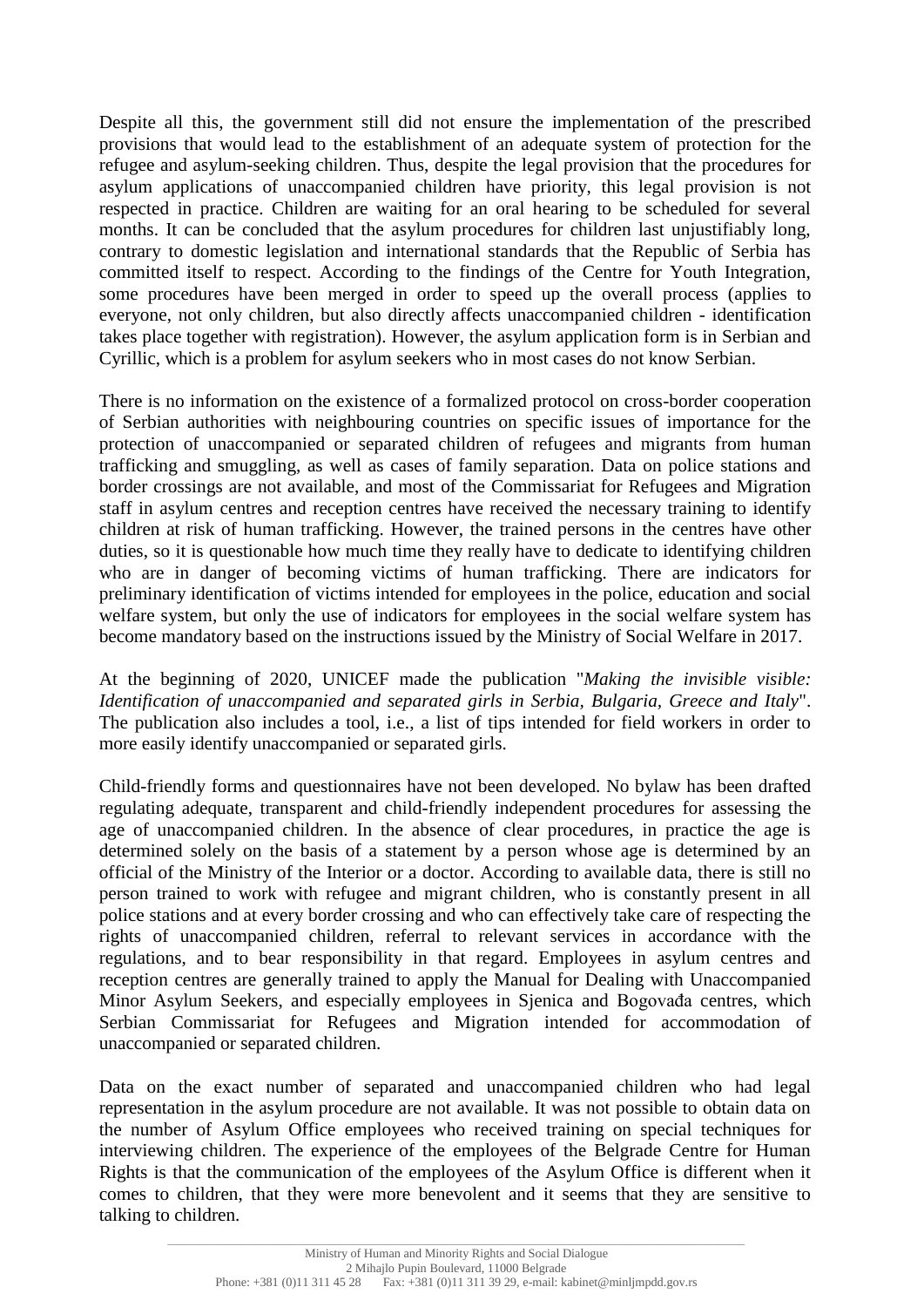In 2018, the Ministry in charge of social welfare passed a binding Instruction on the conduct of social work centres and social welfare institutions for the accommodation of beneficiaries in providing protection and accommodation for unaccompanied minor migrants. Comprehensive data on the number of social workers who have acted as temporary guardians for unaccompanied or separated children are not available, nor the data on the number of children under guardianship, so that the data could be compared to the minimum standards. In practice, it happens that one person takes care of several dozen unaccompanied or separated children staying in one accommodation facility. During 2021, the situation was similar to the previous ones, i.e., there were many unaccompanied children in some places, and the number of guardians and social workers was disproportionately small. According to the data obtained from the Ministry in charge of social welfare, in the first half of 2020, the centres for social work issued 638 decisions appointing temporary guardians for unaccompanied minors, while at the same time 61 persons provided guardianship for unaccompanied migrant minors based on a decision of the centres for social work. To ensure the optimal number of social workers, it is necessary to monitor the number of social workers and the number of children per social worker for whom a guardian has been appointed in relation to the minimum standards. A problem that arises in practice is the long process of assigning a temporary guardian, which often takes up to several weeks. Also, unaccompanied and separated children during that time stay in an asylum centre or reception centre where the quality of services of social work centres is often not at a satisfactory level due to the fact that there are not enough employees. Financing the work of guardians in the Republic of Serbia is most often provided through projects of civil society organizations in Serbia. This indicates the importance of the obligation of the state to increase the allocated funds in order to ensure the optimal work of guardians.

In practice, it is often the case that the initial decision on accommodation is made by the Ministry of the Interior. Then, the officials register children without the presence of a temporary guardian, which is contrary to all standards and the Law on Asylum and Temporary Protection, which stipulates that seeking asylum in the Republic of Serbia is expressed by a parent or guardian on behalf of the child.

Asylum centres and other accommodation facilities, police stations and other official facilities where unaccompanied or separated children may be accommodated have not yet distributed information materials with child-friendly and accessible information, in a language they understand, on the legal aspects of the child's situation in Serbia, including information on the functioning of the asylum system and the rights that the child is entitled to in accordance with the positive regulations. It is unknown whether the competent state authorities produced such materials or whether they started their production. For the time being, a brochure prepared jointly by the Belgrade Centre for Human Rights and the UNHCR Office to Belgrade is available at the centres under the jurisdiction of the Commissariat for Refugees and Migration, and it contains brief explanations of the asylum procedures and the fundamental rights that asylum seekers are entitled to as well as persons exercising the right to asylum in Serbia.

Only one unaccompanied child on the territory of Serbia, in Belgrade, was in foster care. That child has been in foster care since 2017, which means that in 2019, no child exercised the right to family accommodation for the first time. According to the data obtained from the Centre for Family Accommodation and Adoption in Niš, in September 2020, there were two minor children in foster care, a 6-year-old girl and a 7-year-old boy. In 2021, there were no unaccompanied children in foster care. Compared to 2017, when the Centre for Family Accommodation and Adoption Belgrade, with the support of partner organizations, trained 90 foster parents to take care of unaccompanied children, migrants and refugees, only 23 families were on the list of potential foster parents in 2019. That number was even lower in 2020. The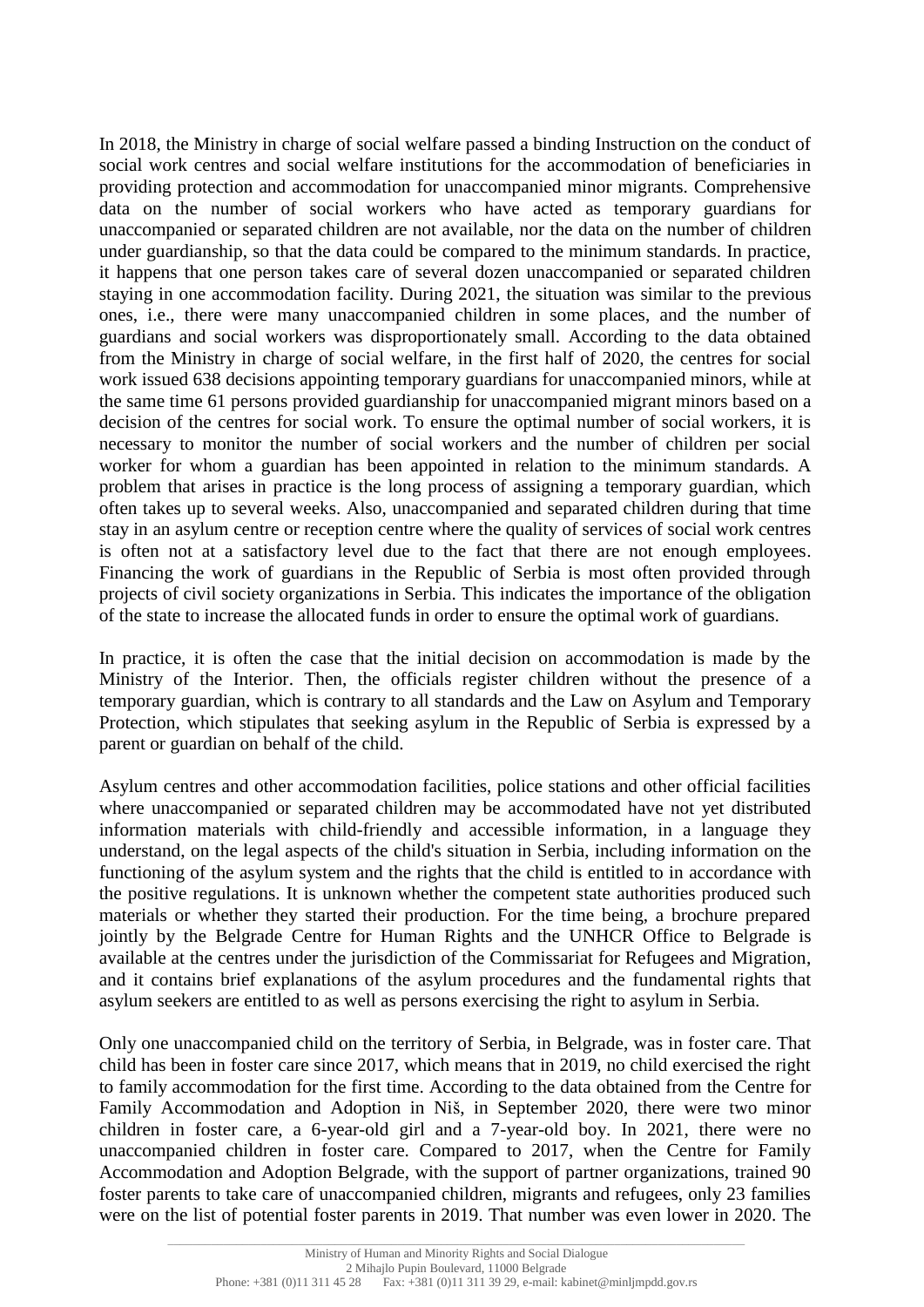Ministry of Family Care and Demography plans to draft a Rulebook on Foster Care, and work on amendments to the Family Law. Centre for Youth Integration points out that the foster care system for refugee and migrant children does not exist as a separate programme, and given the large influx of refugees and migrants, it is realised with difficulties, although there are initiatives to improve it.

Specialized services for unaccompanied and separated refugee and migrant children with emotional, psychiatric and behavioural problems have not been developed. Reports from psychologists or psychiatrists were used as a basis to provide the child with additional procedural guarantees in the asylum procedure. Such services are mainly provided by international and non-governmental organizations. As a possibility, the centres for social work emphasize the following services: counselling centres for premarital, marital and family relations, which provide specialized psychosocial support to the population at the local level and could potentially have the capacity to provide services to children with emotional and behavioural disorders, but not those with psychiatric disorders. In addition, there are day care centres for children and youth with disabilities, development counselling services, social and educational services called socio-rehabilitation club for young people.

According to the records of the Centre for the Protection of Victims of Trafficking in Human Beings, from the beginning of 2020, there were a total of 8 foreign nationals who were treated as victims of trafficking in Serbia, of whom two were children, one male and one female. Both minors were from Afghanistan.

Serbia has committed itself to respect the principle of non-return to a country where children have been persecuted, stemming primarily from international human rights, humanitarian law and refugee law. According to the Law on Foreigners, during the return procedure, the competent authority will take into account the specific situation of particularly vulnerable persons, the family and health condition of the returning person, as well as the best interests of minors. The same law stipulates that an unaccompanied minor may not be forcibly removed, unless the competent authority is sure that the minor will be returned to a family member, guardian or relevant childcare facility. However, some of the underage clients of the Belgrade Centre for Human Rights cited conflict with family members, their rejection and condemnation as reasons for leaving their country of origin.

From the entry into force of the amended Law on Foreigners on 3 October 2018 until the end of 2019, the Ministry of the Interior issued a total of 1,815 return decisions cancelling the stay of children caught illegally staying in Serbia. The largest number of children whose stay was cancelled in the mentioned period was from Afghanistan (71.4%). No data is available on how many of these children were unaccompanied by their parents or guardians. Data for 2020 were not available, as the Ministry of the Interior has stated that it does not have a document containing the requested information. Also, 246 foreigners under the age of 18 were in the readmission procedure. No data is available on how many children were returned to their country of origin or habitual residence in that procedure, and how many proceedings were suspended. The Commissariat data show that in the period from 1 January 2019 to 31 October 2019, there were 132 people in the programme of voluntary return to the country of origin, of whom 19 were children. In 2020, Commissariat for Refugees and Migration, in cooperation with the International Organization for Migration, implemented voluntary return programmes. Until the introduction of the state of emergency in Serbia in March 2020, 37 people were returned, of whom 7 were children. The law does not envisage giving priority and efficient action of the authority making the decision on the asylum application when the asylum seeker is an unaccompanied minor. According to Article 40 of the Law on Asylum and Temporary Protection, an accelerated procedure cannot be conducted on an asylum application submitted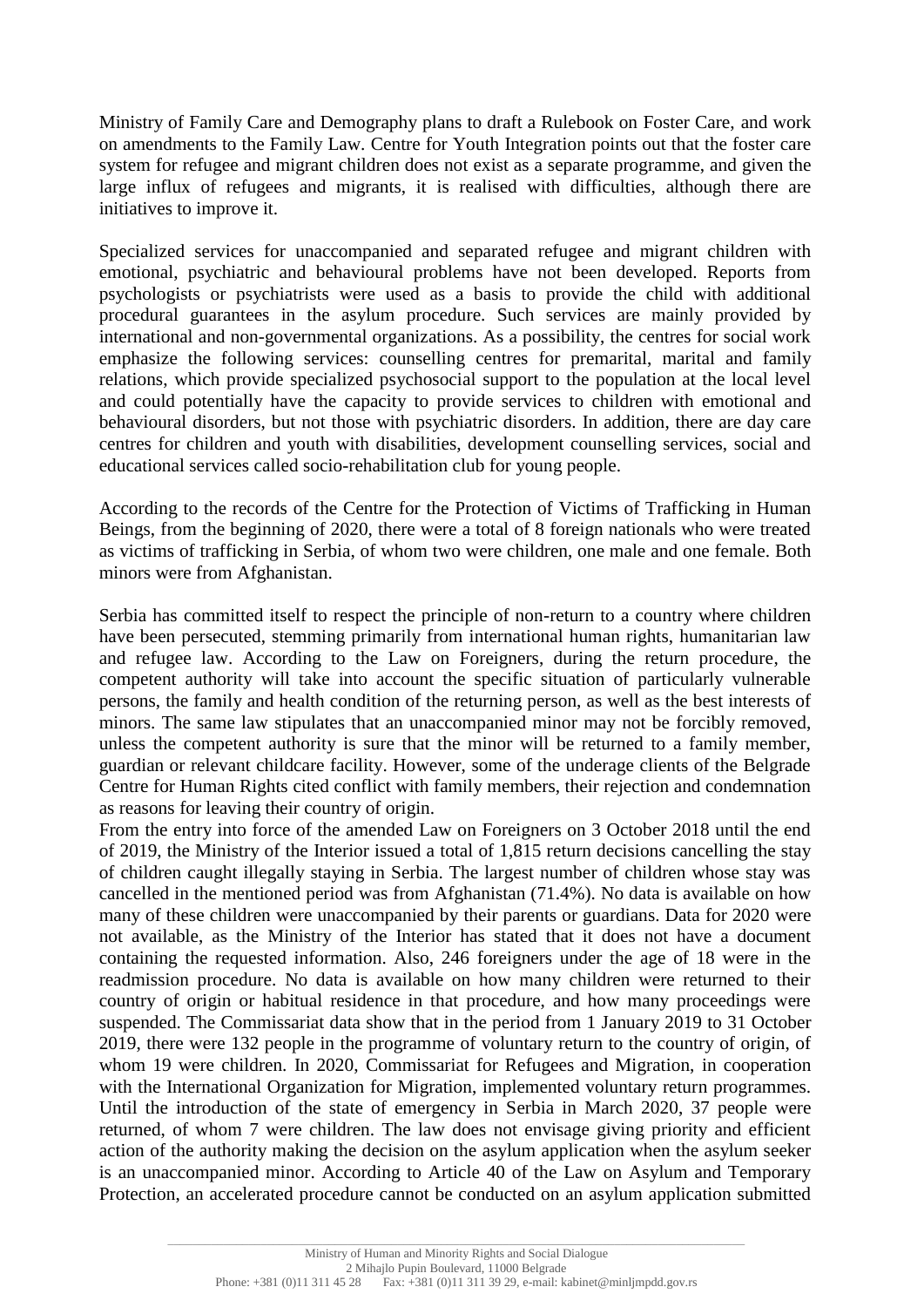by an unaccompanied minor, while Article 41 indicates that an asylum procedure cannot be conducted at the border or in transit when the applicant is an unaccompanied minor.

Data on statelessness in Serbia are not comprehensive and there is no special procedure for determining the status of statelessness, nor is there a clear and accessible procedure for determining this status. According to the Serbian Law on Citizenship, a child born or found on the territory of the Republic of Serbia (a foundling) acquires citizenship of the Republic of Serbia by birth, if both parents are unknown or of unknown citizenship or stateless or if the child is stateless. The report of the European Network for Statelessness (ENS), published this year, ranked Serbia among the worst rated countries in Europe when it comes to the possibility of registering children in birth registers. In practice, the biggest obstacle is the two bylaws due to which children whose parents do not have personal documents cannot be registered in the birth register. In that case, it is necessary to carry out additional procedures, such as determining the personal name, subsequent entry in the birth register or determining the time and place of birth. Each of these procedures is complicated and often takes months. This problem mainly affects the Roma population.

According to the ENS report published in the spring of 2021, limited progress has been made in resolving the problem of statelessness in Serbia in the period 2020-2021. Efforts to prevent and reduce statelessness have been noted, but problems remain both in practice and in law. A positive step in preventing statelessness is the Agreement on Understanding on Further Cooperation in Resolving the Problems of Members of the Roma National Minority in Exercising the Right to Registration in the Birth Register. The agreement was signed in October 2019 by the Ministry of Public Administration and Local Self-Government, the Protector of Citizens and the UNHCR. The Law on Citizenship has not been amended.

## *Cluster 29*

*Children belonging to minority groups Recommendation from paragraph 59. CRC/C/SRB/CO/2-3*

Serbia has the necessary legal bases for the fight against discrimination against Roma, but they are not applied to a sufficient extent, and the basic condition for improving the position of Roma is the suppression of stereotypes and prejudices.

The Law on the Prohibition of Discrimination prohibits discrimination against national minorities and their members on the basis of nationality, ethnic origin, religion and language. One of the forms of discrimination can be hate speech, which the law defines as the expression of ideas, information and opinions that encourage discrimination, hatred or violence against a person or group of persons because of their personal characteristics, in the media and other publications, gatherings and places available to the public, by printing and displaying messages or symbols and otherwise. However, there are no clearly defined, measurable and transparent measures to prevent violence and hate speech, exclusively against Roma.

In May 2021, a new Law on Amendments to the Law on Prohibition of Discrimination was passed. The amendments to the law expand the list of personal characteristics on which discrimination is based. Also, new forms of discrimination are being introduced: sexual and gender-based harassment, incitement to discrimination and segregation. Segregation is defined as any act by which a natural or legal person separates without objective and reasonable justification another person or group of persons on the basis of personal characteristics. Segregation is considered a severe form of discrimination.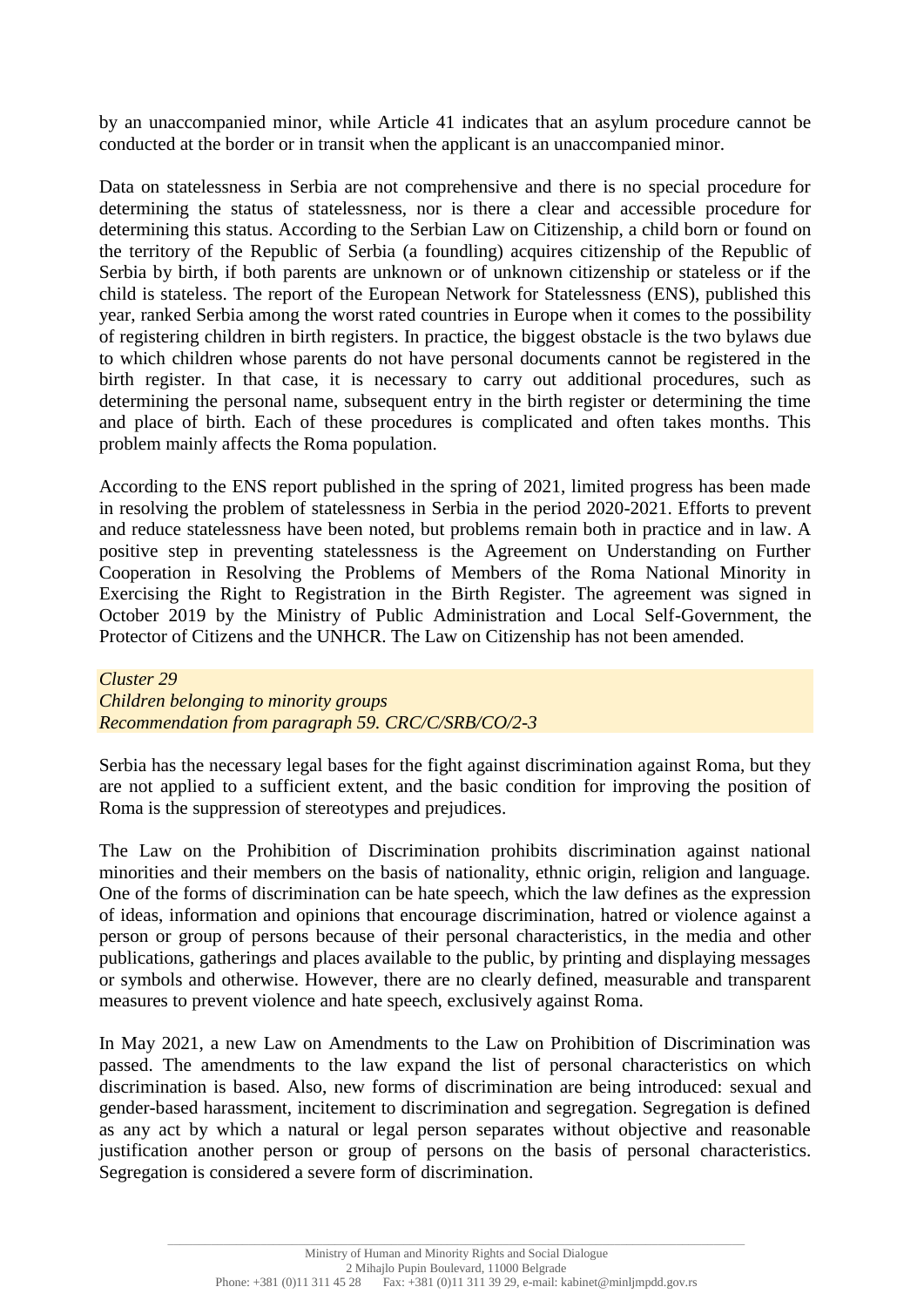On the other hand, the National Strategy for Social Inclusion of Roma Men and Women for the period from 2016 to 2025 envisages several goals with accompanying measures concerning access to services and social welfare programmes for Roma children. The goals are: improving the development and health of Roma children, improving access to quality health care without discrimination, implementing solutions in the social welfare system that give priority to supporting families in providing support to children at risk, including special support to Roma families, improving access to cash benefits for children and families of Roma nationality who are entitled to them, with special emphasis on financial social assistance, disability-related financial support, and child allowance, and other measures. In 2019, the Protector of Citizens, in cooperation with the non-governmental organization A11 - Initiative for Economic and Social Rights, monitored the implementation of the Strategy for Social Inclusion of Roma Men and Women in twenty local self-government units. The conclusion reached was that the Strategy for Social Inclusion of Roma Men and Women laid a realistic basis, and that the Action Plan developed good activities for its implementation. However, although progress has been made in certain areas, if these achievements are analysed in terms of implementing measures and activities set by the Serbian Government to combat Roma poverty and reduce socio-economic disparities, the results are very limited.

The National Action Plan for Children has not yet been adopted.

During 2019, the Commissioner for the Protection of Equality presented a report on public opinion survey "Attitudes of citizens towards discrimination in Serbia". The survey showed that two thirds of citizens recognize that there is significant discrimination in Serbia, and 50% of them see Roma as the most exposed to discrimination. However, there has been no progress in conducting targeted campaigns to prevent violence and hate speech against Roma, as well as to break down prejudices and negative attitudes towards Roma in society. Discrimination against members of the Roma national minority is confirmed by frequent complaints filed to the Commissioner for the Protection of Equality and the Protector of Citizens. These independent institutions see the Roma as the most vulnerable and most discriminated group of the population. In the field of the rights of national minorities, more than 40% of the complaints filled to the Protector of Citizens in 2019 relate to the violation of the special rights of Roma. In 2019, 32 complaints were submitted to the Commissioner due to discrimination against members of the Roma national minority, which is 64% of all complaints filed due to discrimination based on nationality and ethnic origin. In 2020, due to discrimination based on nationality and ethnic origin, a total of 114 complaints were submitted to the Commissioner, which is an increase compared to the last four years. The largest number of complaints was filed on the basis of belonging to the Roma national minority (94), which accounts for over 82% of all complaints on the basis of ethnicity and ethnic origin. However, there is no data on how many children faced discrimination.

Statistical forms showing the data on monitored crimes do not contain special data that would show which national minority the crimes were committed against. These data can only be seen by inspecting the specific case before the first instance regional public prosecutor's offices, which are acting upon these criminal charges. No one is obliged to declare their ethnicity in proceedings before the prosecutor's office, so there is no possibility of obtaining data on the total number of executed criminal sanctions for crimes against Roma that contain an element of hatred towards members of this national minority.

No data are available on the existence of budget funds allocated to address negative attitudes towards Roma in society as a whole. Most often, the funds allocated by the state are used to provide some kind of assistance to the Roma, and not to address negative attitudes. In general, civil society organizations and international organizations within various projects conduct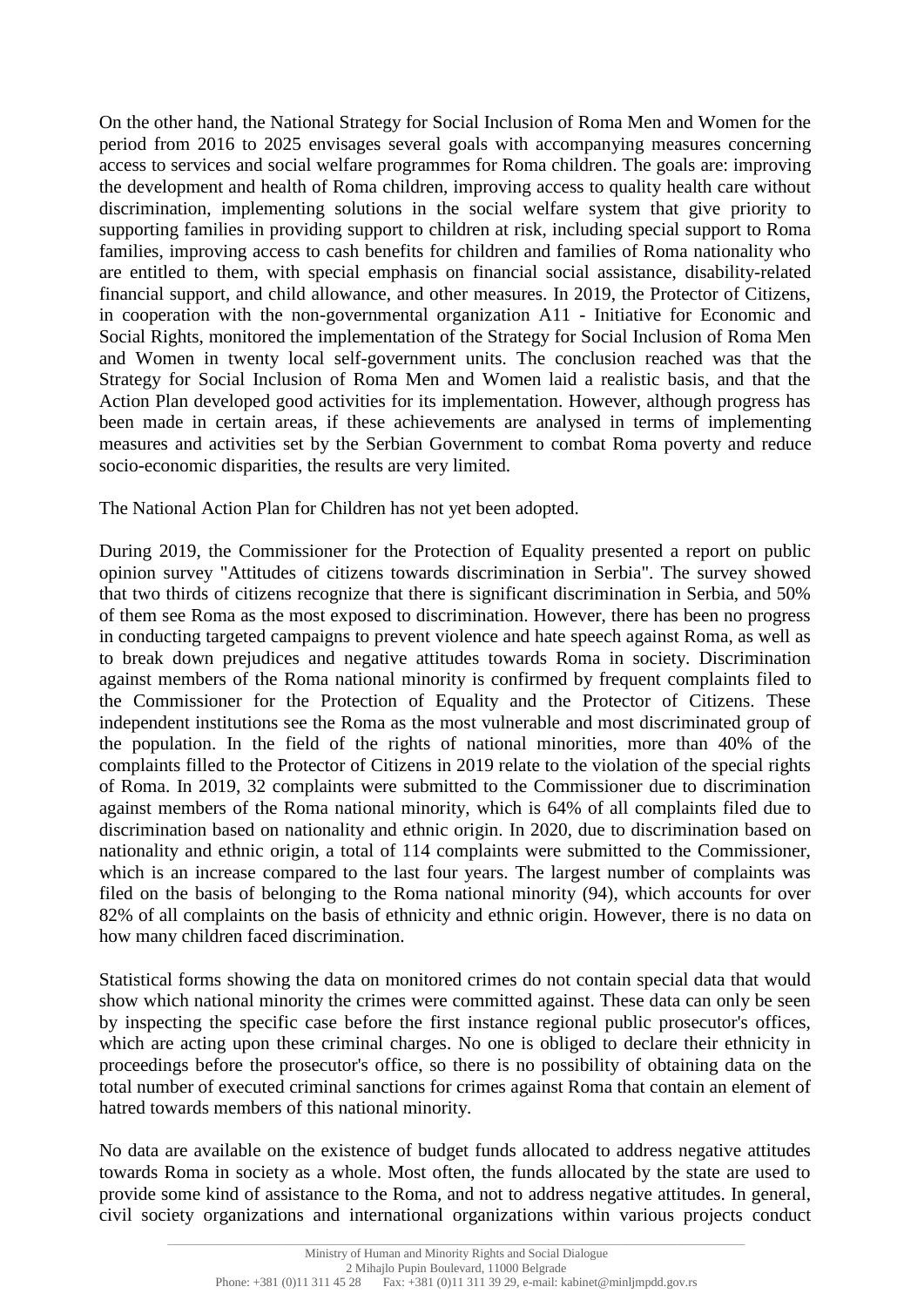campaigns aimed at reducing prejudice against Roma. In 2021, two events were organized within the project "Living Library", which aims to reduce the impact of negative stereotypes and prejudices as key causes of discrimination in society. Books are living people who, in direct communication, share their life experiences with readers and contribute to the fight against stereotypes, prejudices and discrimination. In April 2021, the Commissioner for the Protection of Equality, together with the Roma Association Zaječar, presented the Roma Platform, which aims to collect and monitor cases of discrimination and violence against Roma, as well as present positive examples in practice. There is a form for reporting discrimination against Roma on the platform.

In the register of accredited programmes, maintained by the Republic Institute for Social Protection, there is one training programme related to this topic, namely "Recognition and respect for diversity - culturally competent practice in social welfare." The training was attended by professionals from the centres for social work, employees in homes for children and youth, homes for the elderly and gerontology centres, as well as special primary and secondary schools. Apart from it, there is also the programme "Supporting the Improvement of the Position of Roma Women".

The Institute for the Improvement of Education has "Work with children from marginalized groups" among accredited programmes, organized by the Pedagogical Society of Serbia. The goal of this programme is to consider and respect the culture, traditions and experiences of various marginalized groups in the teaching process. The catalogue contains the following programmes: "Neither black nor white - a programme for working with children/youth, against prejudice, for tolerance and interculturality", "We and those others", "Empowering teachers and educators to recognize discrimination and get acquainted with mechanisms of protection against discrimination", as well as several programmes aimed at improving the communication competencies of employees in educational institutions in order to create a tolerant environment for learning and development of the child.

There is no data on the number of experts in the centres for social work and in educational institutions who have undergone training for culturally sensitive communication and behaviour. According to the data obtained from the Institute for the Improvement of Education, 157 trainees were trained in the first half of 2020, but precise information was not provided on which trainings were in question. A special report of the Protector of Citizens on the implementation of the current strategy for social inclusion of Roma states that experts in social work centres are often unable to attend available training, due to the lack of staff. Since the beginning of 2021, 5 trainings for culturally sensitive communication have been held for employees in educational institutions, namely 3 trainings "Neither black nor white programme for work with children/youth, against prejudice, for tolerance and interculturality" and 2 trainings "MODULE 3: Mentoring support for Roma secondary school students to acquire competencies for the 21st century.

Existing resources in the social welfare system are not adequate for providing effective social welfare, there is a lack of better networking of the social welfare system with other systems, i.e., non-state providers of essential social welfare services. One of them is certainly the Child Drop-In Centre, a licensed service provided by the NGO Centre for Youth Integration with the aim of improving the quality of life of children in street situations. Although it is recognized by the Law on Social Welfare, the funds for financing this important service are still, unfortunately, not provided from the state budget, but from projects of international organizations that do not have a sustainability component, and donations from citizens and companies. In the spring of 2021, the meetings of the Working Group for drafting the Law on Amendments to the Law on Social Welfare began. In 2018, the Ministry in charge of social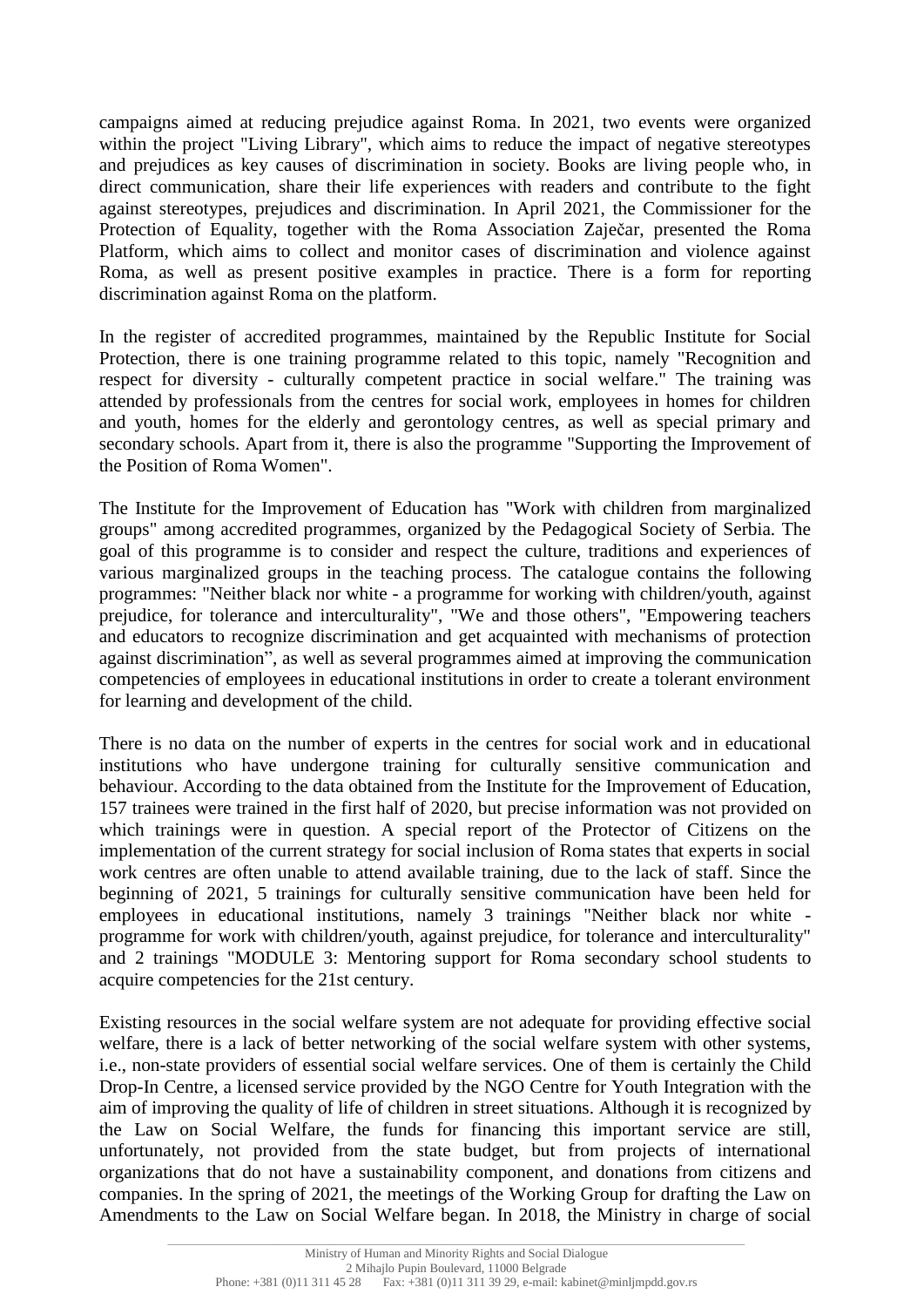welfare started the process of drafting the Social Welfare Strategy for the period from 2019 to 2025, but it has not been adopted yet.

The results of the survey "Assessment of institutional capacities of local self-government units in the field of social welfare and achieving social inclusion of vulnerable groups" were published in 2019. The sample consisted of 31 local self-government units, and the survey showed that only 4 of them made a programme for improving social welfare for 2018, while 22.5% of them do not have any valid strategic and planning documents relevant to the social inclusion process. In addition, the survey showed that Roma families most often exercise the right to financial social assistance, one-time financial assistance, and a significant number also use the service of public kitchens. On the other hand, according to the same survey, employees in the social welfare system at the local level cite that the reasons for insufficient development of social welfare services are: lack of financial resources, lack of staff and employment ban, insufficient information of local governments about the competencies regarding social welfare. Local coordinators for Roma issues have been hired in some cities and municipalities. However, a large number of people are not familiar with their work. In addition, in 50 cities and municipalities there are mobile teams for Roma inclusion whose task is to conduct field visits to Roma settlements and provide support and assistance to individuals and families. The survey "Mapping of social welfare services and financial support under the jurisdiction of local governments in the Republic of Serbia" showed that a larger number of services are available only in larger cities, while in some municipalities there is none of the local social welfare services.

The role of civil society organizations, which often act as intermediaries between Roma families and social welfare institutions, should also be mentioned. One of the biggest problems for access to social welfare measures is that a certain number of Roma do not have a registered residence. The Law on the Place of Residence and Abode of Citizens provided for the possibility of determining residence at the address of the centre for social work, and that significantly facilitated access to social welfare measures. However, many beneficiaries are still unaware of this possibility, and those who know about it often have difficulty submitting applications for definition of the place of residence, because they do not know how to write such a request, and some are even illiterate.

#### *Cluster 30 Children in street situations Recommendation from paragraph 61. CRC/C/SRB/CO/2-3*

Centre for Youth Integration, with the support of the EU Delegation to Serbia, prepared a report on the five-year implementation of General Comment 21 on children in the street situation. The findings of the research were presented to the public on 12 April 2022, on the day of the International Day of Children in the Street Situation.

Every April, on the occasion of the "International Day of Children in Street Situations", estimates are made that there are about 2,000 children in Serbia who live and work on the streets, mostly in big cities. There are no precise figures yet. The lack of reliable and comparable data and records makes it difficult to create effective policies for children, as well as effective cross-sectoral cooperation. Reports from the Republic Institute for Social Protection entitled "*Children in the Social Welfare System*" from previous years provide a partial insight into the number of children in the street situation and their access to social welfare services, however, to better understand this problem, data available so far are not enough. In 2016, out of the total number of children recorded by the social work centres, 0.1% were children in a street situation; in 2017, 0.18%; in 2018, 0.05% of children in the street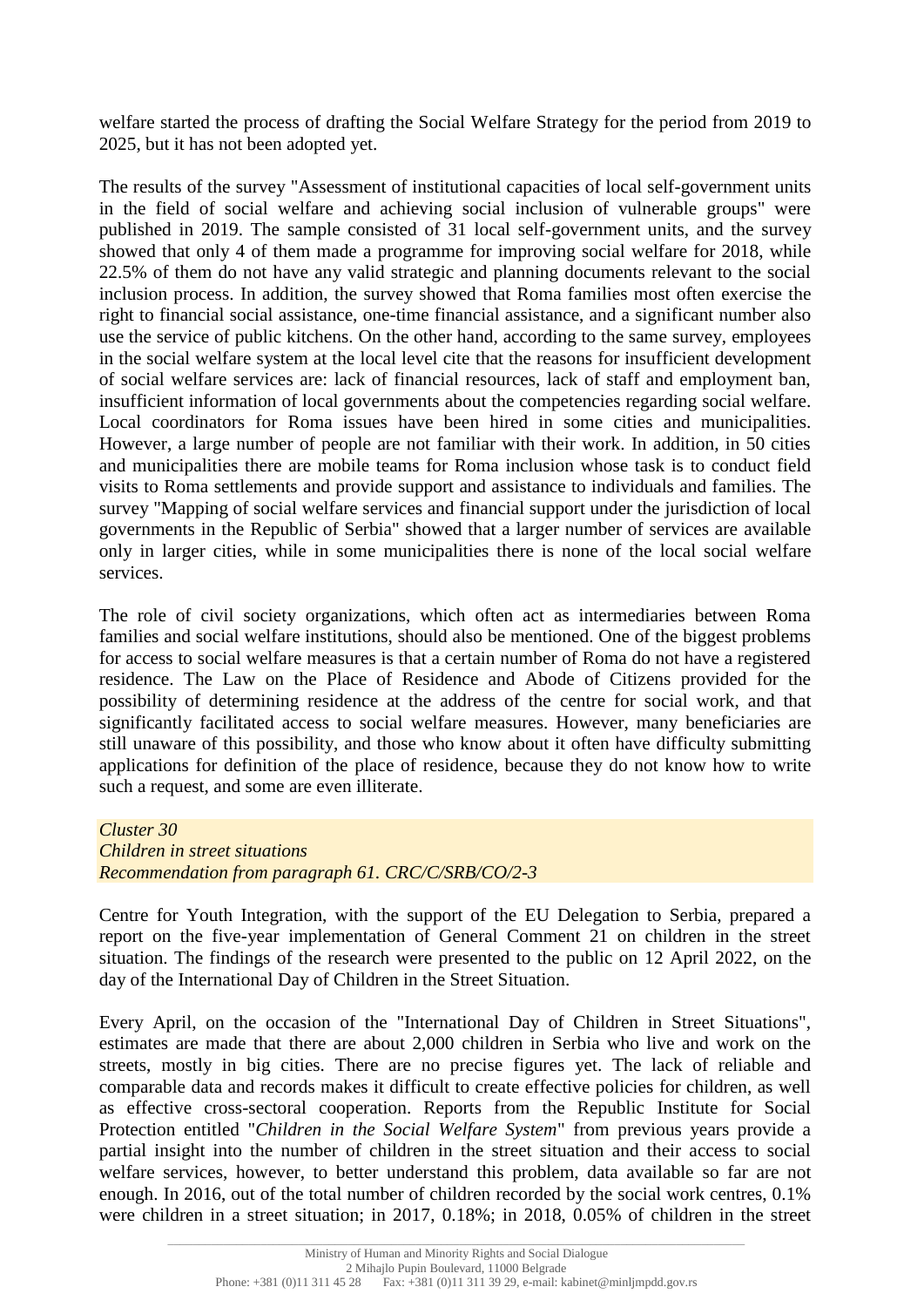situation out of the total number of children in the records. Although it is not possible to make a more detailed analysis based on the trend of the number of children in the street situation in the records of social work centres, there is a noticeable decrease in the number of children in this category by more than two thirds in 2018. On the other hand, the total number of beneficiaries in the record is growing. Also, it is unlikely that the reason for the decrease in registered beneficiaries is the exceptional improvement of their living conditions. The report for 2019, unlike several previous ones, does not offer the possibility of calculating the exact number of children from this category who were in the records of the CSW. The report for 2020 shows the data of children in the CSW records according to beneficiary groups for 2020, more specifically, street children who are in the CSW records make up 0.04%.

In the Republic of Serbia, data on children in the street situation are collected through the Annual Report of the Centres for Social Work. Data is also collected through individual reports of service providers that provide services to this user group. The data is inaccurate and does not show the true state of affairs on the field. For example, in 2020, the City Centre for Social Work of the City of Belgrade reported that there were 16 children in a street situation on the territory of the city. For the same year, Centre for Youth Integration (as a licensed service provider Drop-in centre) reported to the Republic Institute for Social Protection that in that year it had worked with 397 girls and boys aged 5 to 15.

There is still no harmonized definition of children living and working on the streets, accepted in all relevant institutions, which makes data collection difficult. In addition, Centre for Youth Integration points out that the reporting form for the Drop-in Centre service is not tailored to the specifics of the service, but the Shelter service form is used. These two services are different and are not intended for the same category of children.

Although announced on several occasions in recent years, there is still no analysis of children in the street situation in Serbia. The research of Centre for Youth Integration conducted in 28 informal settlements in Belgrade, "Legal social position and vulnerability of families and children living in informal settlements", published in 2019, provides insights into the position of children in street situations who often come from these types of settlements. It indicates that every fifth (98 out of 487) child of returnees included in the research is involved in life or work on the streets, which increases the risks to the health, well-being and future of these children. The report emphasizes that involvement in living or working on the streets in Belgrade is extremely rare among children from different backgrounds, and the fact that their involvement in living or working on the streets puts these children at a disadvantage compared to others, even informal settlements.

A national strategy to protect children involved in living and working on the streets still does not exist. The Protocol for the Protection of Children Involved in Living and Working on the Streets has not been drafted or adopted, except at the level of the city of Belgrade, drafted in cooperation with Save the Children in 2016. However, this document cannot be found on the website of the City of Belgrade. The Action Plan (2020-2021) for the implementation of the Strategy for the Prevention and Protection of Children from Violence, for the period from 2020 to 2023, envisages activities aimed at children in the street situation in several measures (establishment of mobile teams, assistance and support, competence development of actors involved, etc.). Then, the Strategy for Social Inclusion of Roma Men and Women in the Republic of Serbia for the period from 2016 to 2025 in goal 5 envisages measures to protect and improve the position of children in the street situation, through the development of local protocols for the protection of Roma children living and/or working in street, organizing support for children living and/or working on the street, providing sustainable financial support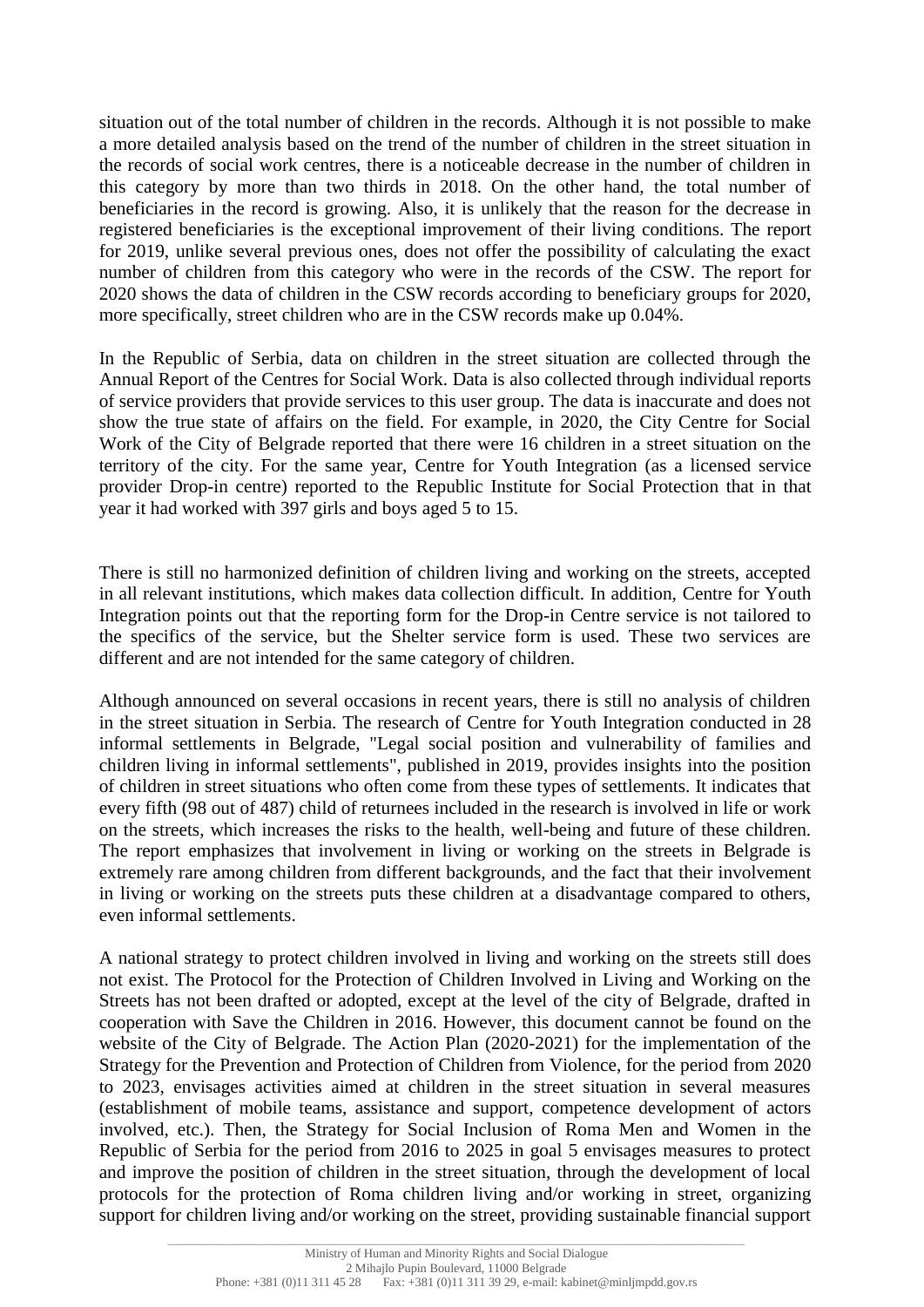for "urban" community services, such as reception centres, etc. However, the fragmentation of measures in various strategic and action documents makes it difficult to monitor the implementation and the effect of measures on improving the position of children in the street situation.

Action Plan (2020-2021) for the implementation of the Strategy for Prevention and Protection of Children from Violence, for the period from 2020 to 2023, in the Measure of 3.2. The number of children in a street situation who was provided with help and support, as a baseline for 2018, states the number of 172 children in a street situation. The plan is that in 2020, help and support reaches 220, and in 2021 up to 250 children. If the estimates that there are approximately 2,000 children in the street situation in Serbia are correct, then according to this Action Plan, help and support will reach only 8-12% of the total estimated number of such children. Also, the way in which this activity is formulated in the Action Plan, makes it impossible to assess whether it is a long-term, continuous support, its adequacy, let alone impact and success.

The report Mapping of social welfare and financial support services under the jurisdiction of local self-government units in Serbia states that among the users of the Drop-in centre service, girls are more numerous in the age group 6-14 years with a share of as much as 71.5%. The data is disturbing, having in mind the numerous risks to which this already vulnerable group is exposed. These are human trafficking, labour exploitation, forced marriages and other forms of violence and child abuse. The record set by the Drop-in centre in Belgrade at the beginning of October 2020 is particularly alarming - in one day, a record 112 children addressed this organization. In previous years, that number was between 60-65 at the same time of the year. The poor financial situation, aggravated by the situation due to the COVID-19 pandemic, obviously left the parents of these children without other sources of support. The situation is aggravated by the fact that there are more and more users aged 5 to 15, as well as the statement that the Drop-in centre simply does not have the capacity to respond to this number of requests in one day, so the children believed not to have an urgent need are asked to come back tomorrow.

The Drop-in centre service is available only in Belgrade and Novi Sad. The authors of the research emphasize the importance of intersectoral cooperation for adequate prevention and protection of children.

There is no comprehensive database of long-term programmes to support and reintegrate children involved in living and working on the streets. Only partially can data be collected by type of long-term programme provider (state social institution or civil society organization). Also, partial data can be collected on the budget funds allocated for the implementation of these programmes, without any insight into the number of beneficiaries, effects and impact of the programme itself. Mapping of social welfare and financial support services under the jurisdiction of local governments in the Republic of Serbia provides an insight into the number of local governments providing services, for example, day care for children from marginalized groups, children from families at risk, children from poor families, emergency accommodation for children and youth, but from these data it is not possible to see how many users from the category of children are in a street situation. Data on the number of children included in support and reintegration programmes (classified by age, gender, place of origin, ethnic and social origin), as for the previous indicator, can only be obtained partially due to the lack of a comprehensive overview of support providers, programme type, etc. Also, data on the number of children involved in a street situation who are accommodation service users, by type of service, can be obtained in part, by inspecting the records of accommodation service providers for this category of children.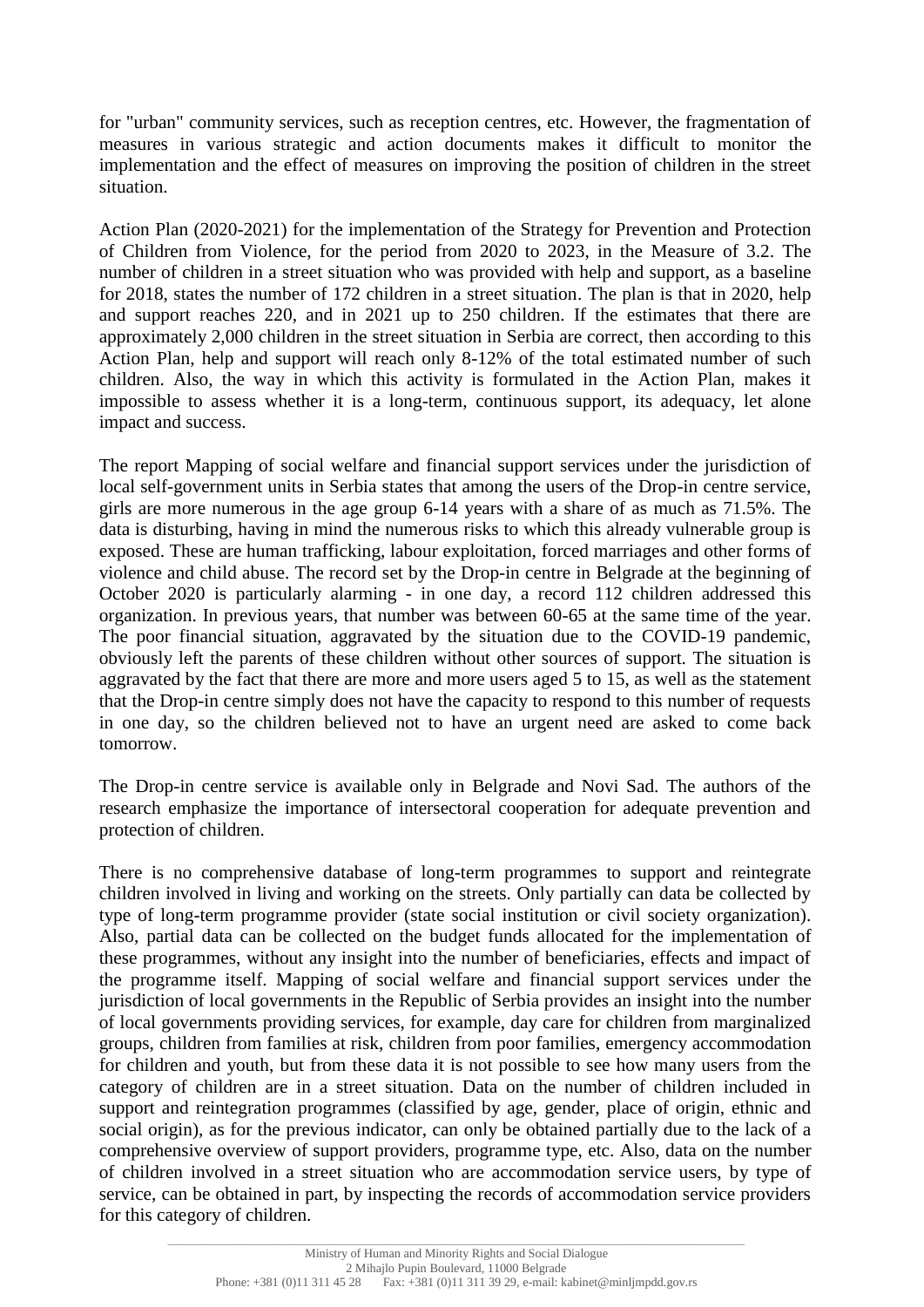Unfortunately, Centre for Youth Integration, as a licensed provider of the service of Drop-in Centre for Children in a Street Situation, does not have an insight into measures to support this group of children. There are no affirmative measures in working with children and their families, but only measures that punish children and parents. On the contrary, in 2018, the Ministry of Labour, Employment, Veteran and Social Affairs reiterated the Order to the Centres for Social Work regarding children living or working on the streets which articles are in conflict with the UN Convention on the Rights of the Child, Comment No. 21 on Children in street situation, but also the internal procedures of the centres for social work. All this certainly does not put the best interests of the child, or the preservation of the primary family in the first place.

A training programme entitled "Children of the street - development of foster care for children living and/or working on the streets" has been accredited at the Republic Institute for Social Protection. The programme is intended for professionals working in social work centres as case managers for children, foster care counsellors, supervisors, experts employed in children's drop-in centres and civil society organizations that support children in the street situation, foster parents and future foster parents. Data on the number of professionals who have undergone this training are not available, including the data on the effects on their work. In 115 centres for social work, internal teams of experts have been formed who work every day on the care and protection of children who live and work on the streets. Data on the number and type of interventions of these teams, the number and structure of beneficiaries, as well as the effects of team work are not available.

Data provided by the Drop-in centre in Novi Sad show that during 2021 (January-October), out of a total of 378 users, as many as 77% (293 users) were involved in some form of child labour: 86 users collect secondary raw materials, on their own or with family members, and 207 users often or occasionally beg (car parking, juggling at intersections, etc.). Of particular concern is that more than 100 users who stated that they had been involved in some form of child labour, in addition to all the above, also worked in the fields, seasonal, extremely difficult physical work, inadequate for their psychophysical age. Also, 85 users stated that they were not included in any form of child labour, but since they lived in extreme poverty, they met the condition to be users of the drop-in centre.

The Centre for Youth Integration has no information that any report on child begging in the Republic of Serbia was made in the reporting period.

Regulations governing records for identifying child begging and child labour, and defining indicators for monitoring this phenomenon to ensure comprehensive monitoring of child begging cases, have not been amended yet. Law on the Communal Police, passed in 2019 in Article 28 stipulates that the powers of the communal police regarding minors are applied by communal police offices specially trained to work with minors. When it comes to the misdemeanour responsibility of a begging child, it is still not completely excluded, so a young juvenile (14-16 years old) can be issued a correctional order, while older juveniles can be sentenced to criminal sanctions.

When it comes to the protection of child victims of child labour, unlike the 2019 Report, the 2020 Report does not contain any statistics on measures, services and procedures of CSW in order to protect child victims of abuse of child labour. In 2020, a total of nine child victims of child labour abuse were registered in the CSW. All children are of Roma ethnicity and have been exposed to a number of harmful or dangerous circumstances or have been involved in dangerous activities during work. As in the previous two years, among the reasons for the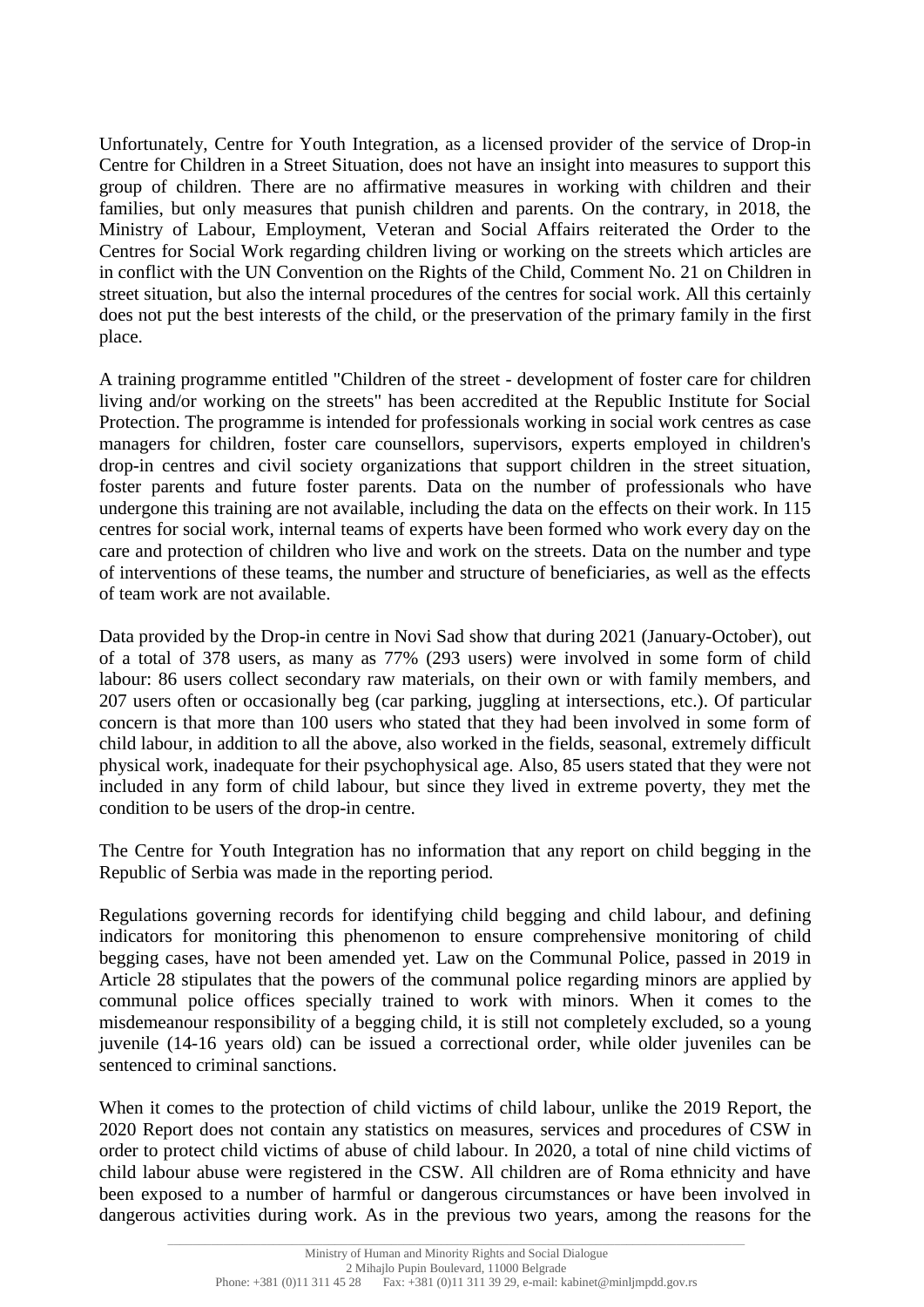application of guardianship protection, in 2020, deprivation of parents of parental rights or ability to work prevails with 63.9%. The exact number of children involved in living and working on the streets who are separated from the family cannot be reached because the reason (in this case begging) for applying the measure of placement of children in a foster family is not explicitly stated. The latest available data is from 2020 showing that CSW, among the actions it took to protect children from violence (it is not shown which actions and in relation to which type of violence), applied measures to separate the child and non-violent parent from the family in 214 cases (320 cases in 2019), while the child alone was separated from the family in 243 cases (376 in 2019).

Due to insufficiently accurate recording and monitoring, it is not possible to obtain data on the share of children exposed to begging in the total number of children placed in institutional care, nor on the share of children exposed to begging in the total number of children reintegrated into families. There is no evaluation of children's attitudes about the level of engagement during the decision-making process on placement in alternative care/reintegration into families.

The experience of the Centre for Youth Integration, which has been developing services for children in street situations for 17 years, coming mostly from the Roma population, can unquestionably state that the Republic of Serbia is not doing enough to educate the public about jeopardizing the fundamental human rights of these children, and that longer-term educational campaigns - which would be primarily focused on breaking down prejudices and stereotypes about children from marginalized groups - were not sufficiently implemented during this reporting period.

## *Cluster 31 Sexual exploitation and trafficking Recommendation from paragraph 63. CRC/C/SRB/CO/2-3*

Standard operating procedures (SOP) for dealing with victims of trafficking were developed and adopted at the end of January 2019. In November 2019, a consultation process was organized to improve these recommendations, while the adoption of the improved version was planned for mid-2020. In 2020, it was announced that the SOP would be translated into a mandatory instruction for MoI employees, however, this process was not completed by the time of writing this report (November 2021). The standard operating procedures do not contain a special section dealing with presumed and identified child victims. Instead, each phase of the procedure lists the responsible institutions and steps in the procedure if the victim is a child, domestic or foreign citizen. For example, in the case of a child, the Centre for Social Work is immediately notified in order to take protection measures within the competence of the guardianship authority and, if necessary, determine the guardian who will take care of the best interests of the child. The CSW will further start the process of finding a family (in order to reunite the family) and make a decision on reuniting the minor with the family, if it is in the best interest of the child. In the case of a child who is a foreign citizen, the procedure is conducted together with international organizations and the Serbian Red Cross, in cooperation with the Centre for the Protection of Victims of Trafficking in Human Beings.

The Centre for the Protection of Victims of Human Trafficking keeps records of the number of procedures for identifying child victims of human trafficking, annually, including data on the number of rejected reports, by age, sex, type of exploitation, nationality, place of origin. In 2020, there were a total of 155 children in the records of the Centre for the Protection of Victims of Human Trafficking. The gender structure is dominated by girls with 76.1%. In the five-year period, there was an increase in the number of child victims of human trafficking by 38.4%. The share of children in the total number of victims of human trafficking in 2020 was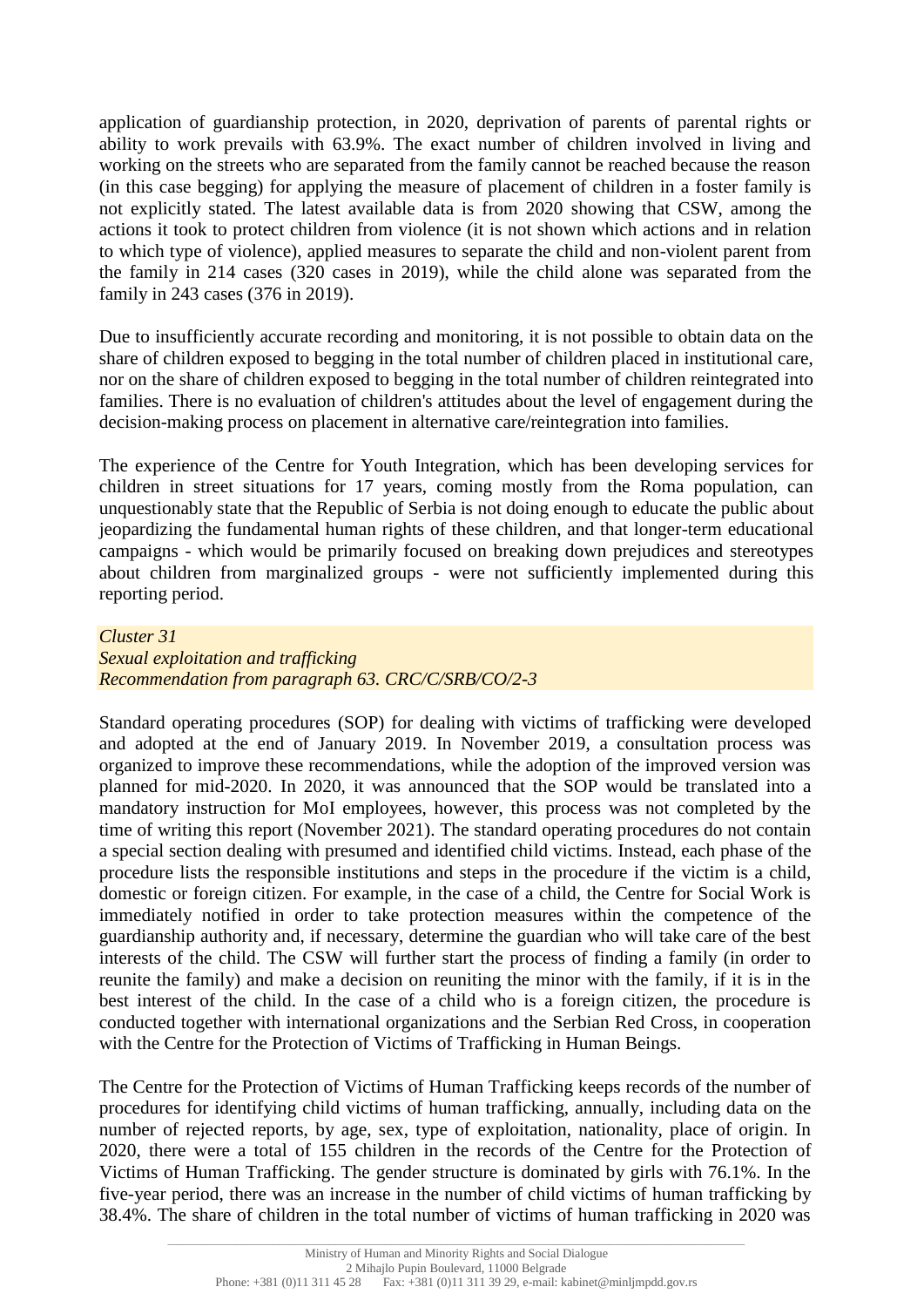43.3%, which is within the average of 2016. The dominant form of exploitation in a third (29.2%) of cases is sexual exploitation, followed by forced marriage with 25%, and multiple exploitation with 20.8%. Of the total number of children in 2020, 87.5% are victims of national trafficking, which is a characteristic of the observed five-year period. From January to the end of September 2021, the Centre identified a total of 34 victims, of whom 10 were children. The form of exploitation that dominates in the current year, observing the period of the first nine months, is sexual exploitation (4), forced marriage (3), labour (2) and coercion to commit criminal offenses (1).

There is no comprehensive database containing the number and type of specialized programmes and services for child victims of trafficking, including data on services offered at the municipal level. A step forward in this area is the mapping of social welfare and financial support services under the jurisdiction of local self-government units in the Republic of Serbia, the Social Inclusion and Poverty Reduction Team of the Government of the Republic of Serbia and the databases available on the Team's website. The annual and statistical reports of the Centre for the Protection of Victims of Human Trafficking state the type of institution or organization referred the victim, but do not elaborate on the further form or scope of cooperation in supporting the victims. Also, there is no comprehensive database containing the number and type of standardized and licensed specialized services for child victims of trafficking. It is important to note that this database does not exist for any type of users.

As part of the project "Improving the Space and Opportunities for Combating Human Trafficking" (Reference: EuropeAid/162620/DD/ACT/RS), ASTRA - Action against Human Trafficking - has developed, with the EU support, a comprehensive overview of services currently available in Serbia to persons at risk and victims of trafficking. Serbia does not have a single register of data on available services and providers of protection and support for victims of crime with elements of violence (human trafficking), or a single administrative register of services and providers of social welfare services (general and specialized) that could be available to victims of trafficking. The services of specialized organizations are available through direct contact with presumed or identified victims, as well as referrals through CSW and other competent institutions. They are available to both adult and minor victims, both sexes, citizens of Serbia, foreign citizens, as well as persons in migration and asylum. Only three specialized support and protection providers for victims of trafficking cover the entire territory of the country (one in the public and two in the non-governmental sector) and all of them are located in Belgrade, indicating that services are unevenly distributed and unequal, making access impossible or difficult at the local level.

A big problem is the fact that funds from the budgets of the city of Belgrade and Serbia are not allocated for licensed service providers in the scope of the non-governmental sector, thus jeopardizing the sustainability of available services. As various systems, including the social welfare system, were blocked during the COVID-19 virus crisis, the need and importance of the role of civil society organizations was further emphasized. In a certain way, civil society organizations have taken over the role of state institutions and authorities in the past period, when it comes to providing services. The CSWs that provided answers during the research did not classify the services in the right way and it is noticeable that the number of services is higher than the one stated in the research Mapping of Social Welfare and Financial Support Services under the Jurisdiction of Local Self-government Units in the Republic of Serbia. Half of the providers of different groups of social welfare services stated services would be made accessible/provided to victims of trafficking under the same circumstances as to other users for whom the service is intended. This could mean that victims of trafficking are not rights holders *per se*. In accordance with the determination of the user of social protection services in the Law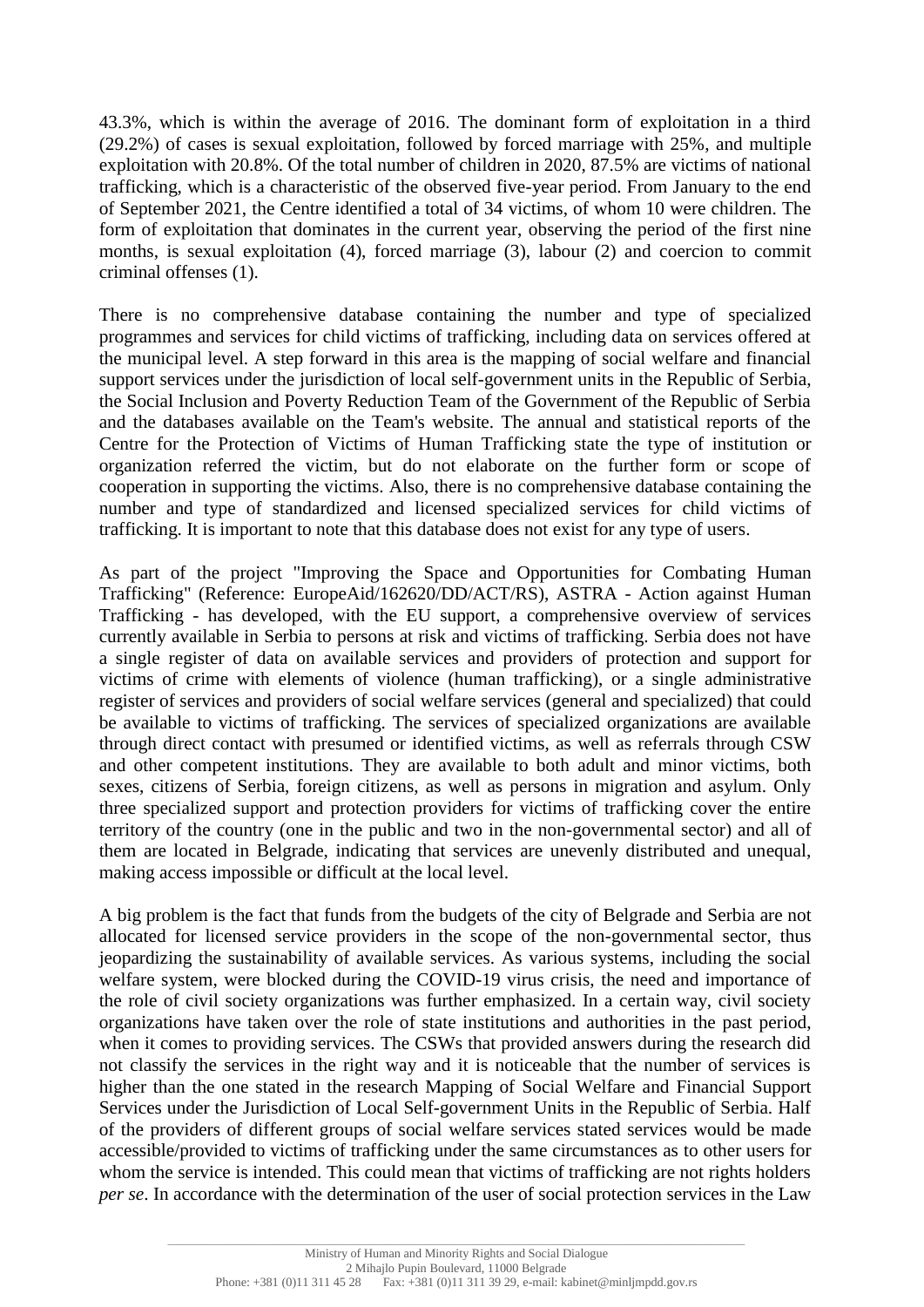on Social Welfare, they are, but the right to the service is exercised if they meet (also) other criteria.

There is no comprehensive database containing data on child victims of trafficking who received specialized help, support and accommodation, according to their age, i.e., services specifically developed to help and support child victims of trafficking (psychological, legal, medical, financial, security, accommodation, reintegration into the education system, social inclusion), on an annual basis, including data on the type of service provider. The Centre for the Protection of Victims of Human Trafficking publishes data on the number, gender, and nationality, but the published reports do not provide details on the number, type and duration of services provided. Some of the data can be obtained from the Belgrade Children's Shelter. Also, CSOs which provide services to victims of trafficking have their own individual reports and reviews. As a result of the lack of a comprehensive database, it is not possible to obtain data on the average duration of support and reintegration of child victims within specialized programmes and services.

There is no comprehensive overview of the implemented training programmes for professionals involved in the identification of child victims of trafficking, on an annual basis, including the number of trained officers, by institution, type and level of training. Many trainings are conducted through donor-supported institutional support programmes, as well as through donor-funded projects conducted by CSOs, but the lack of in-depth analysis of training needs, type of training, goals, participants, prevents insight into the effects of such programmes and quality of service. For example, Measure 1.1. of the Action Plan for the Strategy for Prevention and Protection of Children from Violence is aimed at improving the capacity of professionals in the sectors of education, social welfare and health care, police and justice for the prevention of violence against children. Within this measure, one of the activities is: organizing trainings for employees in educational institutions for work with children regarding the protection from various forms of child trafficking. The action plan does not specify exactly the age of children for whom the trainings are intended, or with what goals, in what duration and scope, or how many children will be included and in which parts of Serbia. Similar inaccuracies can be found in other activities. There are also examples of more specific activities. In Measure 2.3. Improving the competencies of professionals for the protection and support of children, activity number 2.3.8. envisages the preparation of an analysis of the actions of the police in cases of recognizing children trafficking for the purpose of committing criminal offenses. However, given that donor funds have been cited as a source of funding, there remains a reservation on how an analysis funded by "outside the institution" will be accepted by that institution.

*Cluster 32 Administration of juvenile justice Recommendation from paragraph 65. CRC/C/SRB/CO/2-3*

The Law on Free Legal Aid was passed in November 2018. The law stipulates that free legal aid is provided by lawyers and legal aid services in local self-government units. Associations can provide free legal aid only on the basis of special provisions of the law governing the right to asylum and the prohibition of discrimination. On behalf of the associations that provide free legal aid, this law stipulates that it will be provided by lawyers. Providers of free legal aid, and associations within the goals for which they were founded, can provide general legal information and fill out forms, as forms of free legal support. Children in conflict with the law are provided with free legal aid, but not always child victims/witnesses, children in civil court proceedings and in cases of violations of children's rights in various systems.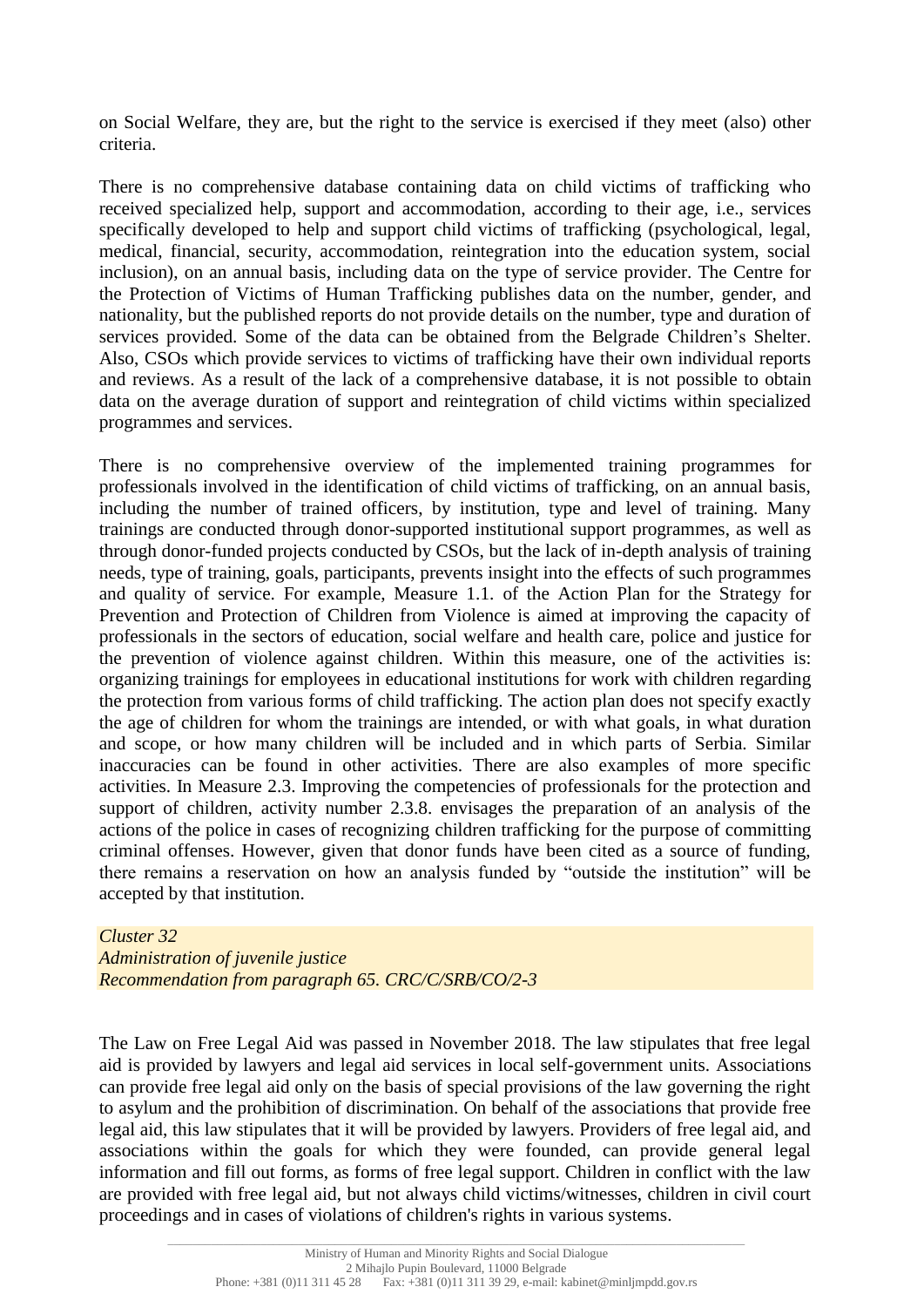Bylaws regulating the implementation of alternative measures for detention and correctional orders with the Law on Amendments to the Law on Juvenile Criminal Offenders and Criminal Protection of Juveniles were not passed even 12 years after the adoption of this law. Also, human, technical and financial resources are not provided for the implementation of alternative detention measures that are available throughout the country. At the national level, correctional orders are insufficiently and unevenly implemented, and at the local community level there are no appropriate programmes within which the work is done both with juvenile offenders (criminally responsible persons who have reached the age of 14) and with children in conflict with the law who are under 14 years of age. All this is a violation of international standards and is a cause for concern.

There have been various project initiatives aimed at reforming the child-friendly justice system in the past, but no sustainable, systemic solution has yet been found that is in line with relevant international standards. A positive development is the establishment and active role of the Juvenile Council, but the Council does not monitor the implementation of alternative measures of detention in its annual reports. Also, on 16 April 2021, the Ministry of Justice formed a Working Group to make a draft of the Law on Amendments to the Law on Juvenile Criminal Offenders and Criminal Protection of Juveniles, which worked on amendments to this Law. The public debate on the Draft Law was held from July 8 to 28, 2021, after which the Working Group considered the received remarks, proposals and suggestions. After that, the draft law was sent to the European Commission for consideration, in order to determine whether it is in line with the EU and international standards. In addition to representatives of judicial bodies, competent ministries and professional institutions, one of the members of the Working Group is the director of the Centre for Children's Rights Jasmina Miković, who submitted specific proposals of the Centre for harmonization of certain provisions of current law with international documents.

The Judicial Academy, within the Continuing Training Programme, holds seminars on the topic "Juveniles as perpetrators of criminal acts and juveniles as victims of criminal acts". The following topics are presented at the seminars: Substantive law in the Law on Juvenile Criminal Offenders and Criminal Protection of Juveniles; Selection and imposition of criminal sanctions against juveniles; Procedural provisions from the Law on Juvenile Criminal Offenders and Criminal Protection of Juveniles and their Application in Practice; European Convention on Human Rights with reference to the concept of "Child-friendly justice" as well as notes and reasons for passing the new Law on Juvenile Criminal Offenders and Protection of Juveniles in Criminal Proceedings. In 2020, 16 seminars on this topic were held, with 490 participants, compared to 2019, when there were 15 trainings with 716 participants. In 2021, 30 trainings were held with 1,020 participants. In 2020, 3 one-day seminars "High-tech crime and protection of children and minors (phase 3)" were organized, with a total of 60 participants. In 2019, the number of these trainings was already doubled, 6 seminars were held with 119 participants. On the topic "Family Law - specialization in the field of children's rights" in 2020, 3 online seminars were organized with a total of 28 participants. In 2019, 12 seminars were held with 332 participants. In 2021, 7 trainings were held with 61 participants. Also, according to the data available on the website presentation of the Judicial Academy, in 2021, 5 advanced trainings of judges were held on "Improving the rights of the child in civil court proceedings through strengthening the capacity of judges and social welfare experts" organized by the Judicial Academy and UNICEF. There were 4 trainings "Child-friendly justice" held for judges, deputy public prosecutors, lawyers, representatives of social work centres and the non-governmental sector within the project implemented by the Child Rights Centre in cooperation with Anti-Trafficking Action - ASTRA and International Rescue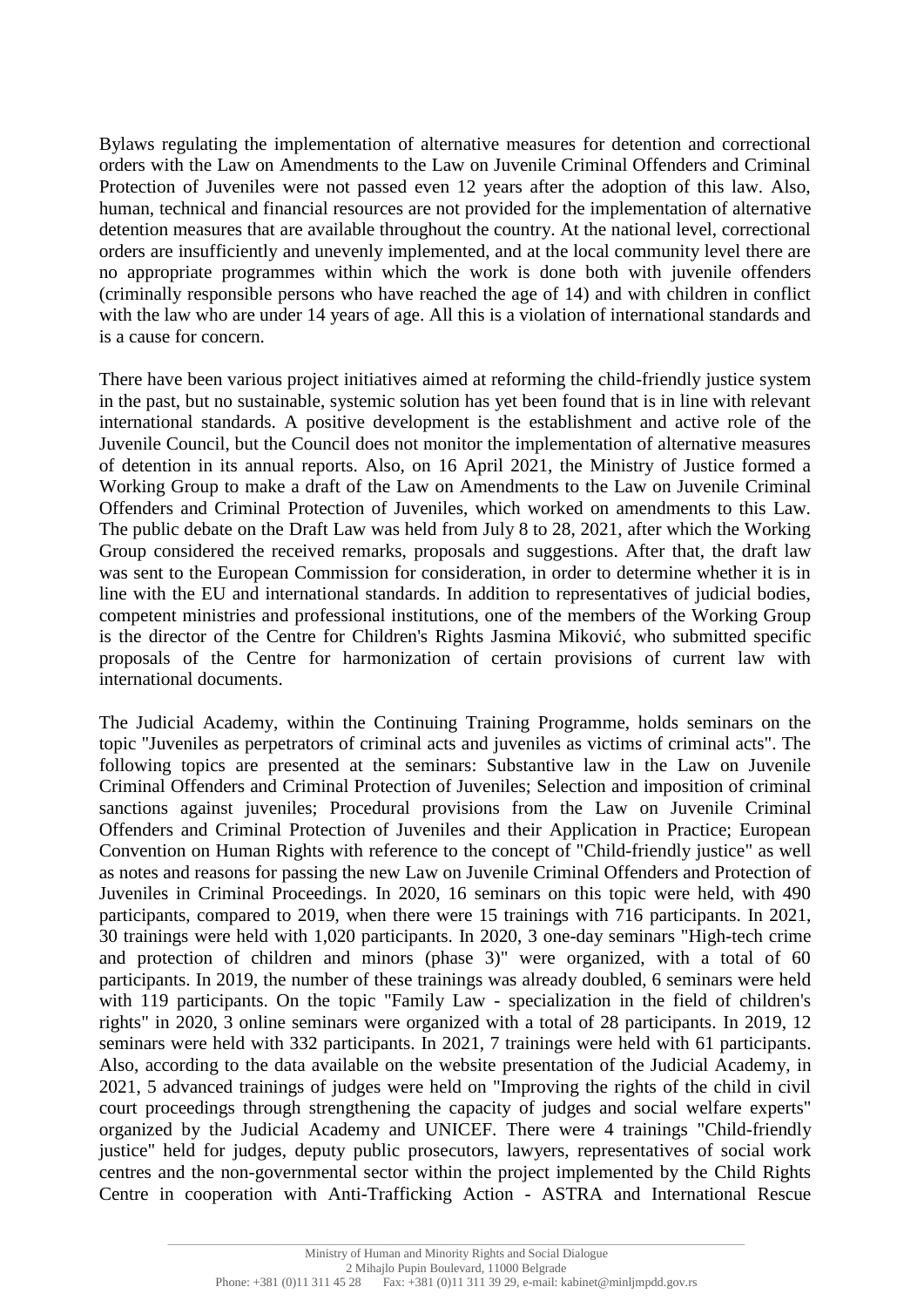Committee (IRC) in cooperation with the Judicial Academy, which continuation is planned for 2022.

#### *Cluster 33*

*Child victims and witnesses of crimes Recommendation from paragraph 67. and 69. CRC/C/SRB/CO/2-3*

The Law on Amendments to the Law on Juvenile Criminal Offenders and Criminal Protection of Juveniles, which contains provisions on the protection of child victims and witnesses in accordance with international standards, has not been passed. At the time of writing this report (November 2021), the Draft Law is still not in the parliamentary procedure. The law should be harmonized with the Criminal Procedure Code, the Law on Misdemeanours and the Law on Execution of Criminal Sanctions. In addition, it is planned to specify the provisions in order to harmonize with international conventions that protect the rights of the child, as well as to ensure the effective implementation of correctional measures. The Ministry of Justice formed a working group for the preparation of the draft Law on Amendments to the Law on Juvenile Criminal Offenders and Criminal Protection of Juveniles in April 2021. The working group held four meetings with the aim of preparing a draft law, after which a public debate on the Draft Law was held (from 8 to 28 July 2021). The Working Group then considered the received remarks, proposals and suggestions for the improvement of the Draft Law, which was then sent to the European Commission for consideration whether it is in line with international and EU standards.

A positive step in this area is the adoption of the National Strategy for the Realization of the Rights of Victims and Witnesses of Crimes in the Republic of Serbia for the period 2020-2025, with the accompanying Action Plan for the implementation of the National Strategy. This document represents an important step in the process of strategic improvement of the position of certain categories of victims, including the protection of child victims and witnesses of crimes. The aim of adopting this strategic document is to provide all victims and witnesses of crimes with an adequate level of procedural rights, systematic, professional and accessible assistance and support and a special level of protection, especially for vulnerable categories of victims. Children are recognized as a particularly vulnerable category of victims, who, in addition to the protection measures enjoyed by all victims of crime, also have special measures at their disposal, such as the possibility of audio-visual recording of interviews with children and the acceptability of such recordings in the presentation of evidence, in line with the law; appointing a temporary representative in situations where this is necessary; as well as the appointment of a proxy to exercise the child's right to legal aid and representation. Although these guarantees have existed since the adoption of the Law on Juvenile Criminal Offenders and Criminal Protection of Juveniles, problems in their implementation have been identified in practice, and so the Strategy emphasizes that in the coming period it is necessary to consider consistent application of the normative framework in practice, to identify potential shortcomings and activities to overcome those shortcomings; to adopt amendments to the Law on Juvenile Criminal Offenders and Criminal Protection of Juveniles; as well as continuously monitor the implementation of protection and support measures for child victims in practice.

The strategy envisages that a Coordination Body for Victim and Witness Support will be established within 30 days from the day of the adoption of the document, for the purposes of coordination, monitoring and improvement of the network. The shift represents the formation of this body at the end of April 2021. However, only one meeting of this coordinating body was held in early September 2021.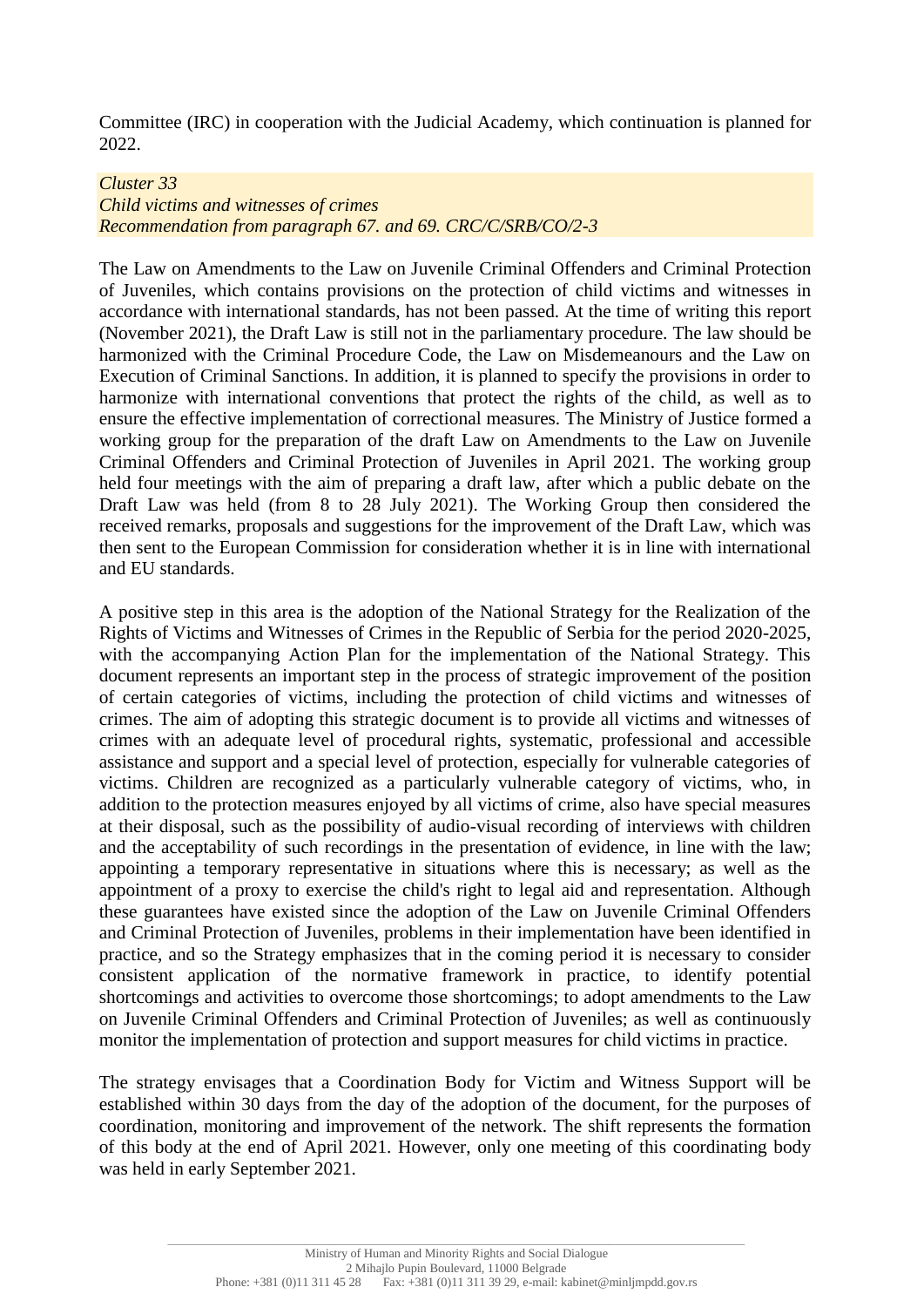Child victims and witnesses in criminal proceedings do not receive support, neither from the Serbian budget, nor from project funds. This issue should also be regulated by amendments to the Law on Juvenile Criminal Offenders and Criminal Protection of Juveniles in order to find a sustainable solution to support child victims and witnesses of crimes in order to reduce secondary victimization and overcome trauma.

Guidelines for judicial authorities to deal with children in criminal proceedings in accordance with international standards, were prepared through a project implemented by UNICEF, IPA 2013. There is no continuous multisectoral training for all professionals working with child victims and witnesses in criminal proceedings (judges, prosecutors, police, lawyers, social work centre experts, service providers).

A positive step is the active role of the Juvenile Council in promoting the rights of child victims and witnesses in criminal proceedings, but the Council still does not monitor the implementation of measures to protect child victims and witnesses in criminal proceedings throughout the country on an annual basis.

*Clusters 34, 35, 36, 37 Monitoring the convention and optional protocols Recommendation from paragraph 71, 72, 73. and 74. CRC/C/SRB/CO/2-3*

The Republic of Serbia was among the first countries to sign the Third Optional Protocol to the Convention on the Rights of the Child on individual complaints (communication procedures), but the Protocol has not yet been ratified.

The sale of children is still not explicitly prescribed as a criminal offense in the Serbian Criminal Code.

There is also no comprehensive overview of the implemented training programmes for professionals involved in the identification of victims of child trafficking, child prostitution and trafficking in women for sexual purposes in Roma communities; annually, including the number of trained officials, by institution, type and level of training, as well as an overview of the number and types of specialized programmes and services for child victims of child trafficking, child prostitution and trafficking in women, including data on services offered at the level of a municipality.

There is no comprehensive overview of the number of cases of child trafficking, child prostitution and trafficking in women for sexual purposes in Roma communities; in which authorities, public services and civil society organizations dealing with the protection of children's rights had coordinated work, on an annual basis, including by gender, age, nationality, place of origin, type of exploitation, type of authority/organization involved in the coordinated work.

Also, there is no comprehensive overview of the number of procedures for identifying victims of child trafficking, child prostitution and trafficking in women for sexual purposes in Roma communities; on an annual basis, including data on the number of rejected applications, by the applicant, age, sex, type of exploitation, nationality, place of origin, on an annual basis.

There is no comprehensive overview of the number of victims of child trafficking, child prostitution and trafficking in women who have received specialized assistance, support and accommodation, in accordance with their age, i.e. services specifically developed to assist and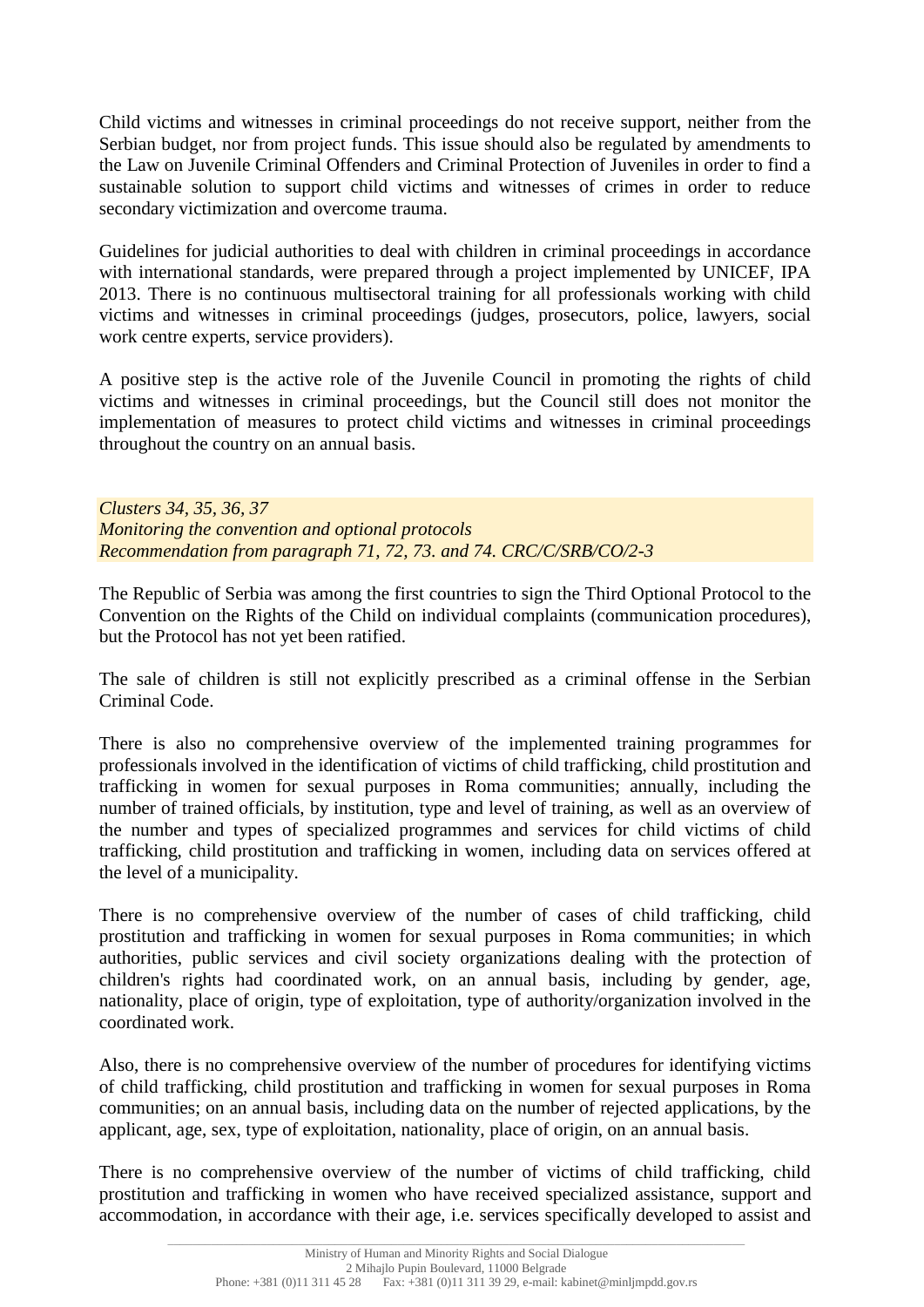support victims of child trafficking, child prostitution and trafficking in women (psychological, legal, medical, financial, security, accommodation, reintegration into the education system, social inclusion), on an annual basis, including data on the type of service provider. There are no data on the average duration of support and reintegration of child victims within specialized programmes and services. It is not possible to find comprehensive records on the number and type of standardized and licensed specialized services for child victims of trafficking, child prostitution and trafficking in women.

Also, there is no comprehensive overview of the number and types of prevention programmes implemented in the Roma community, especially the programmes implemented by Roma organizations, including data on the number of participants, programme type, place of implementation, organization/service that implemented activities, amount of funds invested in the programmes.

When it comes to the number of complaints about non-provision of social welfare services to Roma children, refugee and asylum-seeking children, internally displaced children, migrant children and children affected by migration, they can be found in part in annual reports published on the websites of the Ombudsman and the Commissioner for the Protection of Equality. The reports of the Commissioner for the Protection of Equality provide an overview of discriminatory actions on various grounds before a wide range of public institutions, service providers.

A database of specialized services for child victims of trafficking available at the local level is partially available. Also, the report Mapping of Social Welfare and Financial Support Services under the Jurisdiction of Local Self-government Units in the Republic of Serbia, provides an overview of certain types of services and support for this category of users, at the local level.

There is still no overview of the number and types of specialized programmes and services for child victims of crimes committed under the Optional Protocol, nor an overview of the number and types of standardized and licensed specialized services for child victims of crimes committed under the Optional Protocol. No records are kept on child victims of crimes committed under the Optional Protocol who received specialized assistance, support and accommodation, in accordance with their age, i.e., services specifically developed to help and support child victims of crimes committed under the Optional Protocol (psychological, legal, medical, financial, security, accommodation, reintegration into the education system, social inclusion), on an annual basis, including data on the type of service provider. As a result, it is not possible to obtain data on the average duration of support and reintegration of child victims within specialized programmes and services.

As of the date of writing this report (November 2021), the statement given during the ratification of the Optional Protocol has not been changed and harmonized with the Law on Military, Labour and Material Obligation. However, the amendment to the Law on Military, Labour and Material Obligation brought some novelties and prescribes that a person becomes a conscript in the calendar year in which he turns 18. Furthermore, it is prescribed that the conscription obligation also occurs in the calendar year in which the Serbian citizen turns 18. The above improves the position of the child and protects his rights through a ban on conscription before he becomes an adult. The Criminal Code does not prescribe the crime of recruiting children by non-state armed groups.

No amendment has been made to the Criminal Code in order to establish and exercise universal jurisdiction over all criminal offenses committed under the Optional Protocol.